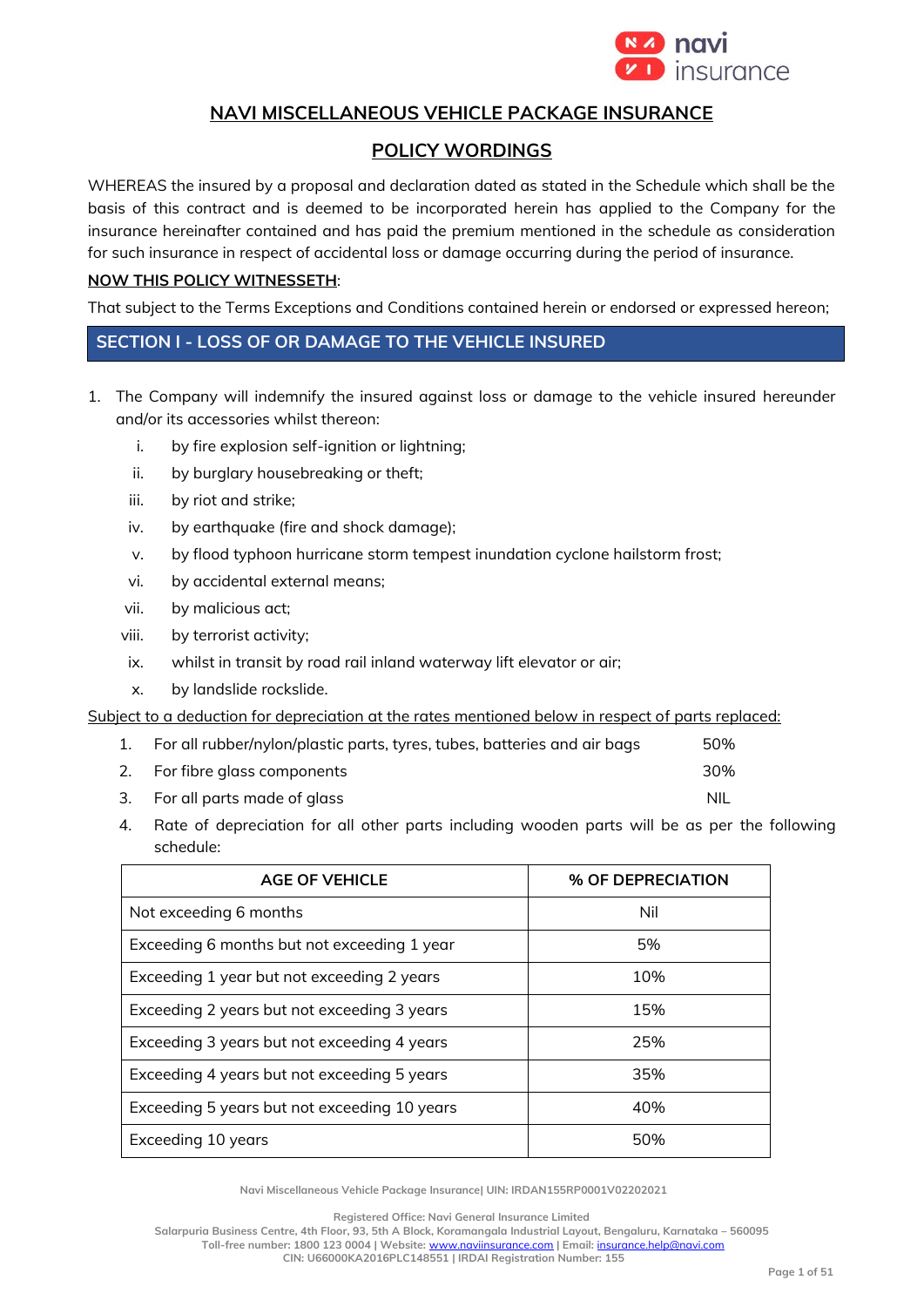

Rate of Depreciation for Painting: In the case of painting, the depreciation rate of 50% shall be applied only on the material cost of total painting charges. In case of a consolidated bill for painting charges, the material component shall be considered as 25% of total painting charges for the purpose of applying the depreciation.

- 2. The Company shall not be liable to make any payment in respect of
	- (a) consequential loss, depreciation, wear and tear, mechanical or electrical breakdown, failures or breakages nor for damage caused by overloading or strain of the insured vehicle nor for loss of or damage to accessories by burglary, housebreaking or theft unless such insured vehicle is stolen at the same time.
	- (b) damage to Tyres and Tubes unless the vehicle insured is damaged at the same time in which case the liability of the company shall be limited to 50% of the cost of replacement.
	- (c) any accidental loss or damage suffered whilst the insured or any person driving with the knowledge and consent of the insured is under the influence of intoxicating liquor or drugs.
- 3. In the event of the vehicle being disabled by reason of loss or damage covered under this Policy the Company will bear the reasonable cost of protection and removal to the nearest repairer and redelivery to the insured but not exceeding Rs. 750/- for three wheeled vehicle, Rs. 1500/- for taxis and Rs.2500/- for other commercial vehicle in respect of any one accident.
- 4. The insured may authorise the repair of the vehicle necessitated by loss or damage for which the company may be liable under this Policy provided that: -
	- (a) the estimated cost of such repair including replacements does not exceed Rs.500/-
	- (b) the Company is furnished forthwith with a detailed estimate of the cost of repairs; and
	- (c) the insured shall give the Company every assistance to see that such repair is necessary, and the charges are reasonable.

## SUM INSURED – INSURED'S DECLARED VALUE (IDV)

The Insured's Declared Value (IDV) of the vehicle will be deemed to be the "SUM INSURED" for the purpose of this policy which is fixed at the commencement of each policy period for the insured vehicle.

The IDV of the vehicle (and accessories if any fitted to the vehicle) is to be fixed on the basis of the manufacturer's listed selling price of the brand and model as the insured vehicle at the commencement of insurance/renewal and adjusted for depreciation (as per schedule below).

The schedule of age-wise depreciation as shown below is applicable for the purpose of Total Loss/Constructive Total Loss (TL/CTL) claims only.

## **THE SCHEDULE OF DEPRECIATION FOR FIXING IDV OF THE VEHICLE**

| <b>AGE OF THE VEHICLE</b>                   | % OF DEPRECIATION FOR FIXING IDV |
|---------------------------------------------|----------------------------------|
| Not exceeding 6 months                      | 5%                               |
| Exceeding 6 months but not exceeding 1 year | 15%                              |
| Exceeding 1 year but not exceeding 2 years  | 20%                              |
| Exceeding 2 years but not exceeding 3 years | 30%                              |
| Exceeding 3 years but not exceeding 4 years | 40%                              |
| Exceeding 4 years but not exceeding 5 years | 50%                              |

**Navi Miscellaneous Vehicle Package Insurance| UIN: IRDAN155RP0001V02202021**

**Registered Office: Navi General Insurance Limited**

**Salarpuria Business Centre, 4th Floor, 93, 5th A Block, Koramangala Industrial Layout, Bengaluru, Karnataka – 560095 Toll-free number: 1800 123 0004 | Website:** [www.naviinsurance.com](http://www.naviinsurance.com/) **| Email:** [insurance.help@navi.com](mailto:insurance.help@navi.com)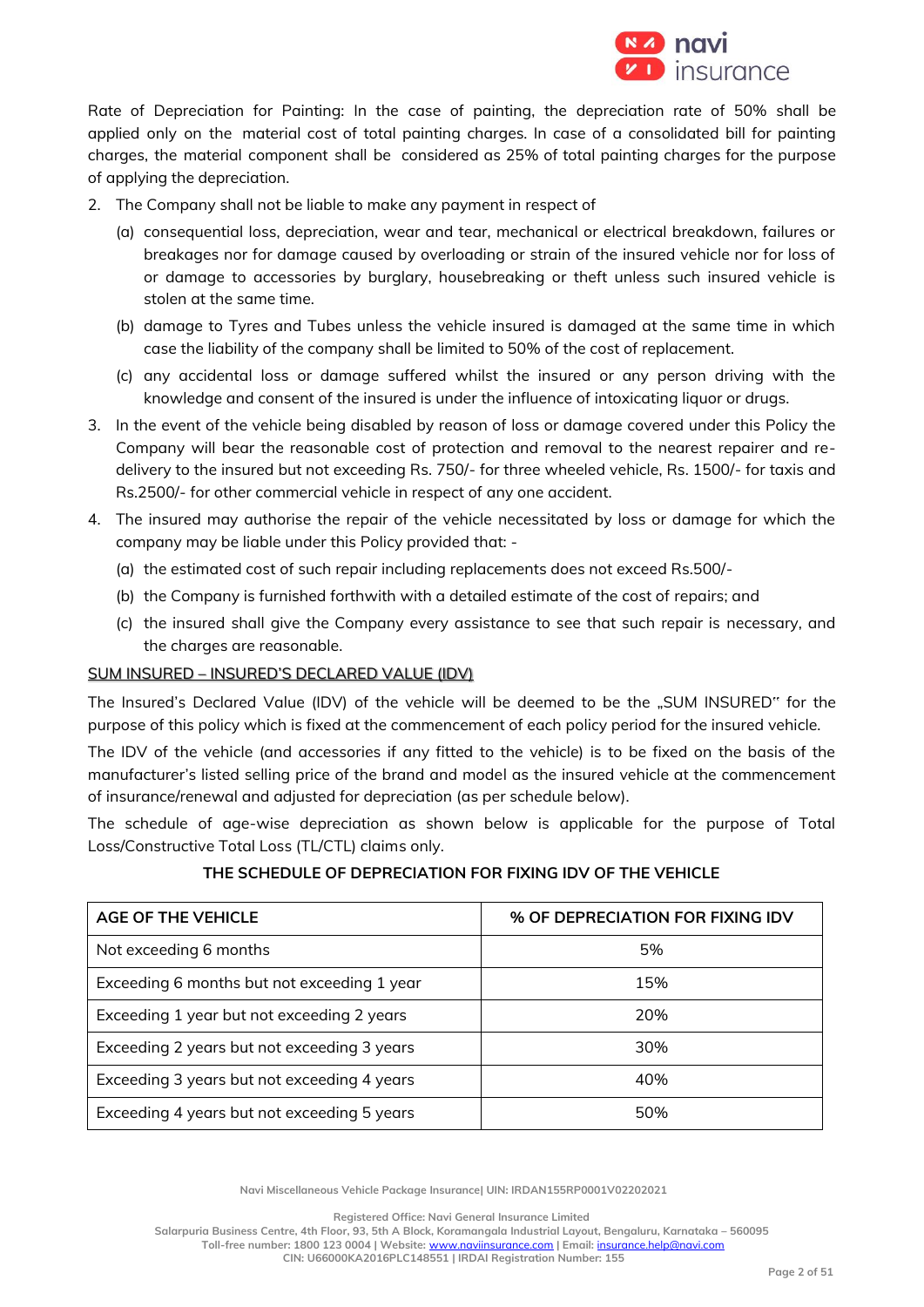

IDV of vehicles beyond 5 years of age and of obsolete models of the vehicles (i.e. models which the manufacturers have discontinued to manufacture) is to be determined on the basis of an understanding between the insurer and the insured.

IDV will be treated as the "Market Value" throughout the policy period without any further depreciation for the purpose of Total Loss (TL) / Constructive Total Loss (CTL) claims

The insured vehicle will be treated as a CTL if the aggregate cost of retrieval and / or repair of the vehicle, subject to terms and conditions of the policy, exceeds 75% of the IDV of the vehicle.

# **SECTION II - LIABILITY TO THIRD PARTIES**

- **1.** Subject to the limits of liability as laid down in the Schedule hereto the Company will indemnify the insured in the event of an accident caused by or arising out of the use of the vehicle against all sums including claimant's cost and expenses which the insured shall become legally liable to pay in respect of
	- i. death of or bodily injury to any person caused by or arising out of the use (including the loading and/or unloading) of the vehicle.
	- ii. damage to property caused by the use (including the loading and/or unloading) of the vehicle.

## **PROVIDED ALWAYS THAT:-**

- (a) The Company shall not be liable in respect of death, injury damage caused or arising beyond the limits of any carriage way or thoroughfare in connection with the bringing of the load to the insured vehicle for loading thereon or the taking away of the load from the insured vehicle after unloading there from.
- (b) Except so far as is necessary to meet the requirements of the Motor Vehicle Act the Company shall not be liable in respect of death or bodily injury to any person in the employment of the insured arising out of and in the course of such employment.
- (c) Except so far as is necessary to meet the requirements of the Motor Vehicle Act in relation to the liability under the Workmen's Compensation Act 1923 the Company shall not be liable in respect of death or bodily injury to any person (other than a passenger carried by reason of or in pursuance of a contract of employment) being carried in or upon entering or mounting or alighting from the insured vehicle at the time of occurrence of the event out of which any claim arises.
- (d) The Company shall not be liable in respect of damage to property belonging to or held in trust by or in the custody of the insured or a member of the insured's household or being conveyed by the insured vehicle.
- (e) The Company shall not be liable in respect of damage to any bridge and/or viaduct and/or to any road and/or anything beneath by vibration or by the weight of the insured vehicle and/or load carried by the insured vehicle.
- (f) Except so far as is necessary to meet the requirements of the Motor Vehicles Act the Company shall not be liable in respect of death and/or bodily injury to any person(s) who is/are not employee(s) of the insured and not being carried for hire or reward, other than owner of the goods or representative of the owner of goods being carried in or upon or entering or mounting or alighting from the insured vehicle described in the Schedule of this Policy.
- **2.** The Company will pay all costs and expenses incurred with its written consent.

**Navi Miscellaneous Vehicle Package Insurance| UIN: IRDAN155RP0001V02202021**

**Registered Office: Navi General Insurance Limited Salarpuria Business Centre, 4th Floor, 93, 5th A Block, Koramangala Industrial Layout, Bengaluru, Karnataka – 560095 Toll-free number: 1800 123 0004 | Website:** [www.naviinsurance.com](http://www.naviinsurance.com/) **| Email:** [insurance.help@navi.com](mailto:insurance.help@navi.com) **CIN: U66000KA2016PLC148551 | IRDAI Registration Number: 155**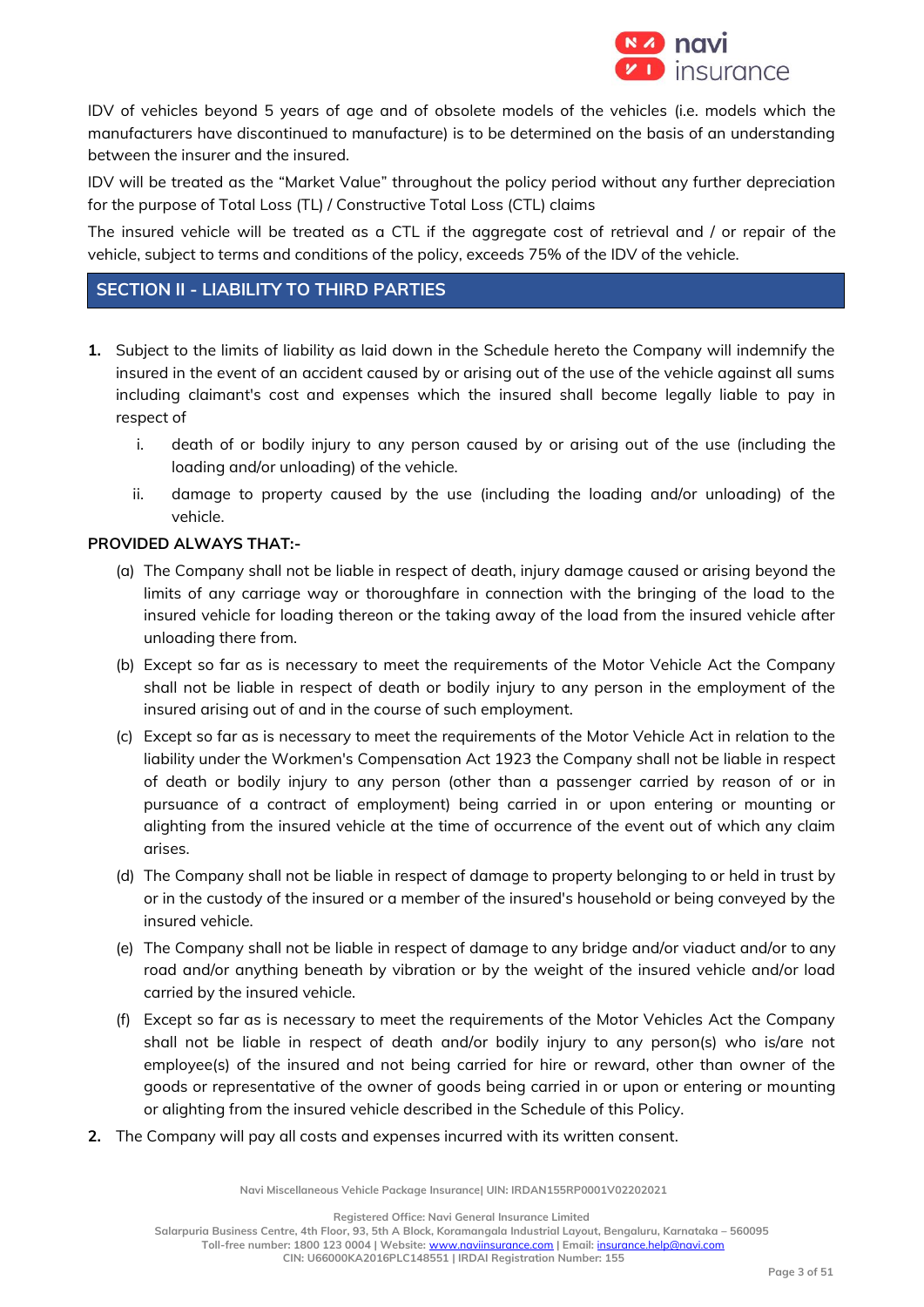

- **3.** In terms of and subject to the limitations of the indemnity granted by this section to the insured the Company will indemnify any driver who is driving the insured vehicle on the insured's order or with insured's permission provided that such driver shall as though he/she were the insured observe fulfil and be subject to the terms exceptions and conditions of this policy in so far as they apply.
- **4.** The Company may at its own option
	- a. Arrange for representation at any Inquest or Fatal Inquiry in respect of any death which may be the subject of indemnity under this section; and
	- b. Undertake the defence of proceedings in any court of Law in respect of any act or alleged offence causing or relating to any event which may be the subject of indemnity under this section.
- **5.** In the event of the death of any person entitled to indemnity under this policy the Company will in respect of the liability incurred by such person indemnify his/her personal representative(s) in terms of and subject to the limitations of this policy provided that such personal representative(s) shall as though they were the insured observe fulfil and be subject to the terms exceptions and conditions of this policy in so far as they apply.

# **SECTION III - TOWING DISABLED VEHICLES**

The policy shall be operative whilst the insured vehicle is being used for the purpose of towing any one disabled mechanically propelled vehicle and the indemnity provided by Section II of this policy shall subject to its terms and limitations be extended to apply in respect of liability in connection with such towed vehicle;

## **PROVIDED ALWAYS THAT:-**

- (a) such towed vehicle is not towed for reward
- (b) the Company shall not be liable by reason of this section of this policy in respect of damage to such towed vehicle or property being conveyed thereby.

## **SECTION IV – PERSONAL ACCIDENT COVER FOR OWNER-DRIVER**

Subject otherwise to the terms exceptions conditions and limitations of this policy, the Company undertakes to pay compensation as per the following scale for bodily injury/ death sustained by the owner-driver of the vehicle in direct connection with the vehicle insured or whilst mounting into/dismounting from or traveling in the insured vehicle as a co-driver, caused by violent accidental external and visible means which independent of any other cause shall within six calendar months of such injury result in:

| <b>NATURE OF INJURY</b>                                                          | <b>SCALE OF COMPENSATION</b> |
|----------------------------------------------------------------------------------|------------------------------|
| (i) Death                                                                        | 100%                         |
| (ii) Loss of two limbs or sight of two eyes or one limb and<br>sight of one eye. | 100%                         |
| (iii) Loss of one limb or sight of one eye                                       | 50%                          |
| (iv) Permanent total disablement from injuries other than                        | 100%                         |

**Navi Miscellaneous Vehicle Package Insurance| UIN: IRDAN155RP0001V02202021**

**Toll-free number: 1800 123 0004 | Website:** [www.naviinsurance.com](http://www.naviinsurance.com/) **| Email:** [insurance.help@navi.com](mailto:insurance.help@navi.com) **CIN: U66000KA2016PLC148551 | IRDAI Registration Number: 155**

**Registered Office: Navi General Insurance Limited**

**Salarpuria Business Centre, 4th Floor, 93, 5th A Block, Koramangala Industrial Layout, Bengaluru, Karnataka – 560095**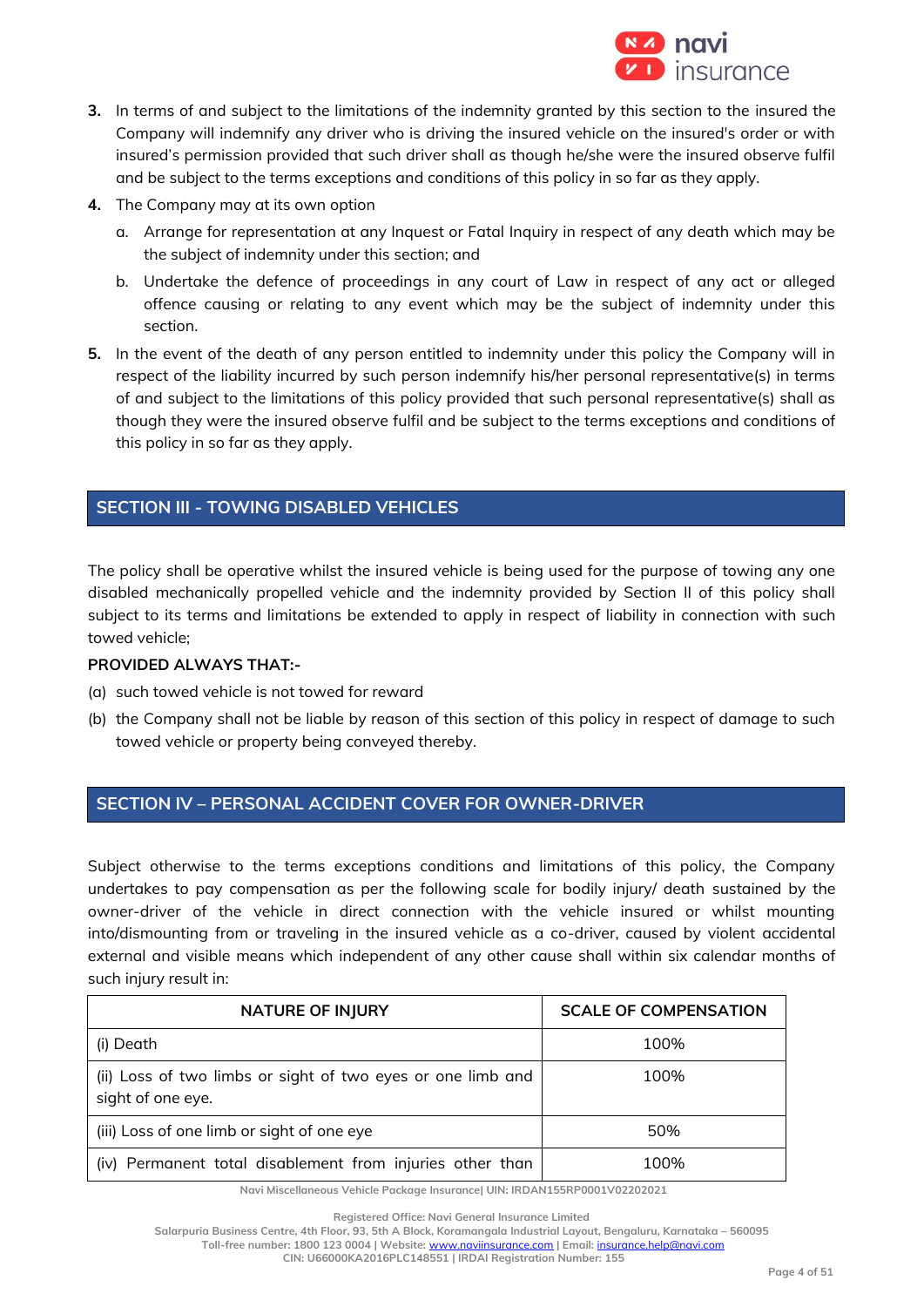

named above.

## **PROVIDED ALWAYS THAT:-**

- 1) the compensation shall be payable under only one of the items (i) to (iv) above in respect of the owner-driver arising out of any one occurrence and the total liability of the insurer shall not in the aggregate exceed the sum of Rs. 15 lakhs during any one period of insurance.
- 2) no compensation shall be payable in respect of death or bodily injury directly or indirectly wholly or in part arising or resulting from or traceable to (a) intentional self-injury suicide or attempted suicide physical defect or infirmity or (b) an accident happening whilst such person is under the influence of intoxicating liquor or drugs.
- 3) Such compensation shall be payable directly to the insured or to his/her legal representatives whose receipt shall be the full discharge in respect of the injury to the insured.
- 4) This cover is subject to
	- (a) the owner-driver is the registered owner of the vehicle insured herein;
	- (b) the owner-driver is the insured named in this policy.
	- (c) the owner-driver holds an effective driving license, in accordance with the provisions of Rule 3 of the Central Motor Vehicles Rules, 1989, at the time of the accident

## AVOIDANCE OF CERTAIN TERMS AND RIGHT OF RECOVERY

Nothing in this policy or any endorsement hereon shall affect the right of any person indemnified by this policy or any other person to recover an amount under or by virtue of the provisions of the Motor Vehicles Act, 1988.

But the insured shall repay to the Company all sums paid by the Company which the Company would not have been liable to pay but for the said provision.

## GENERAL EXCEPTIONS

The Company shall not be liable under this policy in respect of

- (1) any accidental loss or damage and/or liability caused sustained or incurred outside the geographical area;
- (2) any claim arising out of any contractual liability;
- (3) any accidental loss damage and/or liability caused sustained or incurred whilst the vehicle insured herein is

(a) being used otherwise than in accordance with the 'Limitations as to Use'

or

(b) being driven by or is for the purpose of being driven by him/her in the charge of any person other than a Driver as stated in the Driver's Clause.

(4) (a) any accidental loss or damage to any property whatsoever or any loss or expense whatsoever resulting or arising there from or any consequential loss.

(b) any liability of whatsoever nature directly or indirectly caused by or contributed to by or arising from ionising radiations or contamination by radioactivity from any nuclear fuel or from any nuclear waste from the combustion of nuclear fuel. For the purposes of this exception combustion shall include any self-sustaining process of nuclear fission.

(5) any accidental loss damage or liability directly or indirectly caused by or contributed to by or arising from nuclear weapons material.

**Navi Miscellaneous Vehicle Package Insurance| UIN: IRDAN155RP0001V02202021**

**Registered Office: Navi General Insurance Limited**

**Salarpuria Business Centre, 4th Floor, 93, 5th A Block, Koramangala Industrial Layout, Bengaluru, Karnataka – 560095 Toll-free number: 1800 123 0004 | Website:** [www.naviinsurance.com](http://www.naviinsurance.com/) **| Email:** [insurance.help@navi.com](mailto:insurance.help@navi.com)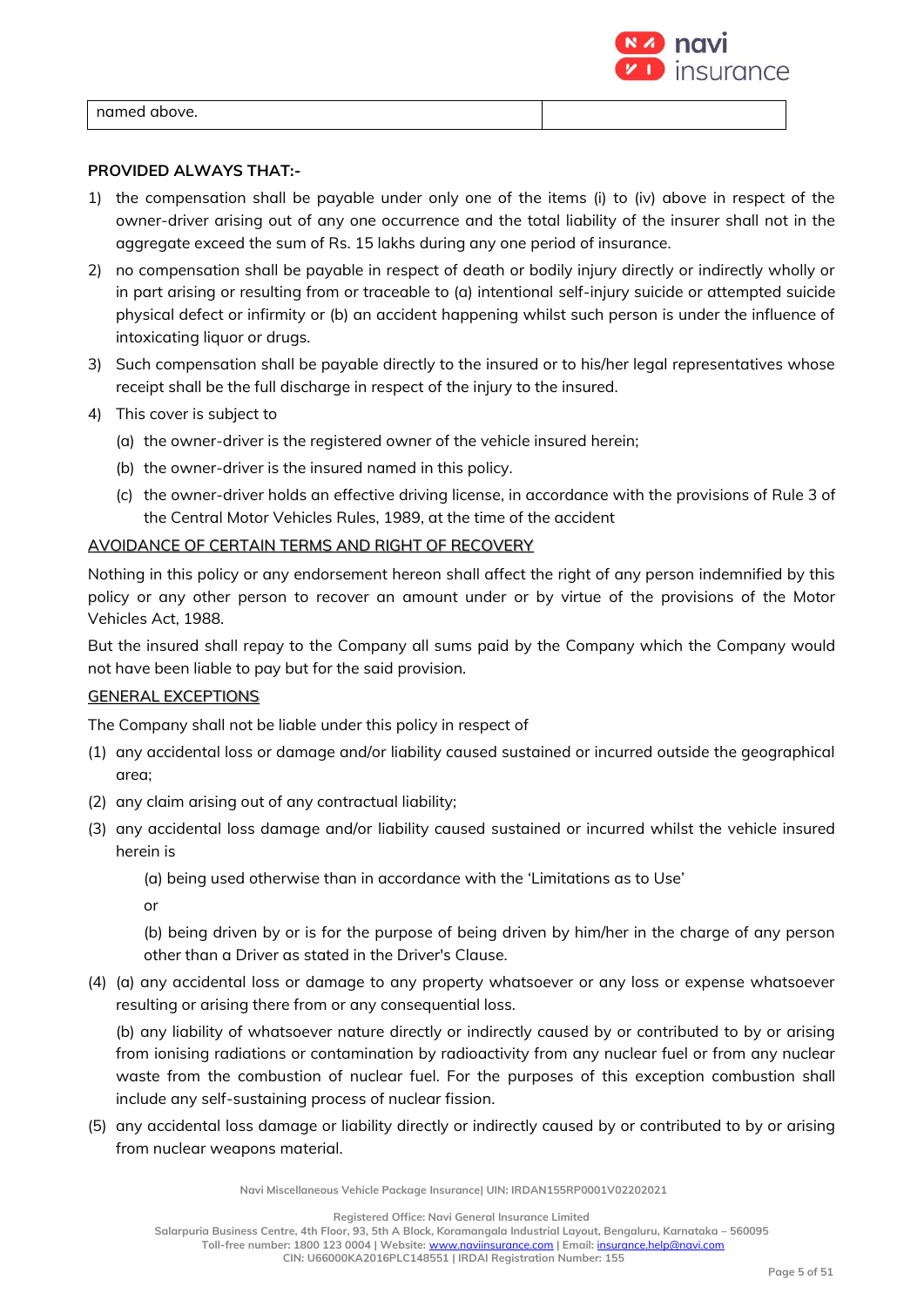

(6) any accidental loss damage/liability directly or indirectly or proximately or remotely occasioned by contributed to by or traceable to or arising out of or in connection with war, invasion, the act of foreign enemies, hostilities or warlike operations (whether before or after declaration of war), civil war, mutiny, rebellion, military or usurped power or by any direct or indirect consequences of any of the said occurrences and in the event of any claim hereunder the insured shall prove that the accidental loss damage and/or liability arose independently of and was in no way connected with or occasioned by or contributed to or traceable to any of the said occurrences or any consequences thereof and in default of such proof, the Company shall not be liable to make any payment in respect of such a claim.

### DEDUCTIBLE

The Company shall not be liable for each and every claim under Section -1 (loss of or damage to the vehicle insured) of this Policy in respect of the deductible stated in the schedule.

### CONDITIONS

This policy and the schedule shall be read together and any word or expression to which a specific meaning has been attached in any part of this policy or of the schedule shall bear the same meaning wherever it may appear.

- 1. Notice shall be given in writing to the Company immediately upon the occurrence of any accidental loss or damage and in the event of any claim and thereafter the insured shall give all such information and assistance as the Company shall require. Every letter claim writ summons and/or process or copy thereof shall be forwarded to the Company immediately on receipt by the insured. Notice shall also be given in writing to the Company immediately the insured shall have knowledge of any impending prosecution Inquest or Fatal Inquiry in respect of any occurrence which may give rise to a claim under this policy. In case of theft or criminal act which may be the subject of a claim under this policy the insured shall give immediate notice to the police and cooperate with the company in securing the conviction of the offender.
- 2. No admission offer promise payment or indemnity shall be made or given by or on behalf of the insured without the written consent of the Company which shall be entitled if it so desires to take over and conduct in the name of the insured the defence or settlement of any claim or to prosecute in the name of the insured for its own benefit any claim for indemnity or damages or otherwise and shall have full discretion in the conduct of any proceedings or in the settlement of any claim and the insured shall give all such information and assistance as the Company may require.
- 3. At any time after the happening of any event giving rise to a claim under Section II of this Policy the Company may pay to the insured the full amount of the Company's liability under the Section and relinquish the conduct of any defence settlement or proceedings and the Company shall not be responsible for any damage alleged to have been caused to the insured in consequence of any alleged action or omission of the Company in connection with such defence settlement or proceedings or of the Company relinquishing such conduct; nor shall the Company be liable for any costs or expenses whatsoever incurred by the insured or any claimant or other person after the Company shall have relinquished such conduct.
- 4. The Company may at its own option repair reinstate or replace the vehicle insured or part thereof and/or its accessories or may pay in cash the amount of the loss or damage and the liability of the Company shall not exceed:
	- (a) for total loss / constructive total loss of the vehicle the Insured's Declared Value (IDV) of the vehicle (including accessories thereon) as specified in the Schedule less the value of the wreck.

**Navi Miscellaneous Vehicle Package Insurance| UIN: IRDAN155RP0001V02202021**

**Registered Office: Navi General Insurance Limited**

**Salarpuria Business Centre, 4th Floor, 93, 5th A Block, Koramangala Industrial Layout, Bengaluru, Karnataka – 560095 Toll-free number: 1800 123 0004 | Website:** [www.naviinsurance.com](http://www.naviinsurance.com/) **| Email:** [insurance.help@navi.com](mailto:insurance.help@navi.com) **CIN: U66000KA2016PLC148551 | IRDAI Registration Number: 155**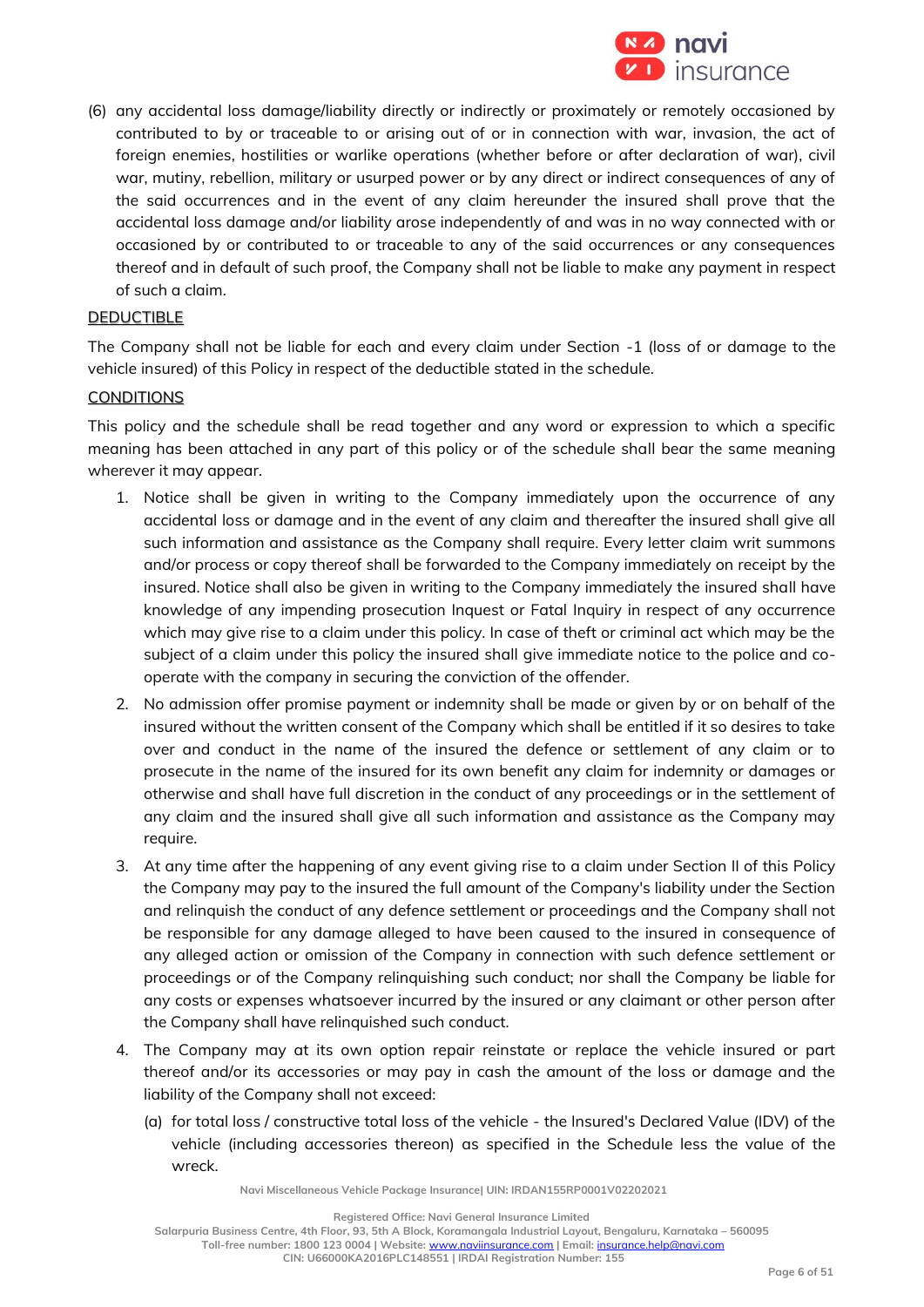

- (b) for partial losses, i.e. losses other than Total Loss/Constructive Total Loss of the vehicle actual and reasonable costs of repair and/or replacement of parts lost/damaged subject to depreciation as per limits specified.
- 5. The Insured shall take all reasonable steps to safeguard the vehicle insured from loss or damage and to maintain it in efficient condition and the Company shall have at all times free and full access to examine the vehicle insured or any part thereof or any driver or employee of the insured. In the event of any accident or breakdown, the vehicle insured shall not be left unattended without proper precautions being taken to prevent further damage or loss and if the vehicle insured be driven before the necessary repairs are affected, any extension of the damage or any further damage to the vehicle shall be entirely at the insured's own risk.
- 6. The Company may cancel the policy by sending seven days' notice by recorded delivery to the insured at insured's last known address on the grounds of misrepresentation, fraud, nondisclosure of material facts and non-cooperation. In the event of cancellation of this Policy on grounds of misrepresentation, fraud, non-disclosure of material facts, the policy shall stand cancelled ab-initio and there will be no refund of premium. In the event the policy is cancelled on the grounds of non-cooperation of the insured or insured has initiated cancellation of the policy subject to proof of insurance elsewhere and surrender of original certificate of insurance, then the premium shall be computed and retained in accordance with company's short period rate for the period the Policy has been in force provided no claim has occurred up to the date of cancellation. In the event a claim has occurred in which case there shall be no refund of premium. Return of the premium by the Company will be subject to retention of the minimum premium of Rs. 100/- (or Rs. 25/- in respect of vehicles specifically designed/modified for use by blind/handicapped/ mentally challenged persons). Where the ownership of the vehicle is transferred, the Policy cannot be cancelled unless evidence that the vehicle is insured elsewhere at least for Liability only cover is produced.

| <b>PERIOD</b>                                 | % OF ANNUAL PREMIUM RATE |
|-----------------------------------------------|--------------------------|
| Not exceeding 1 month                         | 20%                      |
| Exceeding 1 month but not exceeding 2 months  | 30%                      |
| Exceeding 2 months but not exceeding 3 months | 40%                      |
| Exceeding 3 months but not exceeding 4 months | 50%                      |
| Exceeding 4 months but not exceeding 5 months | 60%                      |
| Exceeding 5 months but not exceeding 6 months | 70%                      |
| Exceeding 6 months but not exceeding 7 months | 80%                      |
| Exceeding 7 months but not exceeding 8 months | 90%                      |
| Exceeding 8 months                            | Full annual premium/rate |

## **SHORT PERIOD SCALE (FOR RETENTION OF PREMIUM)**

7. If any dispute or difference shall arise as to the quantum to be paid under the policy (liability being otherwise admitted), such difference shall independent of all other questions be referred to the decision of a sole arbitrator to be appointed in writing by the parties to the dispute or if they cannot agree upon a single arbitrator within 30 days of any party invoking Arbitration, the same shall be referred to a panel of three arbitrators comprising two arbitrators one to be appointed

**Navi Miscellaneous Vehicle Package Insurance| UIN: IRDAN155RP0001V02202021**

**Registered Office: Navi General Insurance Limited**

**Salarpuria Business Centre, 4th Floor, 93, 5th A Block, Koramangala Industrial Layout, Bengaluru, Karnataka – 560095**

**Toll-free number: 1800 123 0004 | Website:** [www.naviinsurance.com](http://www.naviinsurance.com/) **| Email:** [insurance.help@navi.com](mailto:insurance.help@navi.com)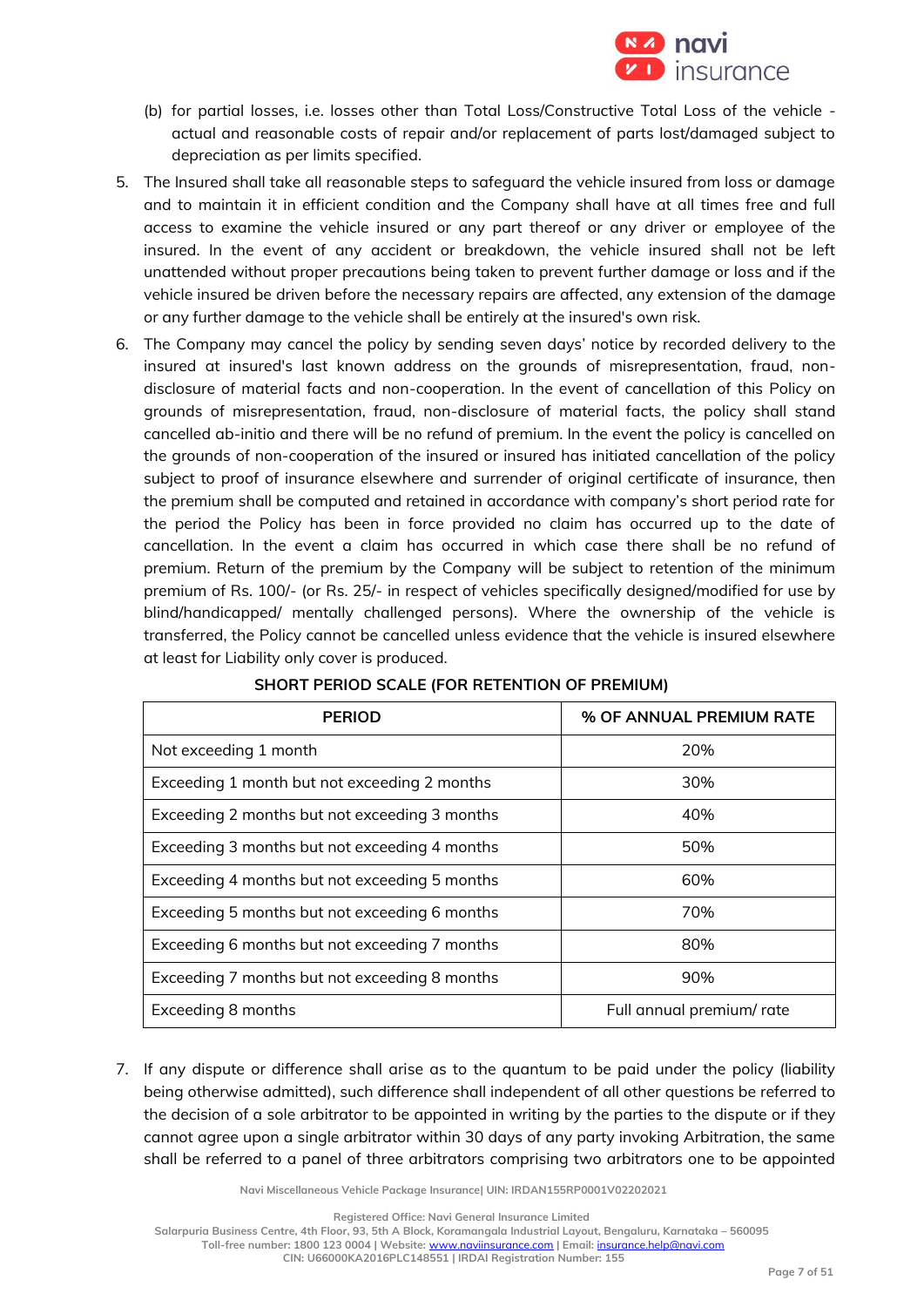

by each of the parties to the dispute/difference, and a third arbitrator to be appointed by such two arbitrators who shall act as the presiding arbitrator and the arbitration shall be conducted in accordance with the provisions of the Arbitration & Conciliation Act,1996.

It is clearly agreed and understood that no difference or dispute shall be referable to Arbitration as hereinbefore provided, if the Company has disputed or not accepted liability under or in respect of this policy.

It is hereby expressly stipulated and declared that it shall be condition precedent to any right of action or suit upon this policy that the award by such arbitrator/arbitrators of the amount of the loss or damage shall be first obtained.

It is also hereby further expressly agreed and declared that if the Company shall disclaim liability to the insured for any claim hereunder and such claim shall not, within twelve calendar months from the date of such disclaimer have been made the subject matter of a suit in a court of law, then the claim shall for all purposes be deemed to have been abandoned and shall not thereafter be recoverable hereunder.

- 8. The due observance and fulfilment of the terms conditions and endorsements of this policy in so far as they relate to anything to be done or complied with by the insured and the truth of the statements and answers in the said proposal shall be condition precedent to any liability of the Company to make any payment under this policy.
- 9. If at the time of occurrence of an event that gives rise to any claim under this policy, there is in existence any other insurance covering the same loss, damage or liability, the Company shall not be liable to pay or contribute more than its ratable proportion of any compensation cost or expense
- 10. In the event of the death of the sole insured, this policy will not immediately lapse but will remain valid for a period of three months from the date of the death of insured or until the expiry of this policy (whichever is earlier). During the said period, legal heir(s) of the insured to whom the custody and use of the Motor Vehicle passes may apply to have this policy transferred to the name(s) of the heir(s) or obtain a new insurance policy for the Motor Vehicle.

Where such legal heir(s) desire(s) to apply for a transfer of this policy or obtain a new policy for the vehicle such heir(s) should make an application to the Company accordingly within the aforesaid period. All such applications should be accompanied by: -

- a) Death certificate in respect of the insured
- b) Proof of title to the vehicle
- c) Original Policy

## RULES APPLICABLE TO TANKERS CARRYING HAZARDOUS CHEMICALS

Rule 129-: A- Spark arrester six month from the date of commencement of Central Motor Vehicles (Amendment) Rules 1993, every goods carriage carrying goods of dangerous or hazardous nature to human life, shall be fitted with a spark arrester.

## Rule 131-: **Responsibility of the consignor for safe transport of dangerous or hazardous goods.**

- (1) It shall be responsibility of the consignor intending to transport any dangerous or hazardous goods listed in Table II, to ensure the following, namely:-
	- (a) the goods carriage has a valid registration to carry the said goods;
	- (b) the vehicle is equipped with necessary first-aid, safety equipment and antidotes as may be necessary to contain any accident;

**Navi Miscellaneous Vehicle Package Insurance| UIN: IRDAN155RP0001V02202021**

**Registered Office: Navi General Insurance Limited**

**Salarpuria Business Centre, 4th Floor, 93, 5th A Block, Koramangala Industrial Layout, Bengaluru, Karnataka – 560095**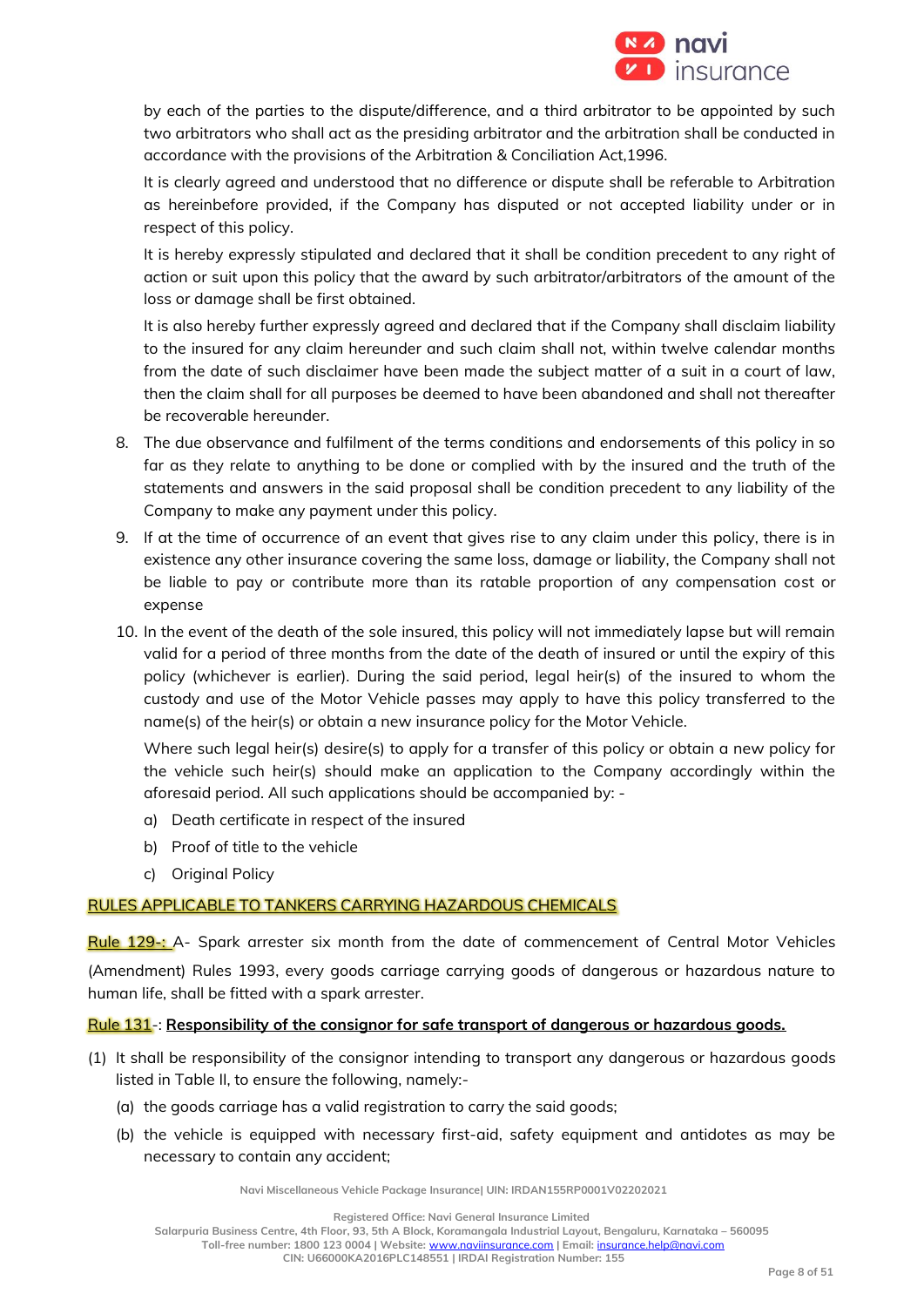

- (c) that transporter or the owner of the goods carriage has full and adequate information about the dangerous or hazardous goods being transported; and
- (d) that the driver of the goods carriage is trained in handling the dangers posed during transport of such goods.
- (2) Every consignor shall supply to the owner of the goods carriage, full and adequate information about the dangerous or hazardous goods being transported as to enable owner and its driver to
	- (a) Comply with the requirements of rules 129 to 137 (both inclusive) of these rules and
	- (b) be aware of the risks created by such goods to health or safety or any person;
- (3) It shall be the duty of the consignor to ensure that the information is accurate and sufficient for the purpose of complying with the provisions of rules 129 to 137 (both inclusive ) of these rules.

## Rule 132-: **Responsibility of the Transporter or owner of goods carriage.**

- (1) It shall be the responsibility of the owner of the goods carriage transporting any dangerous or hazardous goods ensure the following, namely: -
	- (a) that the goods carriage has a valid registration to carry the said goods and the said carriage is safe for the transport of the said goods and
	- (b) the vehicle is equipped with necessary first-aid, safety equipment, tool box and antidotes as may be necessary to contain any accident.
- (2) Every owner of a goods carriage shall, before undertaking the transportation of dangerous or hazardous goods in his goods carriage, satisfy himself that the information given by the consignor is full and accurate in all respects and correspond to the classification of such goods specified in rule 137.
- (3) The owner of goods carriage shall ensure that the driver of such carriage is given all the relevant information in writing as given in goods entrusted to him for transport and satisfy himself that such driver has sufficient understanding of the nature of such goods and the nature of the risks involved in the transport of such goods and is capable of taking appropriate action in case of an emergency.
- (4) The owner of the goods carriage dangerous or hazardous goods and the consignor of such goods shall lay down the route for each trip which the driver shall be bound to take unless directed or permitted otherwise by the Police Authorities. They shall also fix a time table for each trip to the destination and back with reference to the route so laid down.
- (5) It shall be the duty of the owner to ensure that the driver of the goods carriage carrying dangerous or hazardous goods holds a driving license as per provisions of rule 9 of these rules.
- (6) Notwithstanding anything contained in rules 131 and 132, it shall be sufficient compliance of the provisions of these rules if the consignor transporting dangerous or hazardous goods and the owner of the goods carriage or the transporter abide by these conditions within six months after the date of coming into force of the Central Motor Vehicles (Amendment) Rules,1993.

## Rule 133- **Responsibility of the driver**

- (1) The driver of a goods carriage transporting dangerous or hazardous goods shall ensure that the information given to him in writing under sub-rule (3) of rule 132 is kept in the driver's cabin and is available at all times while the dangerous or hazardous goods to which it relates, are being transported.
- **Navi Miscellaneous Vehicle Package Insurance| UIN: IRDAN155RP0001V02202021** (2) Every driver of a goods carriage transporting any dangerous or hazardous goods shall observe at all times all the directions necessary for preventing fire, explosion or escape of dangerous or hazardous goods carried by him while the goods carriage is in motion and when it is not being driven he shall ensure that the goods carriage is parked in a place which is safe from fire, explosion and any other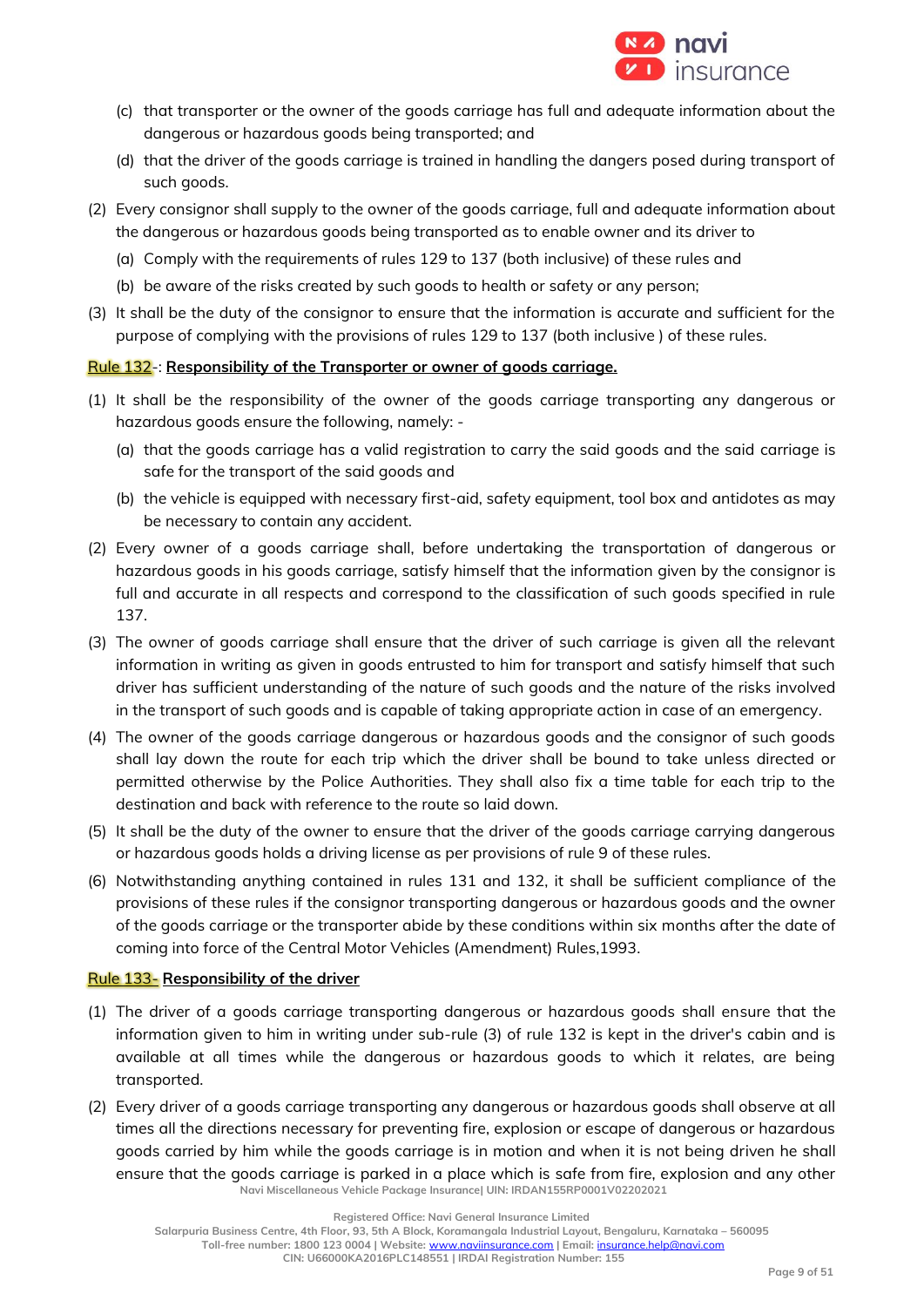

risk, and at all times the vehicle remains under the control and supervision of the driver or some other competent person above the age of 18 years.

## **Sub-rule(1) of rule 9 of the principal rules :**

(1) One year from the date of commencement of Central Motor Vehicles (Amendment) Rules, 1993 any person driving a goods carriage carrying goods of dangerous or hazardous nature to human life shall, in addition to being the holder of a driving license to drive a transport vehicle also have the ability to read and write at least one Indian Language out of those specified in the VII schedule of the Constitution and English and also possess a certificate of having successfully passed a course consisting of following syllabus and periodicity connected with the transport of such goods.

Period of training and a series of the 3 days

Place of training at any institute recognized by the State Government

## **Syllabus**

## **A) Defensive driving**

## **Duration of Training for A & B – 1 st and 2nd day**

- Questionnaire
- Cause of accidents
- Accident statistics
- Driver's personal fitness
- Car condition
- Breaking distance
- Highway driving
- Road/Pedestrian crossing
- Railway crossing
- Adapting to weather
- Head on collision
- Rear end collision
- Night driving
- Films and discussion

## **B) Advanced driving skills and training**

| (i) Discussion |  |
|----------------|--|
|                |  |

| Before starting                    | - check list                   |  |  |
|------------------------------------|--------------------------------|--|--|
|                                    | - outside/ below/ near vehicle |  |  |
|                                    | - product side                 |  |  |
|                                    | - inside vehicle               |  |  |
| During driving -correct speed/gear | - signalling                   |  |  |
|                                    | - lane control                 |  |  |
|                                    | - overtaking/giving side       |  |  |
|                                    | - speed limit/safe distance    |  |  |
|                                    | - driving on slopes            |  |  |
| Before Stopping                    | - safe stopping place          |  |  |

#### **Navi Miscellaneous Vehicle Package Insurance| UIN: IRDAN155RP0001V02202021**

**Registered Office: Navi General Insurance Limited**

**Salarpuria Business Centre, 4th Floor, 93, 5th A Block, Koramangala Industrial Layout, Bengaluru, Karnataka – 560095**

**Toll-free number: 1800 123 0004 | Website:** [www.naviinsurance.com](http://www.naviinsurance.com/) **| Email:** [insurance.help@navi.com](mailto:insurance.help@navi.com) **CIN: U66000KA2016PLC148551 | IRDAI Registration Number: 155**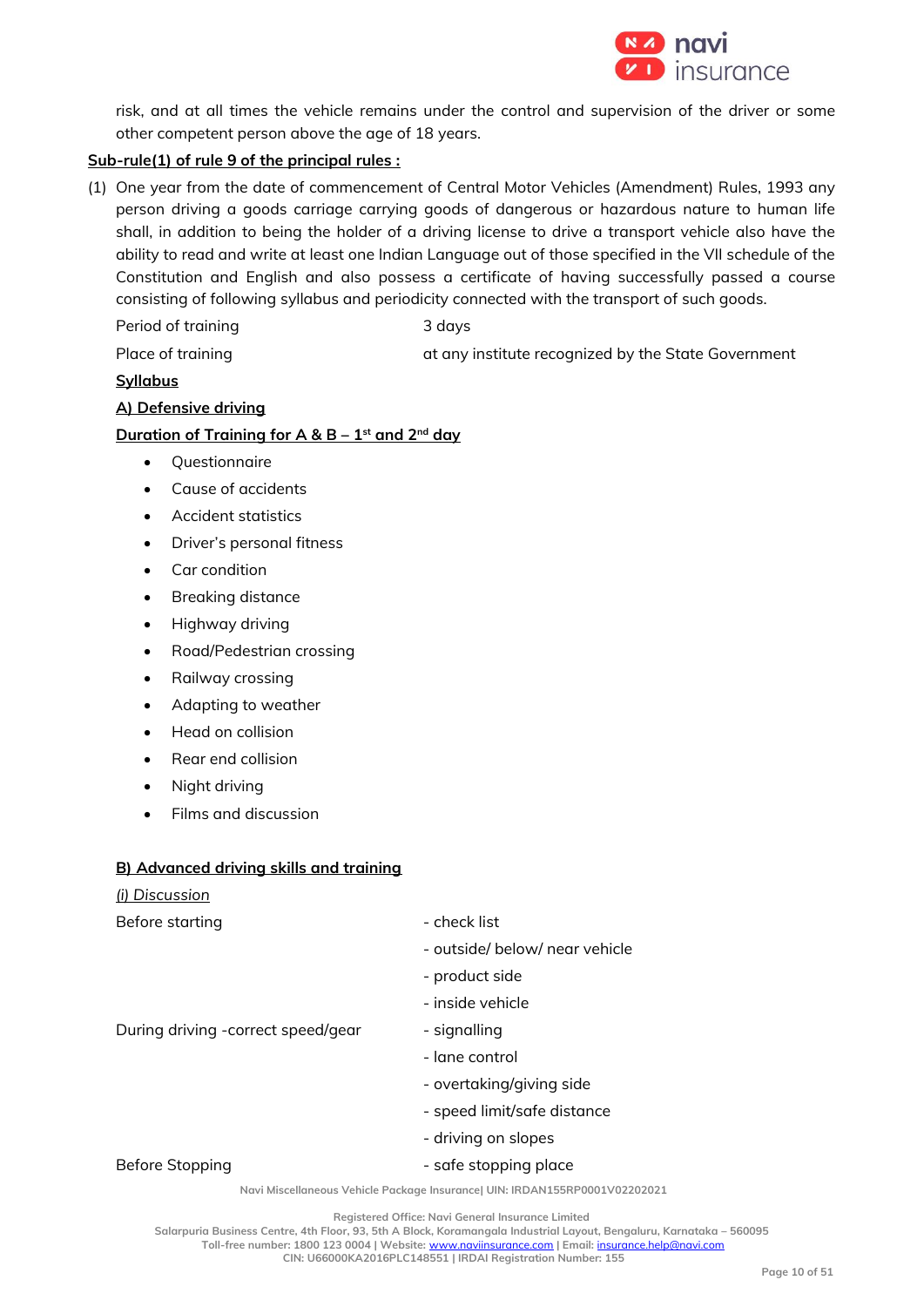

- condition

After stopping example and the preventing vehicle movement

- wheel locks
- Vehicle attendance

Night driving

ii) Field test/ training-1 driver at a time.

| C) Product safety                  |                                              |  |  |
|------------------------------------|----------------------------------------------|--|--|
| Duration of training for C 3rd day |                                              |  |  |
| UN panel                           | - UN classification                          |  |  |
|                                    | - Hazchem Code for C                         |  |  |
|                                    | - Toxicity, Flammability, other definitions. |  |  |
| <b>Product Information</b>         | - TREMCARDS                                  |  |  |
|                                    | - CISMSDS                                    |  |  |
|                                    | - Importance of temperature pressure, level. |  |  |
|                                    | - Explosive limits                           |  |  |
|                                    | - Knowledge about equipment                  |  |  |
| Emergency procedure                | - Communication                              |  |  |
|                                    | - Spillage handling                          |  |  |
|                                    | - Use of FEE                                 |  |  |
|                                    | - Fire fighting                              |  |  |
|                                    | - First aid                                  |  |  |
|                                    | - Toxic release control                      |  |  |
|                                    | - Protection of wells, rivers, lakes, etc.   |  |  |
|                                    | - Use of protective equipment                |  |  |
|                                    | - Knowledge about valves etc                 |  |  |

## **ENDORSEMENTS**

## **IMT.1. EXTENSION OF GEOGRAPHICAL AREA**

In consideration of the payment of an additional premium of Rs....it is hereby understood and agreed that notwithstanding anything contained in this Policy to the contrary the Geographical Area in this Policy shall from the. ./. ./. .. to the ... ./. ... . (both days inclusive) be deemed to include

**Navi Miscellaneous Vehicle Package Insurance| UIN: IRDAN155RP0001V02202021**

**Registered Office: Navi General Insurance Limited**

**Salarpuria Business Centre, 4th Floor, 93, 5th A Block, Koramangala Industrial Layout, Bengaluru, Karnataka – 560095**

**Toll-free number: 1800 123 0004 | Website:** [www.naviinsurance.com](http://www.naviinsurance.com/) **| Email:** [insurance.help@navi.com](mailto:insurance.help@navi.com)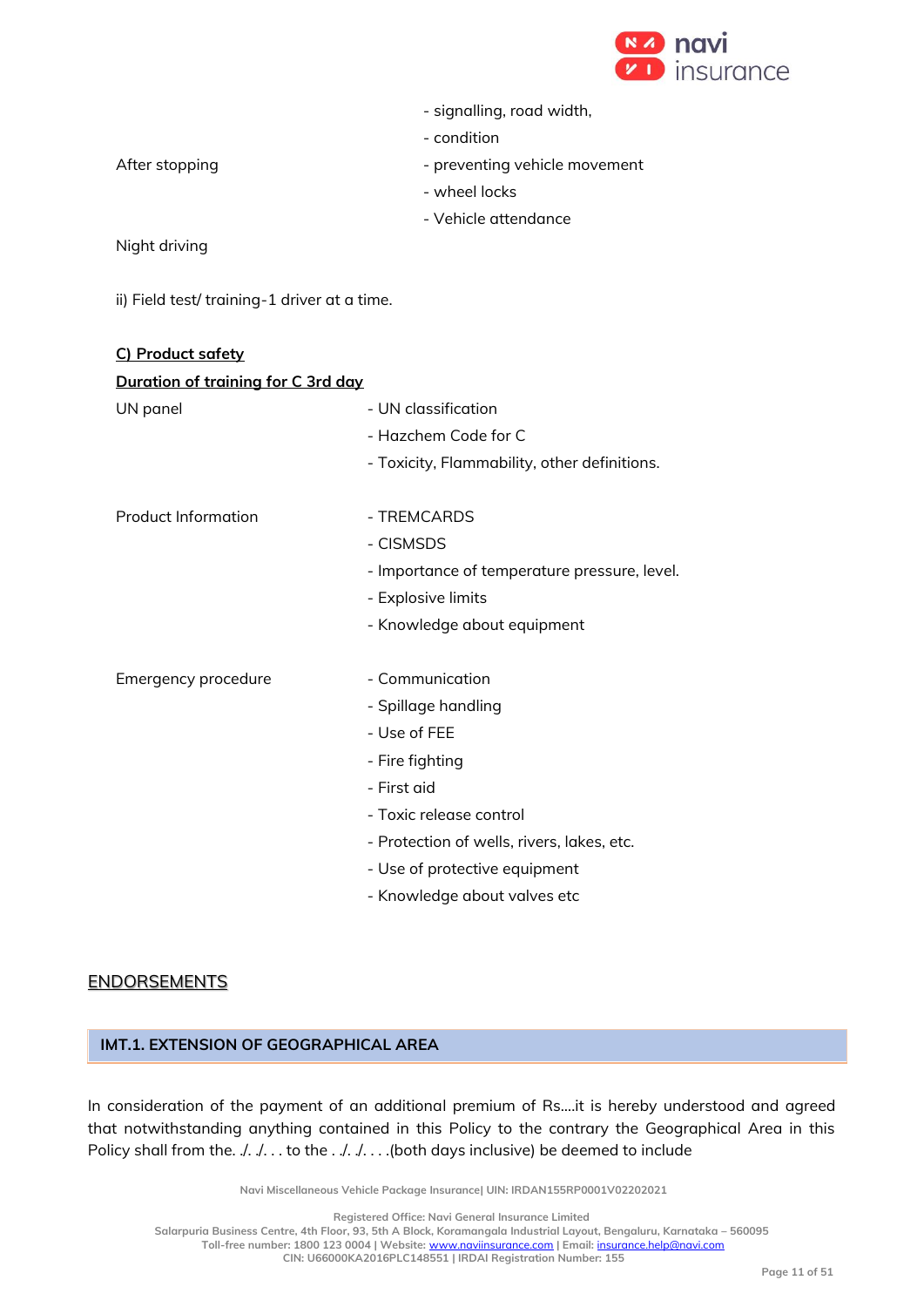

It is further specifically understood and agreed that such geographical extension excludes cover for damage to the vehicle insured / injury to its occupants / third party liability in respect of the vehicle insured during sea voyage / air passage for the purpose of ferrying the vehicle insured to the extended geographical area.

Subject otherwise to the terms exceptions conditions and limitations of this Policy.

Insert Nepal, Sri Lanka, Maldives, Bhutan, Pakistan, Bangladesh as the case may be

## **IMT.3. TRANSFER OF INTEREST**

It is hereby understood and agreed that as from …/…/……. the interest in the Policy is transferred to and vested in ……….... of ………………. carrying on or engaged in the business or profession of ……………. who shall be deemed to be the Insured and whose proposal and declaration dated .. /…/…. shall be deemed to be incorporated in and to be the basis of this contract.

Provided always that for the purpose of the No Claim Bonus, no period during which the interest in this Policy has been vested in any previous insured shall accrue to the benefit of .....

Subject otherwise to the terms exceptions conditions and limitations of this Policy.

# **IMT.4. CHANGE OF VEHICLE**

It is hereby understood and agreed that as from …/…../ …... the vehicle bearing Registration Number ………….. is deemed to be deleted from the Schedule of the Policy and the vehicle with details specified hereunder is deemed to be included therein-

| Regd. | Engine/        | Make | Type of     | <b>CC/HP/GV</b> | Year of   | Seating       | IDV in $( ₹)$ |
|-------|----------------|------|-------------|-----------------|-----------|---------------|---------------|
| No.   | <b>Chassis</b> |      | <b>Body</b> | W               | Manufactu | Capacity      |               |
|       | No.            |      |             |                 | re        | including     |               |
|       |                |      |             |                 |           | <b>Driver</b> |               |
|       |                |      |             |                 |           |               |               |
|       |                |      |             |                 |           |               |               |

In consequence of this change, an extra / refund premium of Rs....... is charged/ allowed to the Insured. Subject otherwise to the terms exceptions conditions and limitations of this Policy.

## **IMT.5. HIRE PURCHASE AGREEMENT**

It is hereby understood and agreed that …..(hereinafter referred to as the Owners) are the Owners of the vehicle insured and that the vehicle insured is subject of an Hire Purchase Agreement made between the Owners on the one part and the Insured on the other part and it is further understood and agreed that the Owners are interested in any monies which but for this Endorsement would be payable to the Insured under this Policy in respect of such loss or damage to the vehicle insured as cannot be made good by repair and / or replacement of parts and such monies shall be paid to the Owners as long as they are the Owners of the vehicle insured and their receipt shall be a full and final discharge to the Company in respect of such loss or damage.

**Navi Miscellaneous Vehicle Package Insurance| UIN: IRDAN155RP0001V02202021**

**Registered Office: Navi General Insurance Limited Salarpuria Business Centre, 4th Floor, 93, 5th A Block, Koramangala Industrial Layout, Bengaluru, Karnataka – 560095 Toll-free number: 1800 123 0004 | Website:** [www.naviinsurance.com](http://www.naviinsurance.com/) **| Email:** [insurance.help@navi.com](mailto:insurance.help@navi.com) **CIN: U66000KA2016PLC148551 | IRDAI Registration Number: 155**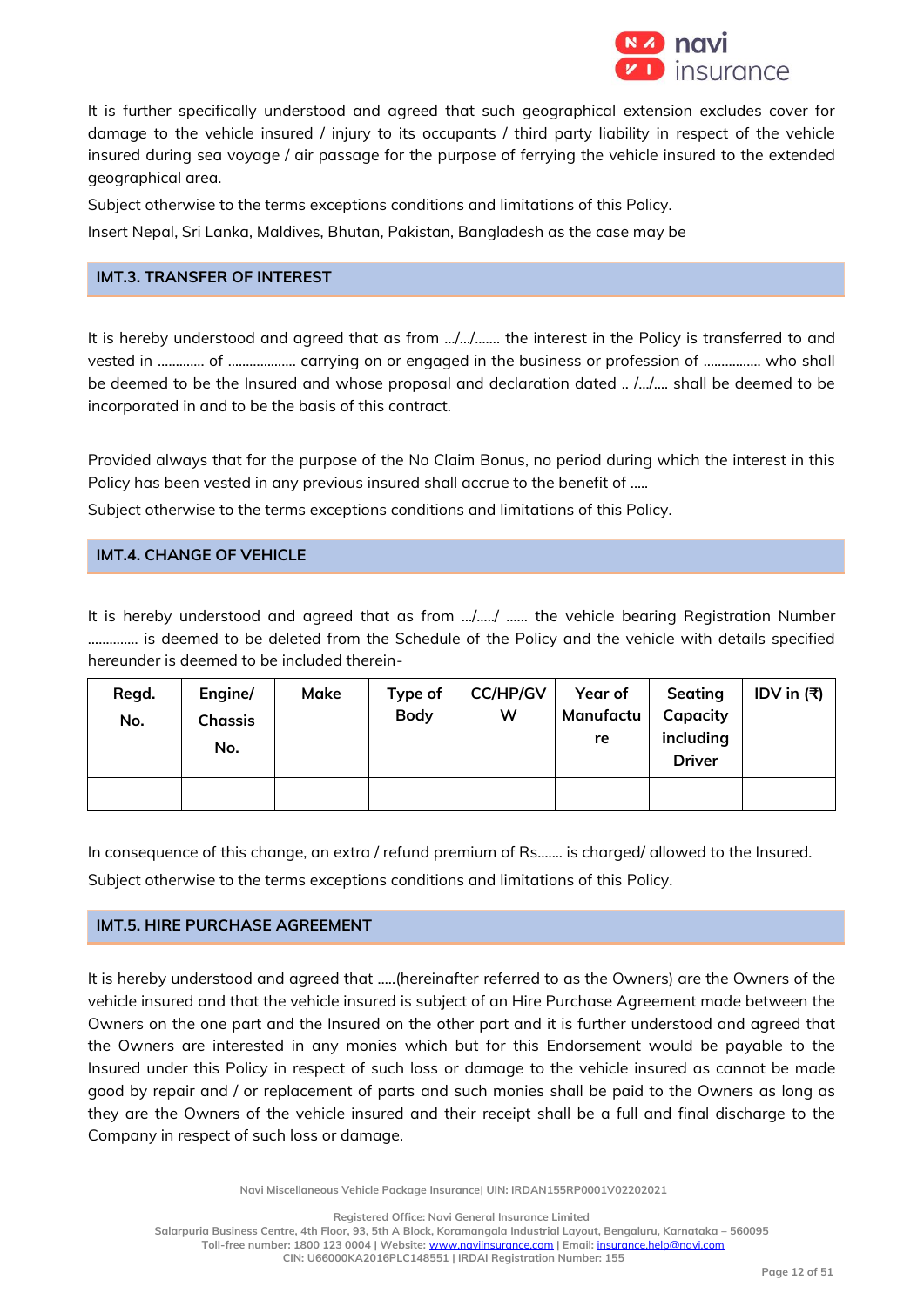

It is further declared and agreed that for the purpose of the Personal Accident Cover for the ownerdriver granted under this Policy, the Insured named in the Policy will continue to be deemed as the owner-driver subject to compliance of provisions of the Policy relating to this cover.

Save as by this Endorsement expressly agreed nothing herein shall modify or affect the rights and liabilities of the Insured or the Company respectively under or in connection with this Policy.

Subject otherwise to the terms exceptions conditions and limitations of this Policy.

## **IMT.6. LEASE AGREEMENT**

It is hereby understood and agreed that …… (hereinafter referred to as the Lessors) are the Owners of the vehicle Insured and that the vehicle insured is the subject of a Lease Agreement made between the Lessor on the one part and the insured on the other part and it is further understood and agreed that the Lessors are interested in any monies which but for this Endorsement would be payable to the Insured under this Policy in respect of such loss or damage to the vehicle insured as cannot be made good by repair and / or replacement of parts and such monies shall be paid to the Lessors as long as they are the Owners of the vehicle insured and their receipt shall be a full and final discharge to the Company in respect of such loss or damage. It is also understood and agreed that notwithstanding any provision in the Leasing Agreement to the contrary, this Policy is issued to the Insured namely ………as the principal party and not as agent or trustee and nothing herein contained shall be construed as constituting the Insured an agent or trustee for the Lessors or as an assignment (whether legal or equitable) by the Insured to the Lessors, of his rights benefits and claims under this Policy and further nothing herein shall be construed as creating or vesting any right in the Owner/Lessor to sue the Company in any capacity whatsoever for any alleged breach of its obligations hereunder.

It is further declared and agreed that for the purpose of the Personal Accident Cover for the ownerdriver granted under this Policy, the Insured named in the Policy will continue to be deemed as the owner-driver subject to compliance of provisions of the Policy relating to this cover.

Save as by this Endorsement expressly agreed nothing herein shall modify or affect the rights and liabilities of the Insured or the Company respectively under or in connection with this Policy.

Subject otherwise to the terms exceptions conditions and limitations of this Policy.

## **IMT.7. VEHICLE SUBJECT TO HYPOTHECATION AGREEMENT**

It is hereby declared and agreed that the vehicle insured is pledged to / hypothecated with ……(hereinafter referred to as the "Pledgee") and it is further understood and agreed that the "Pledgee" is interested in any monies which but for this Endorsement would be payable to the Insured under this Policy in respect of such loss or damage to the vehicle insured as cannot be made good by repair and / or replacement of parts and such monies shall be paid to the Pledgee as long as they are the Pledgee of the vehicle insured and their receipt shall be a full and final discharge to the Company in respect of such loss or damage.

It is further declared and agreed that for the purpose of the Personal Accident Cover for the ownerdriver granted under this Policy, the Insured named in the Policy will continue to be deemed as the owner-driver subject to compliance of provisions of the policy relating to this cover.

Save as by this Endorsement expressly agreed that nothing herein shall modify or affect the rights or liabilities of the Insured or the Company respectively under or in connection with this Policy or any term, provision or condition thereof.

**Navi Miscellaneous Vehicle Package Insurance| UIN: IRDAN155RP0001V02202021**

**Registered Office: Navi General Insurance Limited**

**Salarpuria Business Centre, 4th Floor, 93, 5th A Block, Koramangala Industrial Layout, Bengaluru, Karnataka – 560095**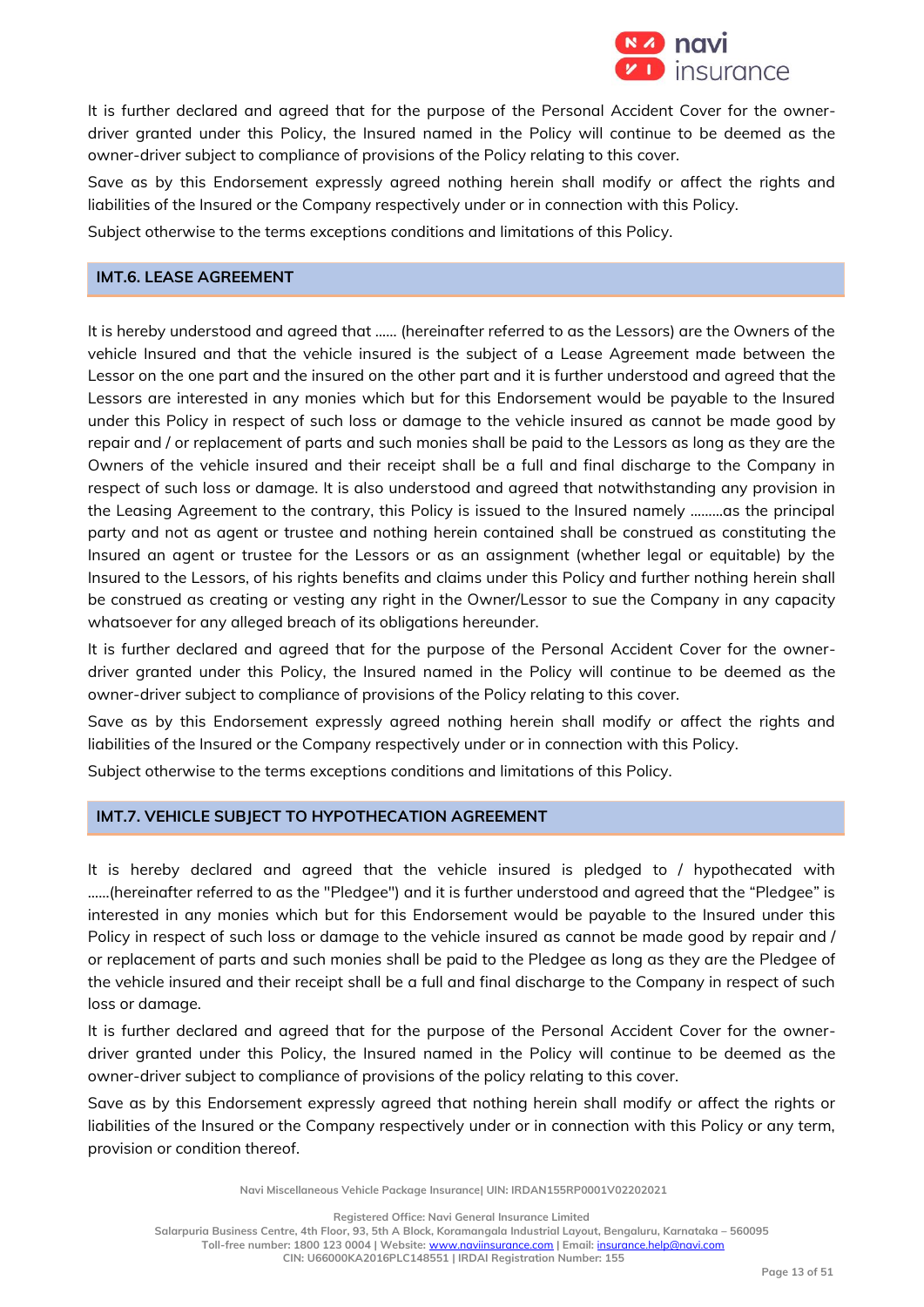

Subject otherwise to the terms exceptions conditions and limitations of this Policy.

### **IMT.10. INSTALLATION OF ANTI-THEFT DEVICE**

#### **(Not applicable to Motor Trade Policies)**

In consideration of certification by ………………… that an Anti-Theft device approved by Automobile

Research Association of India (ARAI), Pune has been installed in the vehicle Insured herein a premium discount of Rs………… is hereby allowed to the Insured.

It is hereby understood and agreed that the Insured shall ensure at all times that this Anti-theft device installed in the vehicle insured is maintained in efficient condition till the expiry of this Policy.

Subject otherwise to the terms, exceptions, conditions and limitations of the Policy

## **IMT.11.A. VEHICLES LAID UP**

Notwithstanding anything to the contrary contained herein it is hereby understood and agreed that from .../ .../ .... to.../ ..../ ..... the vehicle insured is laid up in garage and not in use and during this period all liability of the Company under this Policy in respect of the vehicle insured is suspended SAVE ONLY IN RESPECT OF LOSS OR DAMAGE TO THE SAID VEHICLE CAUSED BY FIRE EXPLOSION SELF-IGNITION OR LIGHTNING OR BURGLARY, HOUSEBREAKING, THEFT OR RIOT STRIKE MALICIOUS DAMAGE TERRORISM OR STORM TEMPEST FLOOD INUNDATION OR EARTHQUAKE PERILS, in consideration whereof

- a) the Company will deduct from the next renewal premium the sum of Rs……… and the No Claim Bonus (if any) shall be calculated on the next renewal premium after deduction of such sum.
- b) the period of insurance by this Policy is extended to ...../...../....... in view of the payment of an additional premium of Rs ……….

Subject otherwise to the terms exceptions conditions and limitations of this Policy.

## **IMT.11.B. VEHICLES LAID UP**

Notwithstanding anything to the contrary contained herein it is hereby understood and agreed that as from ….. / ….. /….. the vehicle no. ………… insured hereunder is laid up in garage and not in use and liability of the Company under this Policy in respect of the said vehicle is suspended SAVE ONLY IN RESPECT OF LOSS OR DAMAGE TO THE SAID VEHICLE CAUSED BY FIRE EXPLOSION SELF-IGNITION OR LIGHTNING OR BURGLARY, HOUSEBREAKING, THEFT OR RIOT STRIKE MALICIOUS DAMAGE TERRORISM OR STORM TEMPEST FLOOD INUNDATION OR EARTHQUAKE PERILS.

Subject otherwise to the terms exceptions conditions and limitations of this Policy.

## **IMT.11.C. TERMINATION OF THE UNDECLARED PERIOD OF VEHICLE LAID UP**

It is hereby understood and agreed that the insurance by this Policy in respect of vehicle no. ........... insured hereunder is reinstated in full from ……./……/…… and the Endorsement IMT 11(B) attaching to this Policy shall be deemed to be cancelled. It is further agreed that in consideration of the period during which the vehicle no. ………………. has been out of use

a) The Company will deduct from the next renewal premium the sum of Rs……… and the No Claim Bonus (if any) shall be calculated on the next renewal premium after deduction of such sum.

**Navi Miscellaneous Vehicle Package Insurance| UIN: IRDAN155RP0001V02202021**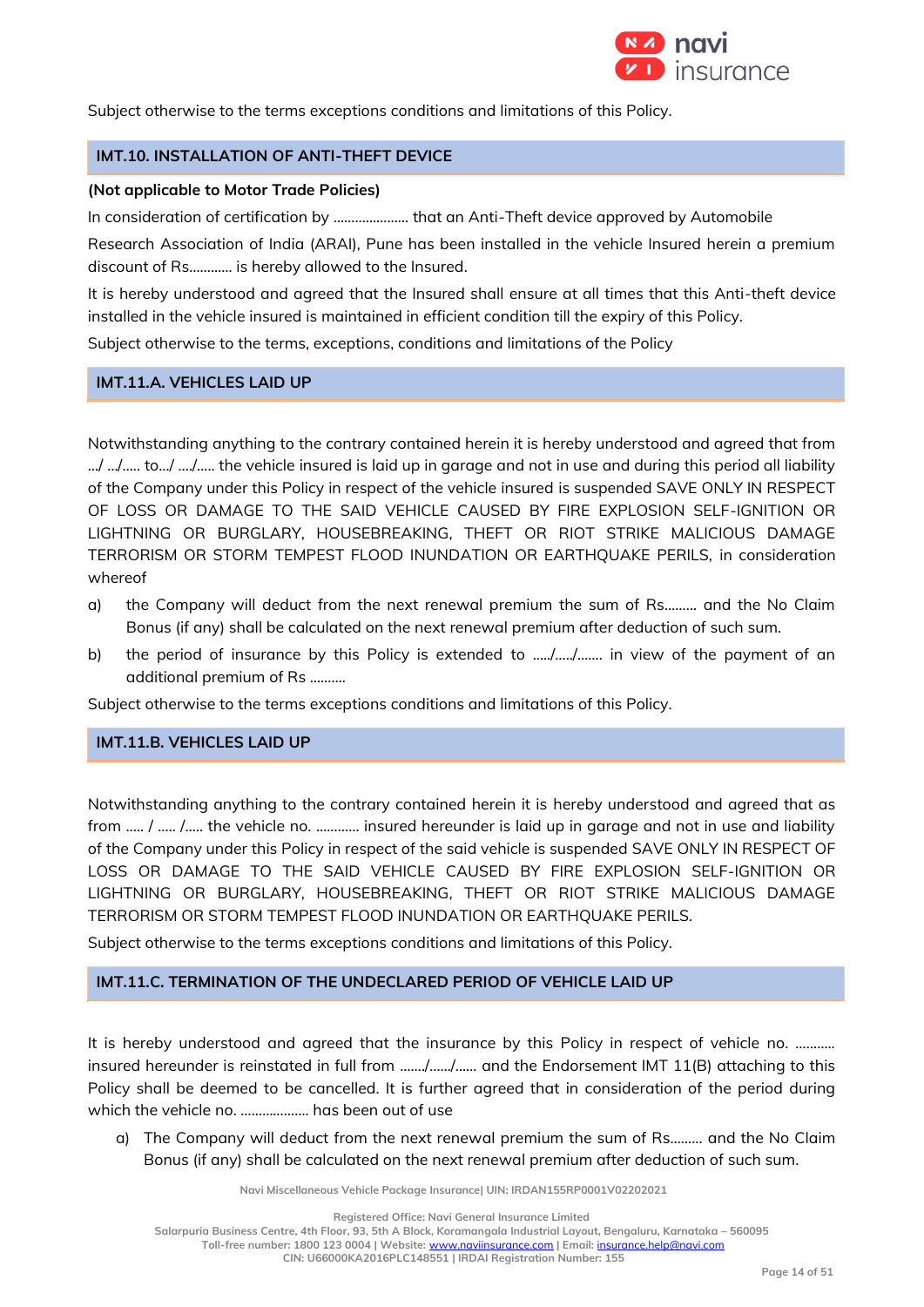

b) the period of insurance by this Policy is extended to .…./…../……. in view of the payment of an additional premium of Rs ……….

Subject otherwise to the terms exceptions conditions and limitations of this Policy.

## **IMT.12. DISCOUNT FOR SPECIALY DESIGNED/MODIFIED VEHICLES FOR THE BLIND, HANDICAPPED AND MENTALLY CHALLENGED PERSONS**

Notwithstanding anything to the contrary contained in the Policy it is hereby understood and agreed that the vehicle insured being specially designed /modified for use of blind, handicapped and mentally challenged persons and suitable endorsement to this effect having been incorporated in the Registration Book by the Registering Authority, a discount of 50% on the Own Damage premium for the vehicle insured is hereby allowed to the Insured.

Subject otherwise to the terms exceptions conditions and limitations of the Policy.

### **IMT.13. USE OF VEHICLE WITHIN INSURED'S OWN PREMISES**

It is hereby understood and agreed that the insurer shall not be liable in respect of the vehicle insured while the vehicle is being used elsewhere than in the Insured's premises except where the vehicle is specifically required for a mission to fight a fire.

For the purposes of this endorsement 'Use confined to own premises' shall mean use only on Insured's premises to which public have no general right of access.

### **IMT.14. USE OF VEHICLE CONFINED TO SITES**

It is hereby understood and agreed that the Company shall not be liable in respect of the vehicle insured while it is being used elsewhere than on site to which the public have no general right of access and the vehicle is not required to be registered under the Motor Vehicles Act, 1988.

## **IMT.17. PERSONAL ACCIDENT COVER TO PAID DRIVERS, CLEANERS AND CONDUCTORS:**

In consideration of the payment of an additional premium, it is hereby understood and agreed that the Company undertakes to pay compensation on the scale provided below for bodily injury as hereinafter defined sustained by the paid driver/cleaner/conductor in the employ of the Insured in direct connection with the vehicle insured whilst mounting into dismounting from or traveling in the insured vehicle and caused by violent accidental external and visible means which independently of any other cause shall within six calendar months of the occurrence of such injury result in :-

| <b>DETAILS OF INJURY</b>                                                       | <b>SCALE OF COMPENSATION</b> |
|--------------------------------------------------------------------------------|------------------------------|
| i) Death                                                                       | 100%                         |
| ii) Loss of two limbs or sight of two eyes or one limb<br>and sight of one eye | 100%                         |
| iii) Loss of one limb or sight of one eye                                      | 50%                          |

**Navi Miscellaneous Vehicle Package Insurance| UIN: IRDAN155RP0001V02202021**

**Registered Office: Navi General Insurance Limited**

**Salarpuria Business Centre, 4th Floor, 93, 5th A Block, Koramangala Industrial Layout, Bengaluru, Karnataka – 560095**

**Toll-free number: 1800 123 0004 | Website:** [www.naviinsurance.com](http://www.naviinsurance.com/) **| Email:** [insurance.help@navi.com](mailto:insurance.help@navi.com)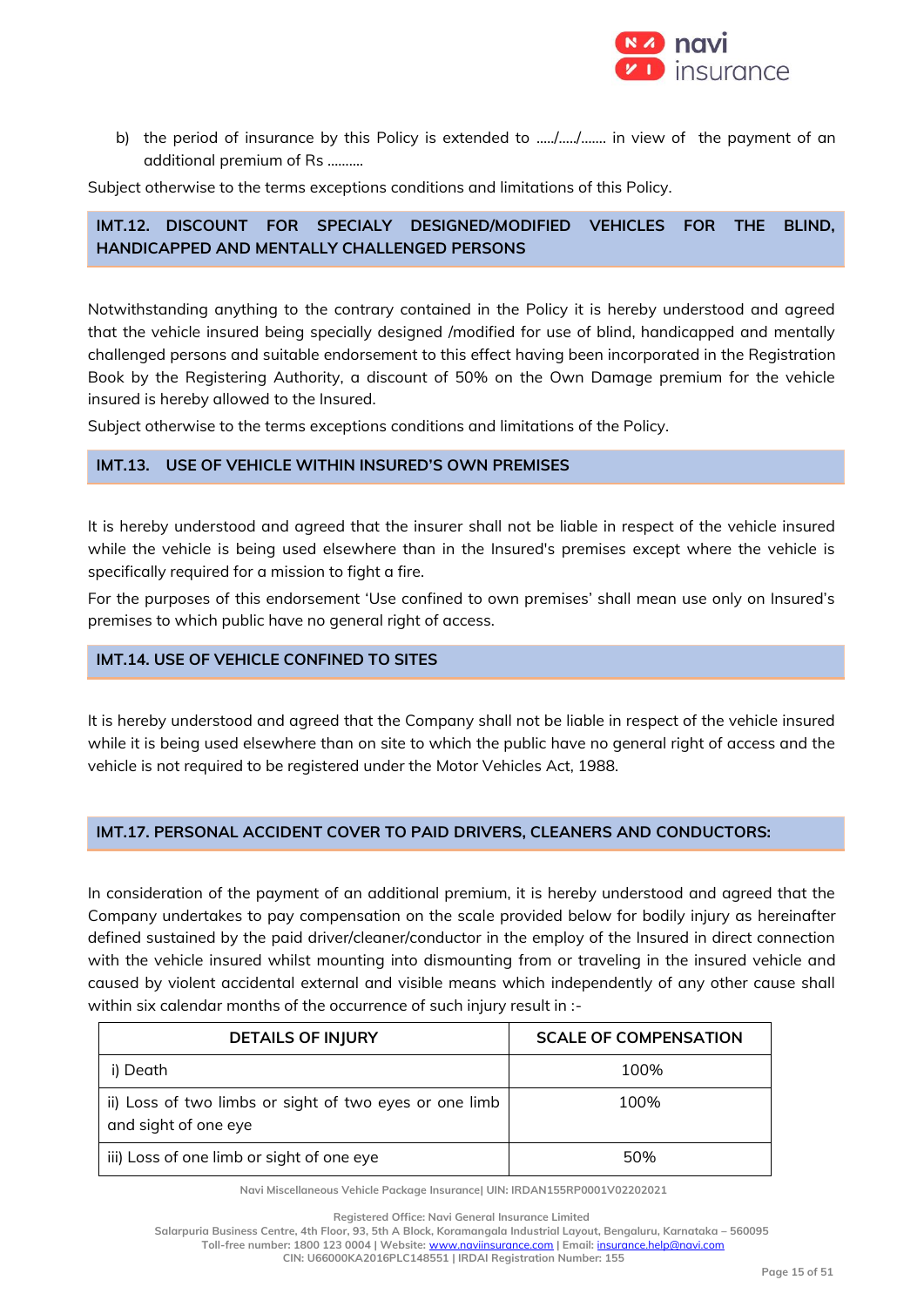

| iv) Permanent Total Disablement from injuries other | 100% |
|-----------------------------------------------------|------|
| than named above                                    |      |

## **Provided always that:**

- (1) compensation shall be payable under only one of the items (i) to (iv) above in respect of any such person arising out of any one occurrence and total liability of the Company shall not in the aggregate exceed the sum of Rs.....….. during any one period of insurance in respect of any such person.
- (2) no compensation shall be payable in respect of death or injury directly or indirectly wholly or in part arising or resulting from or traceable to (a) intentional self-injury suicide or attempted suicide physical defect or infirmity or (b) an accident happening whilst such person is under the influence of intoxicating liquor or drugs.
- (3) such compensation shall be payable only with the approval of the Insured named in the Policy and directly to the injured person or his/her legal representative(s) whose receipt shall be a full discharge in respect of the injury of such person.

Subject otherwise to the terms exceptions conditions and limitations of this Policy.

# **IMT.18. PERSONAL ACCIDENT TO UNNAMED HIRER AND UNNAMED PILLION PASSENGERS (Applicable to Motorised Two wheelers with or without side Car)**

In consideration of the payment of an additional premium it is hereby understood and agreed that the insurer undertakes to pay compensation to any unnamed hirer/ driver/any unnamed pillion/ sidecar passenger on the scale provided below for bodily injury caused by violent, accidental, external and visible means whilst mounting into/onto and/or dismounting from or traveling in/on the vehicle insured which independently of any other cause shall within three calendar months of the occurrence of such injury results in :-

| <b>DETAILS OF INJURY</b>                     | <b>SCALE OF COMPENSATION</b> |
|----------------------------------------------|------------------------------|
| i) Death                                     | 100%                         |
| ii) Loss of two limbs or sight of two eyes   | 100%                         |
| or one limb and sight of one eye             |                              |
| iii) Loss of one limb or sight of one eye    | 50%                          |
| iv) Permanent Total Disablement from<br>100% |                              |
| injuries other than named above              |                              |

### **Provided always that:**

- (1) compensation shall be payable under only one of the items (i) to (iv) above in respect of any such person arising out of any one occurrence and total liability of the insurer shall not in the aggregate exceed the sum of Rs. ....….. during any one period of insurance in respect of any such person.
- (2) no compensation shall be payable in respect of death or injury directly or indirectly wholly or in part arising or resulting from or traceable to (a) intentional self injury suicide or attempted suicide physical defect or infirmity or (b) an accident happening whilst such person is under the influence of intoxicating liquor or drugs.
- (3) such compensation shall be payable only with the approval of the insured named in the policy and directly to the injured person or his/her legal representative(s) whose receipt shall be a full discharge

**Navi Miscellaneous Vehicle Package Insurance| UIN: IRDAN155RP0001V02202021**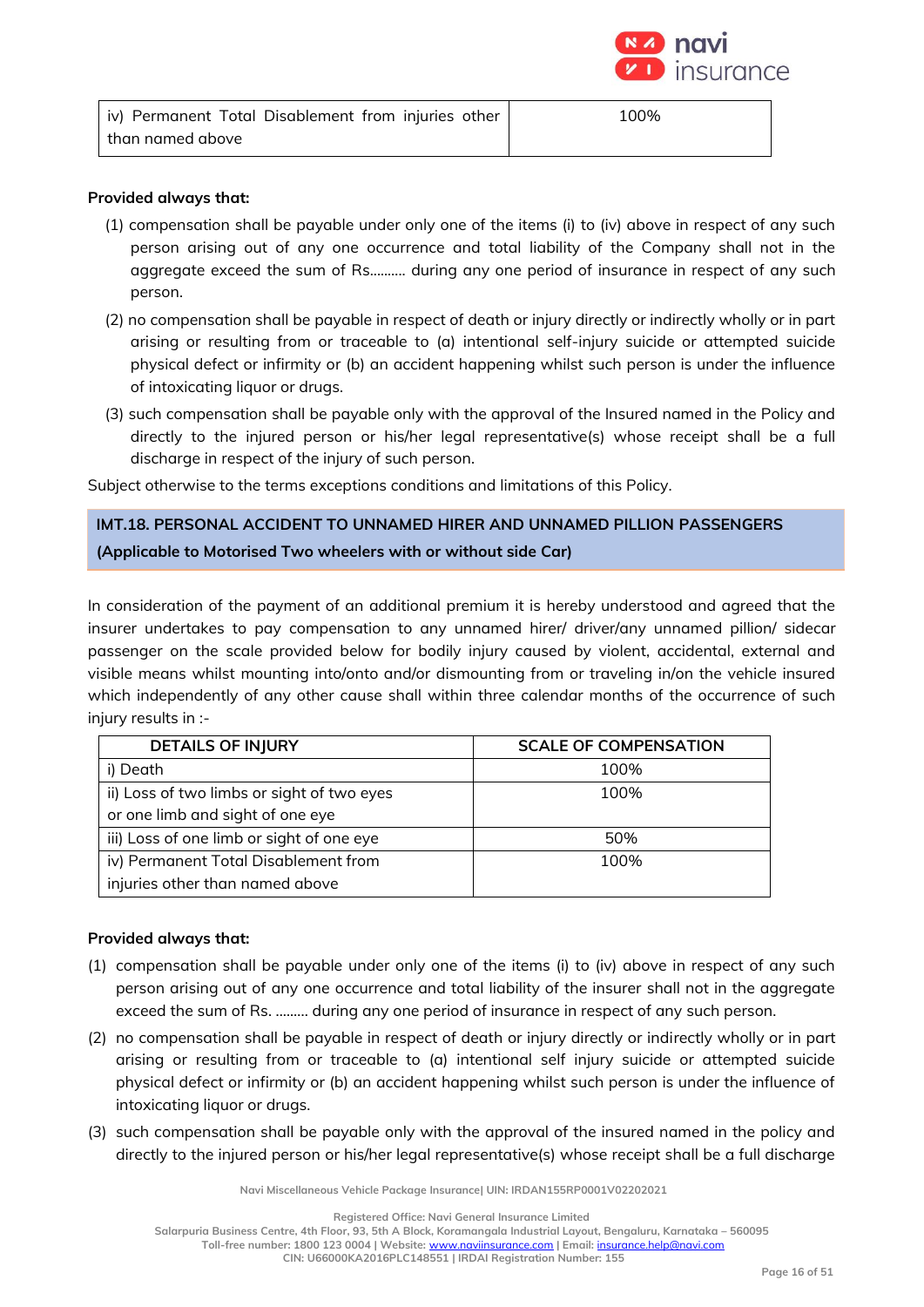

in respect of the injury of such person.

(4) not more than .... persons/passengers are in the vehicle insured at the time of occurrence of such injury.

Subject otherwise to the terms exceptions conditions and limitations of this policy.

Delete if P.A. cover for unnamed pillion /side car passenger is not taken.

The Capital Sum Insured (CSI) per passenger is to be inserted.

## **IMT.19. COVER FOR VEHICLES IMPORTED WITHOUT CUSTOMS DUTY**

Notwithstanding anything to the contrary contained in this Policy it is hereby understood and agreed that in the event of loss or damage to the vehicle insured and/or its accessories necessitating the supply of a part not obtainable from stocks held in the country in which the vehicle insured is held for repair or in the event of the Company exercising the option under ………., to pay in cash the amount of the loss or damage the liability of the Company in respect of any such part shall be limited to :-

(a) (i) the price quoted in the latest catalogue or the price list issued by the Manufacturer or his Agent for the country in which the vehicle insured is held for repair less depreciation applicable;

OR

- (ii) if no such catalogue or price list exists the price list obtaining at the Manufacturer's Works plus the reasonable cost of transport otherwise than by air to the country in which the vehicle insured is held for repair and the amount of the relative import duty less depreciation applicable under the Policy; and
- (b) the reasonable cost of fitting such parts.

Subject otherwise to the terms conditions limitations and exceptions of this Policy.

## **IMT.20. REDUCTION IN THE LIMIT OF LIABILITY FOR PROPERTY DAMAGE**

It is hereby understood and agreed that notwithstanding anything to the contrary contained in the Policy the Company liability is limited to Rs. 6000/- (Rupees six thousand only) for damage to property other than the property belonging to the Insured or held in trust or in custody or control of the Insured

In consideration of this reduction in the limit of liability a reduction in premium of Rs….. is hereby made to the Insured.

Subject otherwise to the terms conditions limitations and exceptions of the Policy.

## **IMT.21. SPECIAL EXCLUSIONS AND COMPULSORY DEDUCTIBLE**

Notwithstanding anything to the contrary contained herein it is hereby understood and agreed that

- **(a) Special Exclusions:** Except in the case of Total Loss of the vehicle insured, the Company shall not be liable under Section I of the Policy for loss of or damage to lamps tyres tubes mudguards bonnet side parts bumpers and paint work.
- **Navi Miscellaneous Vehicle Package Insurance| UIN: IRDAN155RP0001V02202021 (b) Compulsory Deductible:** In addition to any amount which the Insured may be required to bear under para (a) above the Insured shall also bear under Section I of the Policy in respect of each and every event (including event giving rise to total loss/constructive total loss) the first Rs....... of any expenditure (or any less expenditure which may be incurred) for which provision is made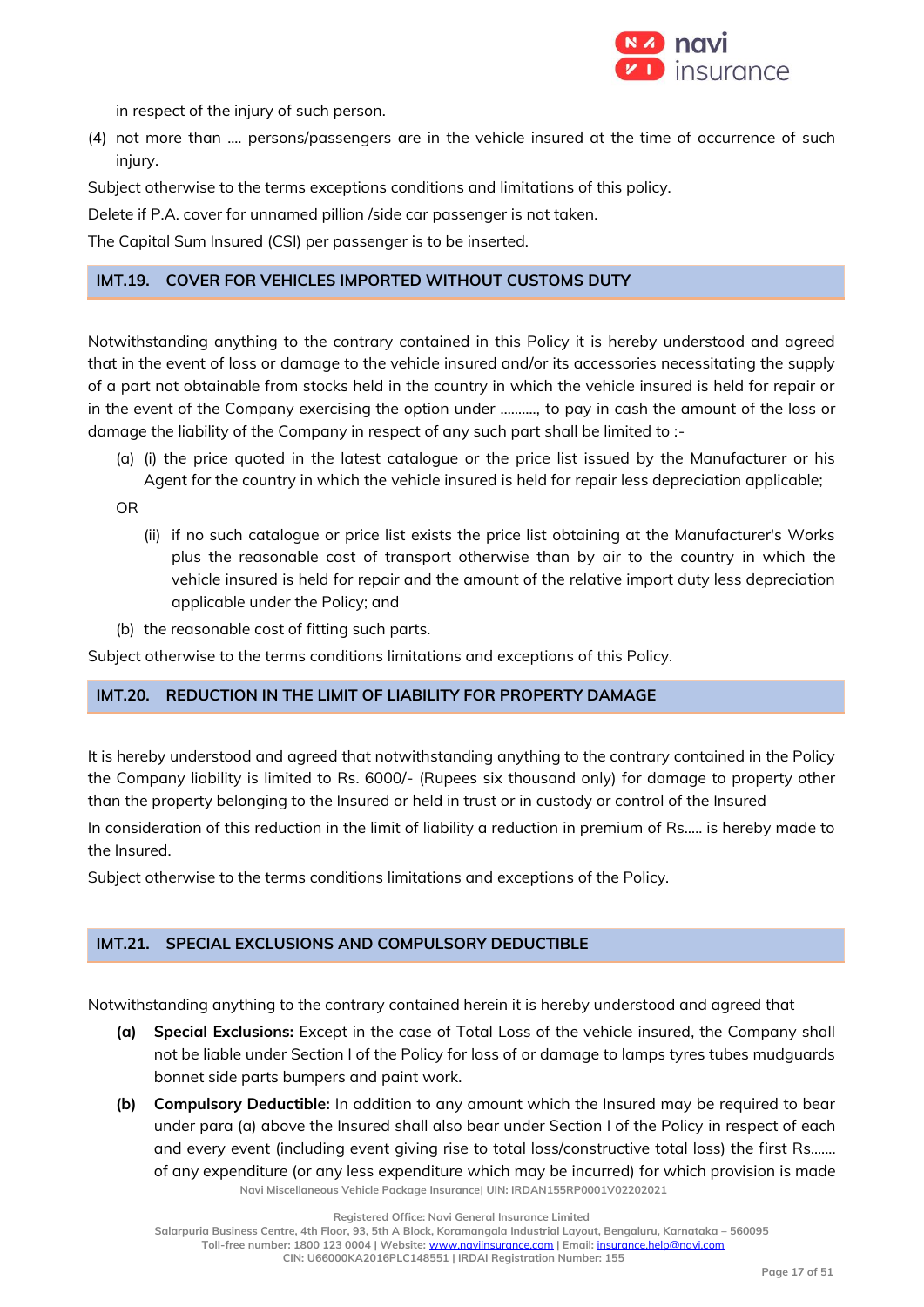

under this Policy and/or of any expenditure by the Company in the exercise of its discretion under Condition No.4 of this Policy.

If the expenditure incurred by the Company shall include any amount for which the Insured is responsible hereunder such amount shall be repaid by the Insured to the Company forthwith.

For the purpose of this Endorsement the expression "event" shall mean an event or series of events arising out of one cause in connection with the vehicle insured in respect of which indemnity is provided under this Policy.

Subject otherwise to the terms conditions limitations and exceptions of this Policy.

### **IMT.22. COMPULSORY DEDUCTIBLE**

Notwithstanding anything to the contrary contained in the Policy it is hereby understood and agreed that the Insured shall bear under Section 1 of the Policy in respect of each and every event (including event giving rise to a total loss/constructive total loss) the first Rs....(or any less expenditure which may be incurred) of any expenditure for which provision has been made under this policy and/or of any expenditure by the Company in the exercise of his discretion under Condition no … of this Policy .

If the expenditure incurred by the Company shall include any amount for which the Insured is responsible hereunder such amount shall be repaid by the Insured to the Company forthwith.

For the purpose of this Endorsement the expression "event" shall mean an event or series of events arising out of one cause in connection with the vehicle insured in respect of which indemnity is provided under this Policy.

Subject otherwise to the terms conditions limitations and exceptions of this Policy.

## **IMT.23. COVER FOR LAMPS TYRES / TUBES MUDGUARDS BONNET / SIDE PARTS BUMPERS HEADLIGHTS AND PAINTWORK OF DAMAGED PORTION ONLY**

In consideration of payment of an additional premium of Rs....….., notwithstanding anything to the contrary contained in the Policy it is hereby understood and agreed that subject to conditions (a) (b) and (c) hereunder loss of or damage (excluding theft under any circumstances) to lamps tyres/tubes mudguards bonnet/side parts bumpers headlights and paintwork of damaged portion only is covered provided the vehicle is also damaged at the same time.

#### **Subject to:**

- (a) Depreciation as per schedule provided in Section 1 of the Policy. It is further understood and agreed that in respect of paint work for the damaged portion only (as referred to above) shall also be as per schedule provided in Section 1 of the Policy.
- (b) In addition to any amount which the Insured may be required to bear under para (a) above, the Insured shall also bear 50% of the assessed loss in respect of each and every claim under this Endorsement.
- (c) It is also understood that no deductible other than those mentioned in (a) and (b) above shall be applicable in respect of a claim which become payable under this Endorsement.

Subject otherwise to the terms conditions limitations and exceptions of this Policy.

**Navi Miscellaneous Vehicle Package Insurance| UIN: IRDAN155RP0001V02202021**

**Registered Office: Navi General Insurance Limited**

**Salarpuria Business Centre, 4th Floor, 93, 5th A Block, Koramangala Industrial Layout, Bengaluru, Karnataka – 560095**

**Toll-free number: 1800 123 0004 | Website:** [www.naviinsurance.com](http://www.naviinsurance.com/) **| Email:** [insurance.help@navi.com](mailto:insurance.help@navi.com) **CIN: U66000KA2016PLC148551 | IRDAI Registration Number: 155**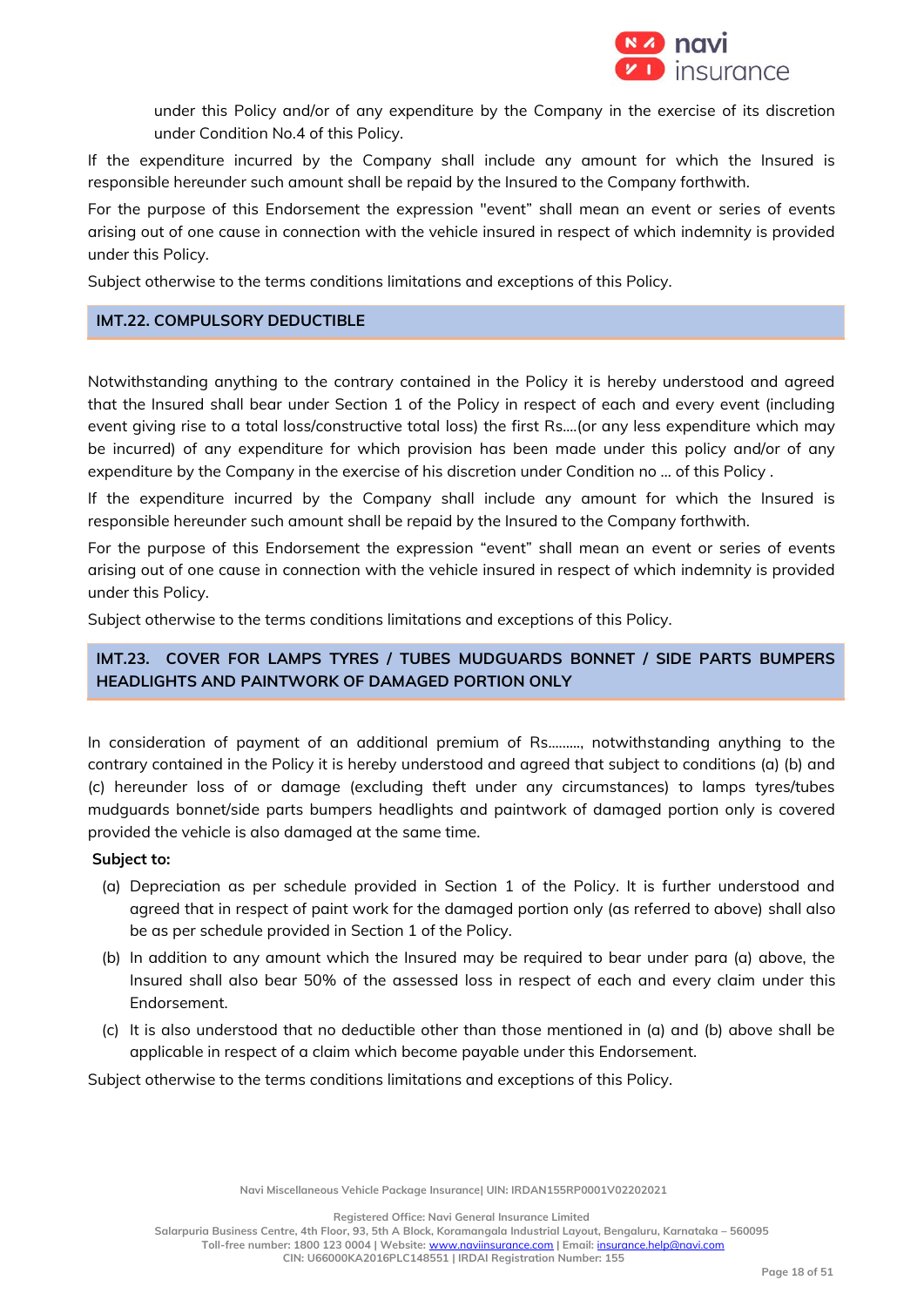

### **IMT.24. ELECTRICAL / ELECTRONIC FITTINGS**

In consideration of the payment of additional premium of Rs………, notwithstanding anything to the contrary contained in the Policy it is hereby understood and agreed that the Company will indemnify the Insured against loss of or damage to such electrical and/or electronic fitting(s) as specified in the Schedule whilst it/these is/are fitted in or on the vehicle insured where such loss or damage is occasioned by any of the perils mentioned in Section.1 of the Policy.

The Company shall, however, not be liable for loss of or damage to such fitting(s) caused by/as a result of mechanical or electrical breakdown.

Provided always that the liability of the Company hereunder shall not exceed the Insured's Declared Value (IDV) of the item.

Subject otherwise to the terms conditions limitations and exceptions of this Policy.

### **IMT.25. CNG / LPG KIT IN BI-FUEL SYSTEM**

In consideration of the payment of premium of Rs………… notwithstanding anything to the contrary contained in the Policy it is hereby understood and agreed that the Company will indemnify the Insured in terms conditions limitations and exceptions of Section 1 of the Policy against loss and/or damage to the CNG/LPG kit fitted in the vehicle insured arising from an accidental loss or damage to the vehicle insured, subject to the limit of the Insured's Declared Value of the CNG/LPG kit specified in the Schedule of the Policy.

Subject otherwise to the terms conditions limitations and exceptions of this Policy.

## **IMT.26. FIRE AND/OR THEFT RISKS ONLY**

Notwithstanding anything to the contrary contained in the Policy it is hereby understood and agreed that Section II of the Policy is deemed to be cancelled and under Section I thereof the Company shall only be liable to indemnify the Insured against loss or damage by fire explosion self-ignition lightning and/or burglary housebreaking theft and riot strike malicious damage terrorism storm tempest flood inundation and earthquake perils whilst the vehicle is laid up in garage and not in use.

Subject otherwise to the terms conditions limitations and exceptions of this Policy.

## **IMT.27. LIBILITY AND FIRE AND / OR THEFT**

Notwithstanding anything to the contrary contained in the Policy it is hereby understood and agreed that Section I of the Policy the Company shall not be liable thereunder except in respect of loss or damage by fire explosion self-ignition lightning and/or burglary housebreaking theft and riot strike malicious damage terrorism storm tempest flood inundation and earthquake perils.

Subject otherwise to the terms conditions limitations and exceptions of the Policy.

## **IMT.28. LEGAL LIBILITY TO PAID DRIVER AND/OR CONDUCTOR AND/OR CLEANER EMPLOYED IN CONNECTION WITH THE OPERATION OF INSURED VEHICLE**

**Navi Miscellaneous Vehicle Package Insurance| UIN: IRDAN155RP0001V02202021** In consideration of an additional premium of Rs. 50/ per person- notwithstanding anything to the contrary contained in the Policy it is hereby understood and agreed that the Company shall indemnify the Insured against the insured's legal liability under the Workmen's Compensation Act, 1923 , the Fatal

**Registered Office: Navi General Insurance Limited**

**Toll-free number: 1800 123 0004 | Website:** [www.naviinsurance.com](http://www.naviinsurance.com/) **| Email:** [insurance.help@navi.com](mailto:insurance.help@navi.com)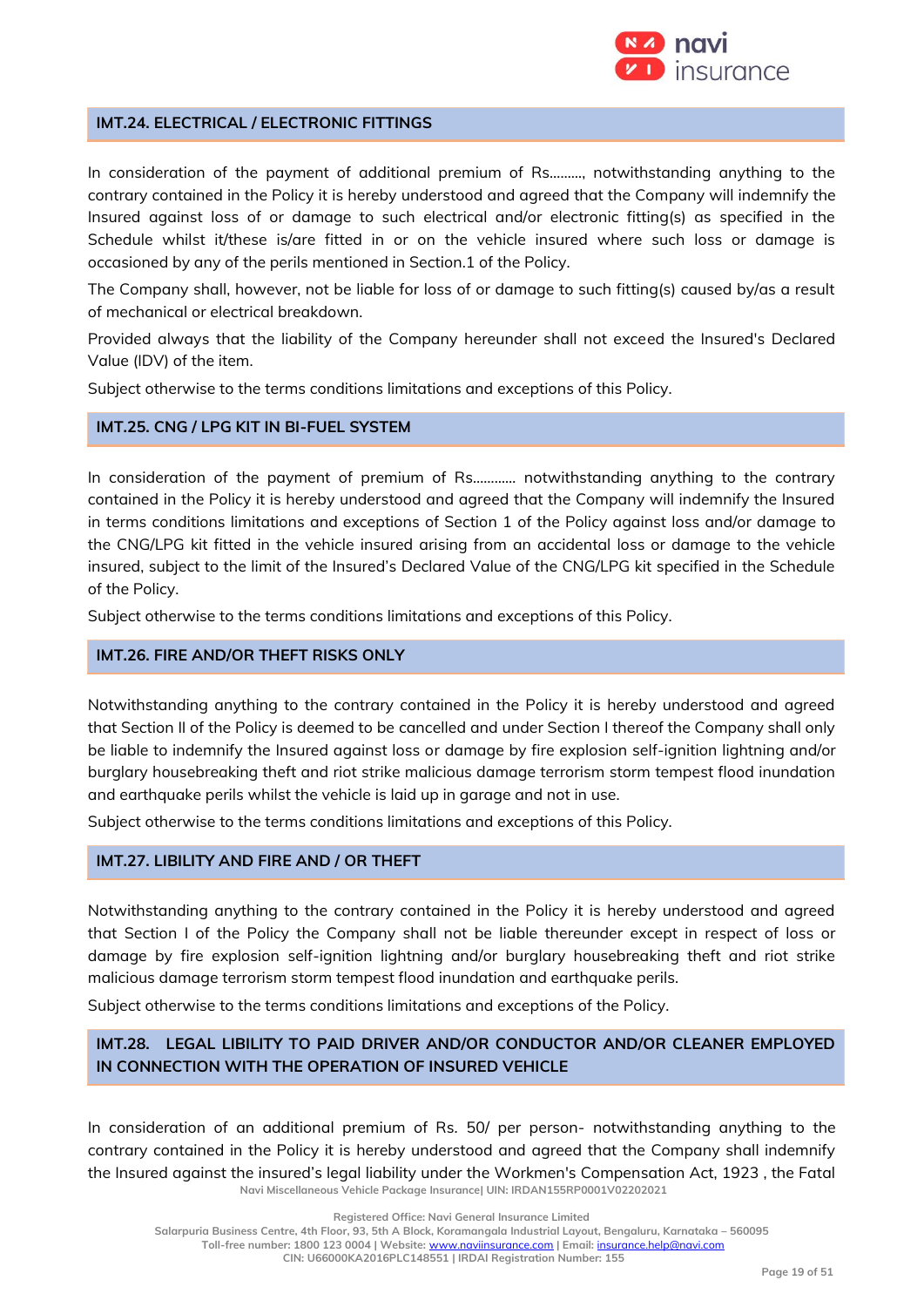

Accidents Act, 1855 or at Common Law and subsequent amendments of these Acts prior to the date of this Endorsement in respect of personal injury to any paid driver and/or conductor and/or cleaner whilst engaged in the service of the Insured in such occupation in connection with the vehicle insured herein and will in addition be responsible for all costs and expenses incurred with its written consent.

### **Provided always that:**

- (1) this Endorsement does not indemnify the Insured in respect of any liability in cases where the insured holds or subsequently effects with any insurer or group of insurers a Policy of Insurance in respect of liability as herein defined for insured's general employees;
- (2) the Insured shall take reasonable precautions to prevent accidents and shall comply with all statutory obligations;
- (3) the insured shall keep record of the name of each paid driver conductor cleaner or persons employed in loading and/or unloading and the amount of wages and salaries and other earnings paid to such employees and shall at all times allow the Company to inspect such records on demand.
- (4) in the event of the Policy being cancelled at the request of the Insured no refund of the premium paid in respect of this Endorsement will be allowed.

Subject otherwise to the terms conditions limitations and exceptions of the Policy except so far as necessary to meet the requirements of the Motor Vehicles Act, 1988.

### **IMT.32. ACCIDENTS TO SOLDIERS /SAILORS/ AIRMEN EMPOYED AS DRIVERS**

In consideration of the payment of an additional premium of Rs 100/- it is hereby understood and agreed that in the event of any Soldier/Sailor/Airman employed by the insured to drive the vehicle insured being injured or killed whilst so employed, this policy will extend to relieve the Insured of his liability to indemnify Ministry of Defence under the respective Regulations.

Subject otherwise to the terms, conditions limitations and exceptions of this Policy.

## **IMT.33. LOSS OF ACCESSORIES**

(Applicable to Motorised Two-Wheeler Policies only)

In consideration of the payment of an additional premium of Rs...…… it is hereby understood and agreed that as from ../….../…..... notwithstanding anything to the contrary contained in Section I but subject otherwise to the terms exceptions conditions and limitations of this Policy the insurer will indemnify the insured in respect of loss of or damage to accessories the property of the insured, specifically declared by the insured caused by burglary, housebreaking or theft.

Subject otherwise to the terms conditions limitations and exceptions of this policy.

# **IMT.34. USE OF COMMERCIAL TYPE VEHICLES FOR BOTH COMMERCIAL AND PRIVATE PURPOSES**

In consideration of the payment of an additional premium of Rs.……..and notwithstanding anything to the contrary contained herein it is hereby understood and agreed that

(i) The Company will indemnify the Insured against his legal liability under Common Law and Statutory Liability under the Fatal Accidents Act, 1855 in respect of death of or bodily injury to any person not

**Navi Miscellaneous Vehicle Package Insurance| UIN: IRDAN155RP0001V02202021**

**Registered Office: Navi General Insurance Limited**

**Salarpuria Business Centre, 4th Floor, 93, 5th A Block, Koramangala Industrial Layout, Bengaluru, Karnataka – 560095**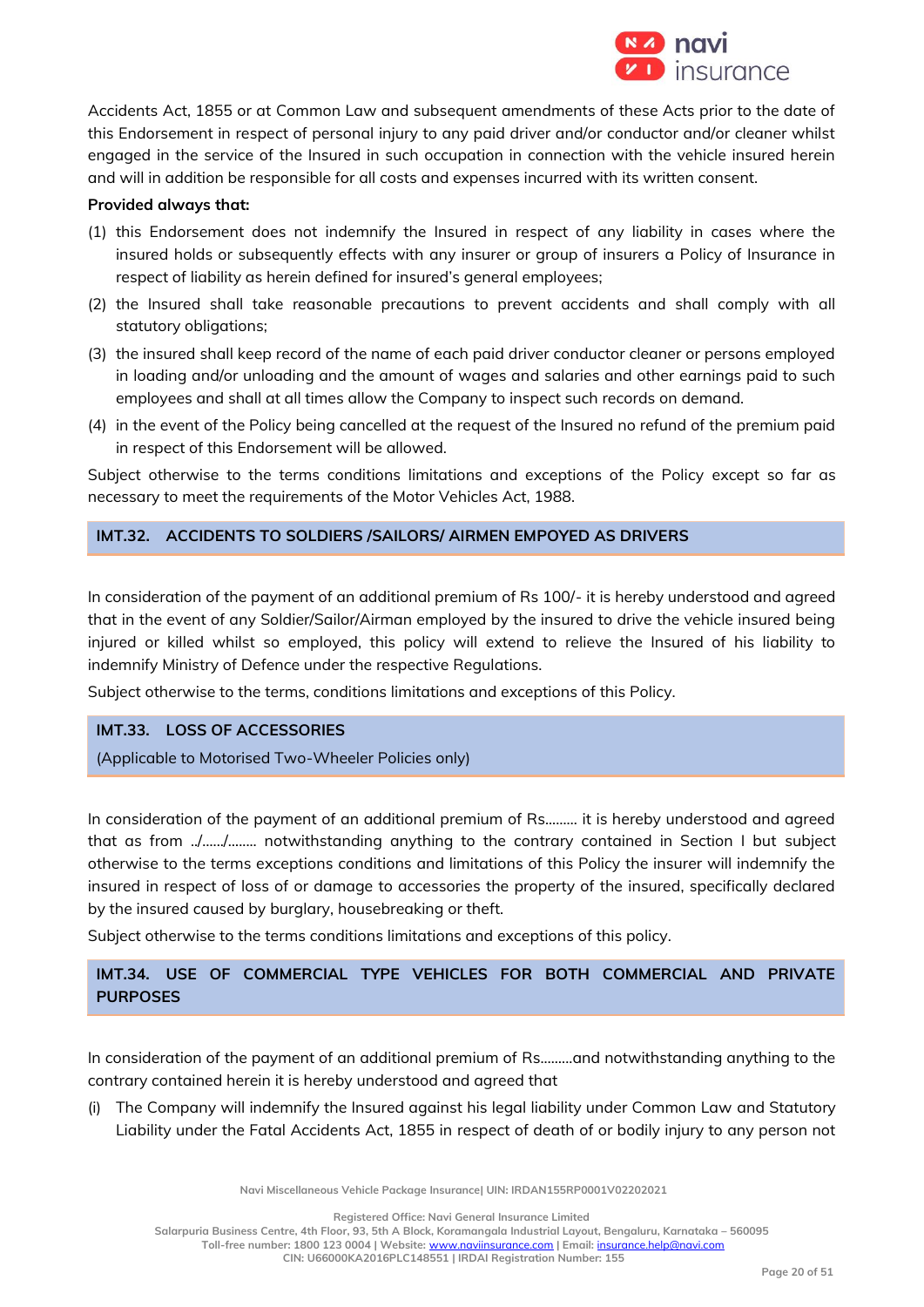

being an employee of the Insured nor carried for hire or reward, whilst being carried in or upon or entering or mounting or alighting from any motor vehicle described in the Schedule to this Policy.

(ii) This Policy shall be operative whilst any vehicle described in the Schedule hereto is being used by the Insured or by any other person with the permission of the Insured for social, domestic, or pleasure purposes.

Whilst any such vehicle is being so used the Company will in terms and subject to the limitations of and for the purposes of Section II of this Policy treat as though he were the Insured person using such vehicle provided that such person –

- 1) is not entitled to indemnity under any other Policy.
- 2) shall as though he were the insured observe, fulfill and be subject to the terms, provisions, conditions and endorsements of this Policy in so far as they apply.
- 3) has not been refused any Motor Vehicle Insurance or continuance thereof by any insurer.

Subject otherwise to the terms, conditions limitations and exceptions of this Policy.

## **IMT.35. HIRED VEHICLES – DRIVEN BY HIRER**

It is hereby understood and agreed that notwithstanding anything to the contrary contained in this Policy unless the vehicle insured is being driven by or is for the purpose of being driven by the Insured in the charge of the within named Insured or a driver in the Insured's employment, the Policy shall only be operative whilst the vehicle insured is let on hire by the Insured to any person (hereinafter called the Hirer) who:

- (i) shall have entered into a hire contract with the Insured and who prior to such hiring shall have satisfactorily completed and signed a supplementary proposal form.
- (ii) shall have satisfied the Insured
	- a) that the vehicle insured will only be driven by a duly licensed driver whose license has not been endorsed;
	- b) that such driver has not been refused Motor Insurance nor had his/her insurance policy been cancelled nor had special conditions imposed nor had increased premium demanded from him/her by reason of claims experience.

It is also understood and agreed that whilst the vehicle insured is let on hire to the Hirer the Company shall not be liable–

- (1) for any loss, damage or liability due to or arising from theft or conversion by the Hirer unless covered by payment of additional premium @ 1.50% on IDV. (Endt. IMT 43 is to be used.)
- (2) To pay the first Rs..... of each and every claim in respect of which indemnity would but for this endorsement have been provided by Section I of this Policy.

If the expenditure incurred by the Company shall include the amount for which the Insured is responsible hereunder, such amount shall be repaid by the Insured to the Company forthwith.

For the purpose of this Endorsement the expression "Claim" shall mean a claim or series of claims arising out of one cause in respect of the vehicle.

(3) If the vehicle is used by the Hirer for carriage of passengers for hire or reward.

Further it is agreed that the Insured shall forward to the Company the supplementary proposal referred to above, completed by the Hirer immediately after receipt thereof which proposal as well as that

**Navi Miscellaneous Vehicle Package Insurance| UIN: IRDAN155RP0001V02202021**

**Registered Office: Navi General Insurance Limited**

**Salarpuria Business Centre, 4th Floor, 93, 5th A Block, Koramangala Industrial Layout, Bengaluru, Karnataka – 560095**

**Toll-free number: 1800 123 0004 | Website:** [www.naviinsurance.com](http://www.naviinsurance.com/) **| Email:** [insurance.help@navi.com](mailto:insurance.help@navi.com)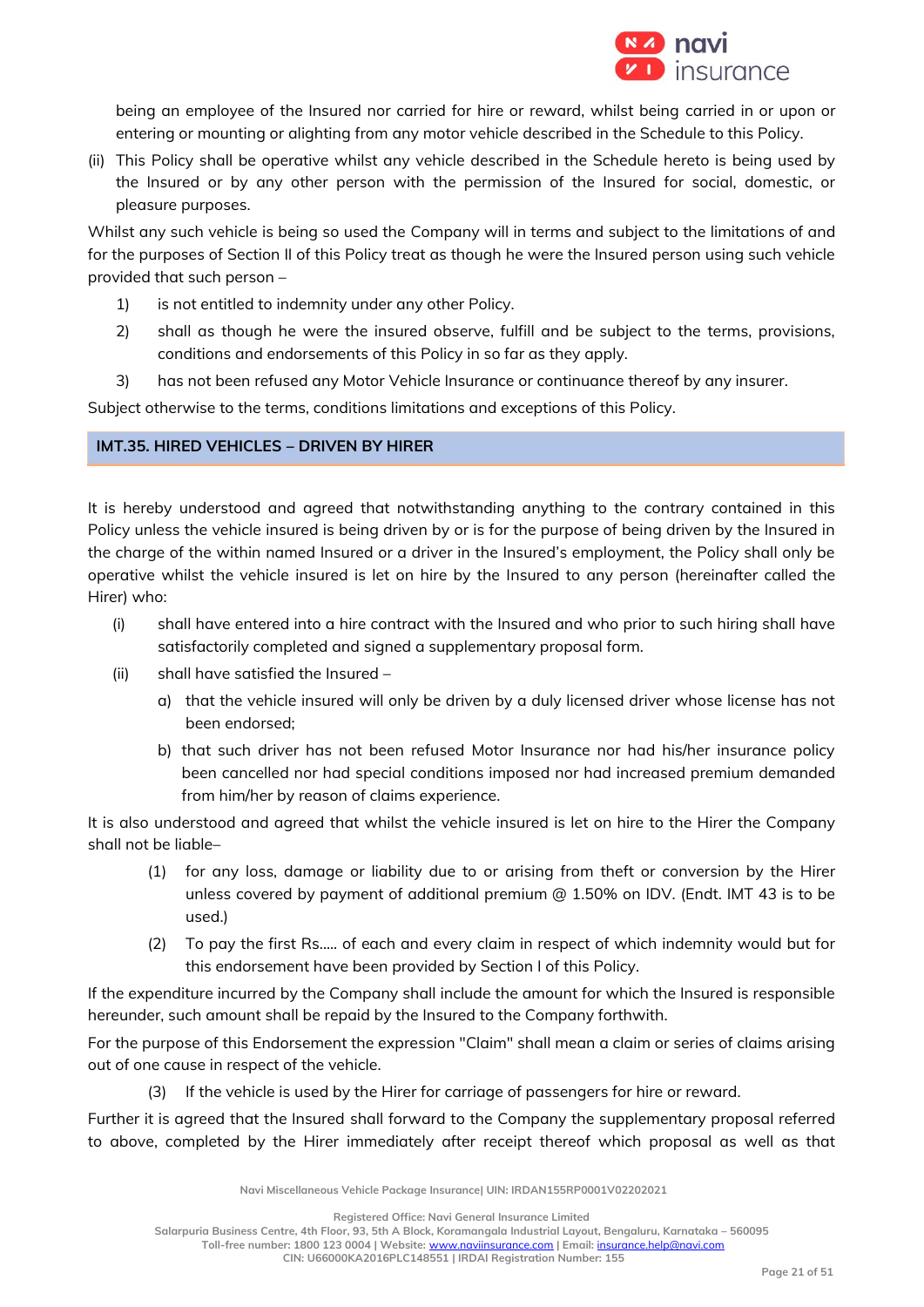

referred to in this Policy shall be the basis of the contract expressed in this endorsement so far as it relates to the indemnity which is operative whilst the vehicle is let on hire to such Hirer.

Subject otherwise to the terms, exceptions, conditions and limitations of this Policy.

## **IMT.36. INDEMNITY TO HIRER - PACKAGE POLICY - NEGLIGENCE OF THE INSURED OR HIRER**

It is hereby declared and agreed that the Company will indemnify any hirer of the vehicle insured against loss, damage and liability as defined in this Policy arising in connection with the vehicle insured by reason of the negligence of the within named Insured or of any employee of such Insured while the vehicle insured is let on hire.

Provided that any such hirer shall as though he/she were the Insured observe fulfill and be subject to the terms, exceptions, conditions and limitations of this Policy in so far as they apply.

## **IMT.37. LEGAL LIABILITY TO NON-FARE PAYING PASSENGERS OTHER THAN STATUTORY LIABILITY EXCEPT THE FATAL ACCIDENTS ACT, 1855**

In consideration of the payment of an additional premium of Rs…… and notwithstanding anything to the contrary contained in Section II-1 (b) and (c) it is hereby understood and agreed that the Company will Indemnify the Insured against his legal liability other than liability under the Statute (except the Fatal Accidents Act 1855) in respect of death of or bodily injury to:

- i) Any employee of the within named Insured who is not a workman within the meaning of the Workmen's Compensation Act Prior to date of this endorsement and not being carried for hire or reward.
- ii) Any other person not being carried for hire or reward provided that the person is
	- a) charterer or representative of the charterer of the truck
	- b) Any other person directly connected with the journey in one form or other being carried in or upon or entering or mounting or alighting from any Motor Vehicle described in the SCHEDULE OF THE POLICY.

Subject otherwise to the terms exceptions conditions and limitation of this Policy.

## **IMT.37A. LEGAL LIABILITY TO NON FARE PAYING PASSENGERS WHO ARE NOT EMPLOYEES OF THE INSURED**

In consideration of the paying of an additional premium of Rs…. and notwithstanding anything to the contrary contained in Section II-1 (c) it is hereby understood and agreed that the Company will indemnify the Insured against his legal liability other than liability under statute (except Fatal Accidents Act 1855) in respect of death or bodily injury to any person not being an employee of the Insured and not carried for hire or reward provided that the person is

- a) charterer or representative of the charterer of the truck.
- b) Any other person directly connected with the journey in one form or the other being carried in or upon or entering or mounting or alighting from vehicle insured described in the Schedule of this Policy.

Subject otherwise to the terms exceptions conditions and limitations of this Policy.

**Navi Miscellaneous Vehicle Package Insurance| UIN: IRDAN155RP0001V02202021**

**Registered Office: Navi General Insurance Limited**

**Salarpuria Business Centre, 4th Floor, 93, 5th A Block, Koramangala Industrial Layout, Bengaluru, Karnataka – 560095**

**Toll-free number: 1800 123 0004 | Website:** [www.naviinsurance.com](http://www.naviinsurance.com/) **| Email:** [insurance.help@navi.com](mailto:insurance.help@navi.com)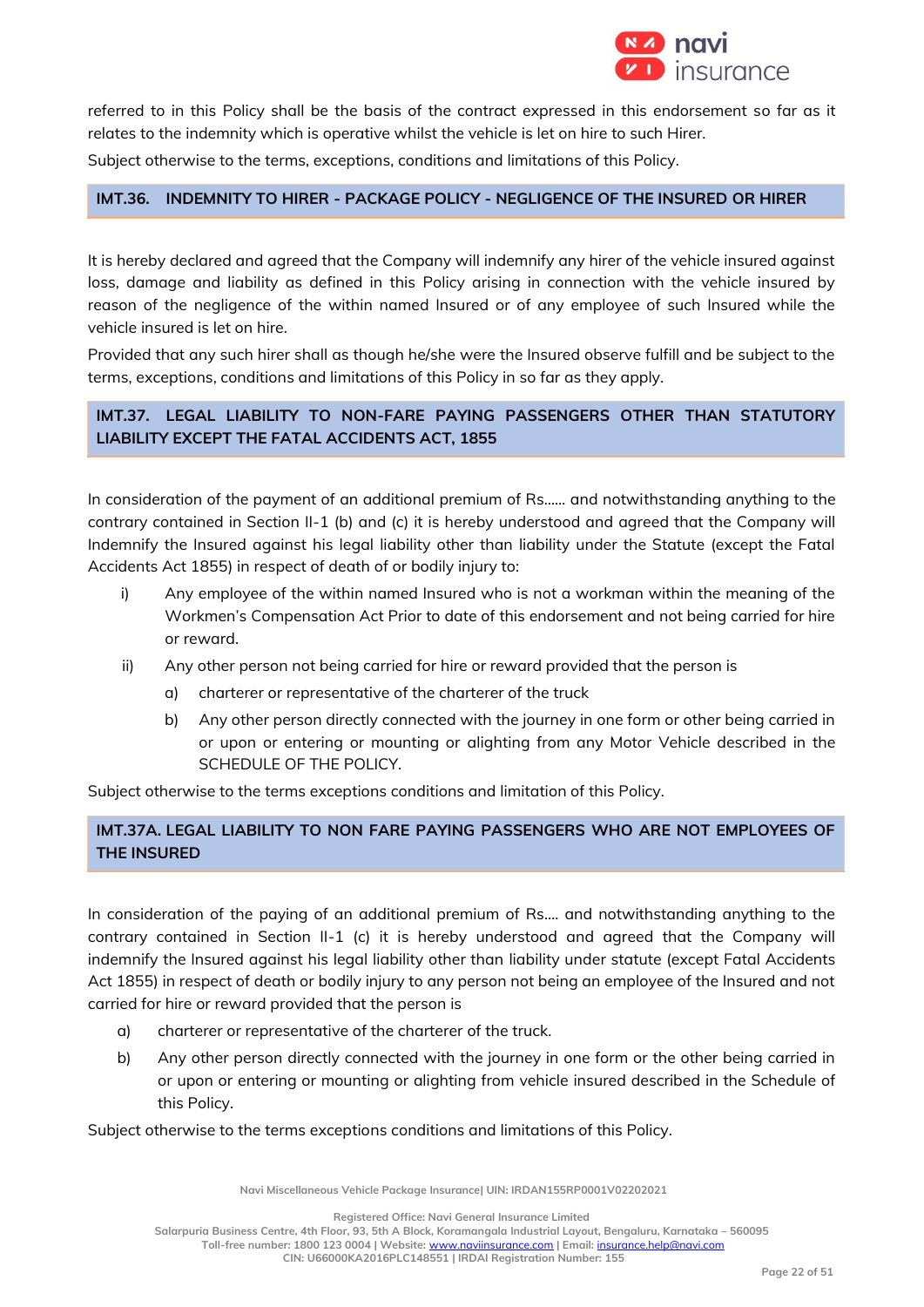

# **IMT.38. LEGAL LIABILITY TO FARE PAYING PASSENGERS EXCLUDING LIABILITY FOR ACCIDENTS TO EMPLOYEES OF THE INSURED ARISING OUT OF AND IN THE COURSE OF THEIR EMPLOYMENT**

**(I) For use with Package Policies***:* **-** In consideration of an additional premium of Rs..... and notwithstanding anything to the contrary contained in Section II –1 (c) but subject otherwise to the terms, exceptions, conditions and limitations of this Policy, the Company will indemnify the Insured against liability at Law for compensation (including Law costs of any claimant) for death of or bodily injury to any person other than a person excluded under Section II-1 (B) being carried in or upon or entering or mounting or alighting from the Motor Vehicle.

Provided always that in the event of an accident occurring whilst the Motor Vehicle is carrying more than the number of persons mentioned in the Schedule hereto as being the licensed carrying capacity of that vehicle in addition to the conductor if any then the Insured shall repay to the Company rate able proportion of the total amount which would be payable by the Company by reason of this Endorsement if not more than the said number of persons were carried in the Motor Vehicle.

Provided further that in computing the number of persons for the purpose of this endorsement any three children not exceeding 15 years of age will be reckoned as two persons and any child in arms not exceeding 3 years of age will be disregarded.

Provided also that the provisions of condition 3 of the Policy are also applicable to a claim or series of claims under this Endorsement.

Provided further that in the event of Policy being cancelled at the request of the Insured no refund of premium paid in respect of this Endorsement will be allowed.

Subject otherwise to the terms, exceptions, conditions and limitations of this Policy.

## **IMT.39. LEGAL LIABILITY TO PERSONS EMPLOYED IN CONNECTION WITH THE OPERATION AND/OR MAINTAINING AND/OR LOADING AND/OR UNLOADING OF MOTOR VEHICLES.**

In consideration of the payment of an additional premium of  $*$ ........ it is hereby understood and agreed that notwithstanding anything contained herein to the contrary the Company shall indemnify the Insured against his legal liability under the Workmen's Compensation Act, 1923 and subsequent amendments of that Act prior to the date of this Endorsement, the Fatal Accidents Act, 1855 or at Common Law in respect of personal injury to any paid driver (or cleaner or conductor or person employed in loading/or unloading but in any case not exceeding seven in number including driver and cleaner) whilst engaged in the service of the Insured in such occupation in connection with the .... and not exceeding seven in number and will in addition be responsible for all costs and expenses incurred with its written consent.

## **Provided always that:**

- (1) this Endorsement does not indemnify the Insured in respect of any liability in cases where the Insured holds or subsequently effects with any insurer or Group of Underwriters a Policy of Insurance in respect of liability as herein defined for his general employees.
- (2) the Insured shall take reasonable precautions to prevent accidents and shall Comply with all statutory obligations.
- (3) the Insured shall keep a record of the name of each driver cleaner conductor or person employed in loading and/or unloading and the amount of wages salary and other earnings paid to such employees and shall at times allow the Company to inspect such record.

**Navi Miscellaneous Vehicle Package Insurance| UIN: IRDAN155RP0001V02202021**

**Registered Office: Navi General Insurance Limited**

**Salarpuria Business Centre, 4th Floor, 93, 5th A Block, Koramangala Industrial Layout, Bengaluru, Karnataka – 560095**

**Toll-free number: 1800 123 0004 | Website:** [www.naviinsurance.com](http://www.naviinsurance.com/) **| Email:** [insurance.help@navi.com](mailto:insurance.help@navi.com)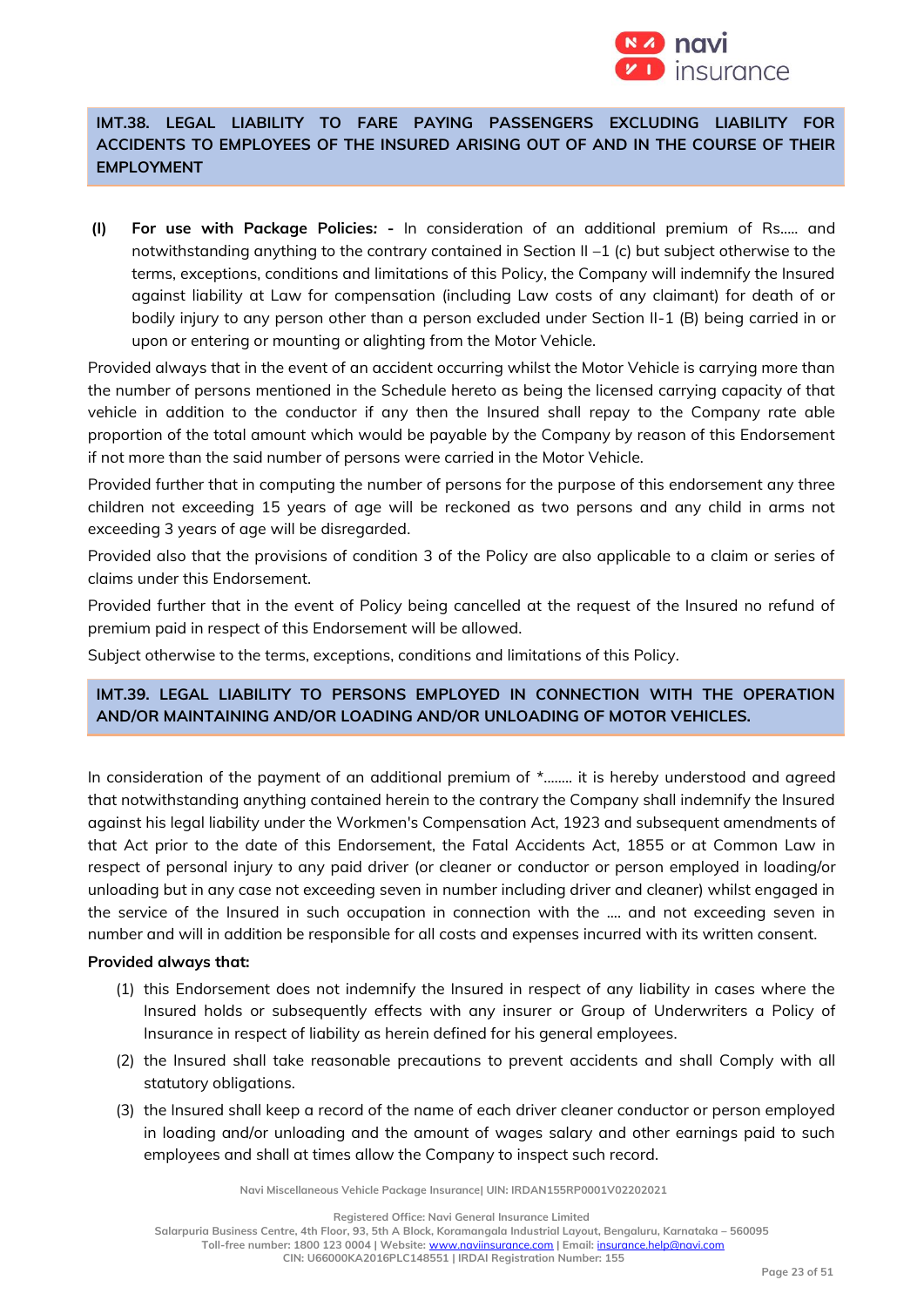

(4) in the event of the Policy being cancelled at the request of the Insured no refund of the premium paid in respect of this Endorsement will be allowed.

\*The premium to be calculated at the rate of Rs.50/- per driver and/or cleaner or conductor and/or person employed in loading and/or unloading but not exceeding the number permitted by the Motor Vehicles Act 1988 including driver and cleaner.

Subject otherwise to the terms exceptions conditions and limitations of this Policy except so far as necessary to meet the requirements of the Motor Vehicles Act, 1988.

## **IMT.39 A. LEGAL LIABILITY UNDER THE WORKMEN'S COMPENSATION ACT, 1923 IN RESPECT OF THE CARRIAGE OF MORE THAN SIX EMPLOYEES**

In consideration of the payment of an additional premium it is hereby understood and agreed that notwithstanding anything to the contrary contained herein the Company shall indemnify the Insured against his legal liability under the Workmen's Compensation Act, 1923 and subsequent amendments to that Act prior to the date of this endorsement in respect of death of or bodily injury to any person (other than the paid driver) exceeding six in number whilst being carried in the Motor vehicle and will in addition be responsible for all costs and expenses incurred with its written consent.

## **Provided always that: -**

- 1. The Company shall not be liable by virtue of this Endorsement to indemnify the Insured in respect of any liability in cases where the Insured holds or subsequently effects with any insurance company or group of Underwriters a Policy of Insurance in respect of liability as herein defined for his general employees and where the Insured has not obtained special permission from the registration authorities for carriage of more than six such employees.
- 2. The Insured shall take reasonable precautions to prevent accidents and shall comply with all statutory obligations.
- 3. The Insured shall keep a record of the name of each person employed in connection with the loading and unloading of the vehicles and the amount of wages salary and other earnings paid to such employees and shall at all times allow the Company to inspect such record.
- 4. In the event of the Policy being cancelled at the request of the Insured no refund of the premium paid in respect of this Endorsement will be allowed.

Subject otherwise to the terms exceptions, conditions and limitations of this Policy.

# **IMT.40. LEGAL LIABILITY TO PAID DRIVER AND/OR CONDUCTOR AND/OR CLEANER EMPLOYED IN CONNECTION WITH THE OPERATION OF MOTOR VEHICLE**

In consideration of the payment of an additional premium it is hereby understood and agreed that notwithstanding anything contained herein to the contrary the Company shall indemnify Insured against his legal liability under the Workmen's Compensation Act, 1923 and subsequent amendments of that Act prior to the date of this endorsement, the Fatal Accidents Act, 1855 or at Common Law in respect of personal injury to any paid driver and/or conductor and/or cleaner whilst engaged in the service of the Insured in such occupation in connection with the vehicle insured and will in addition be responsible for all costs and expenses incurred with its written consent.

The premium to be calculated and paid while taking insurance of the vehicle concurred at the rate of Rs. 50/- per driver and/or conductor and/or cleaner.

## **Provided always that: -**

**Navi Miscellaneous Vehicle Package Insurance| UIN: IRDAN155RP0001V02202021**

**Registered Office: Navi General Insurance Limited Salarpuria Business Centre, 4th Floor, 93, 5th A Block, Koramangala Industrial Layout, Bengaluru, Karnataka – 560095 Toll-free number: 1800 123 0004 | Website:** [www.naviinsurance.com](http://www.naviinsurance.com/) **| Email:** [insurance.help@navi.com](mailto:insurance.help@navi.com) **CIN: U66000KA2016PLC148551 | IRDAI Registration Number: 155**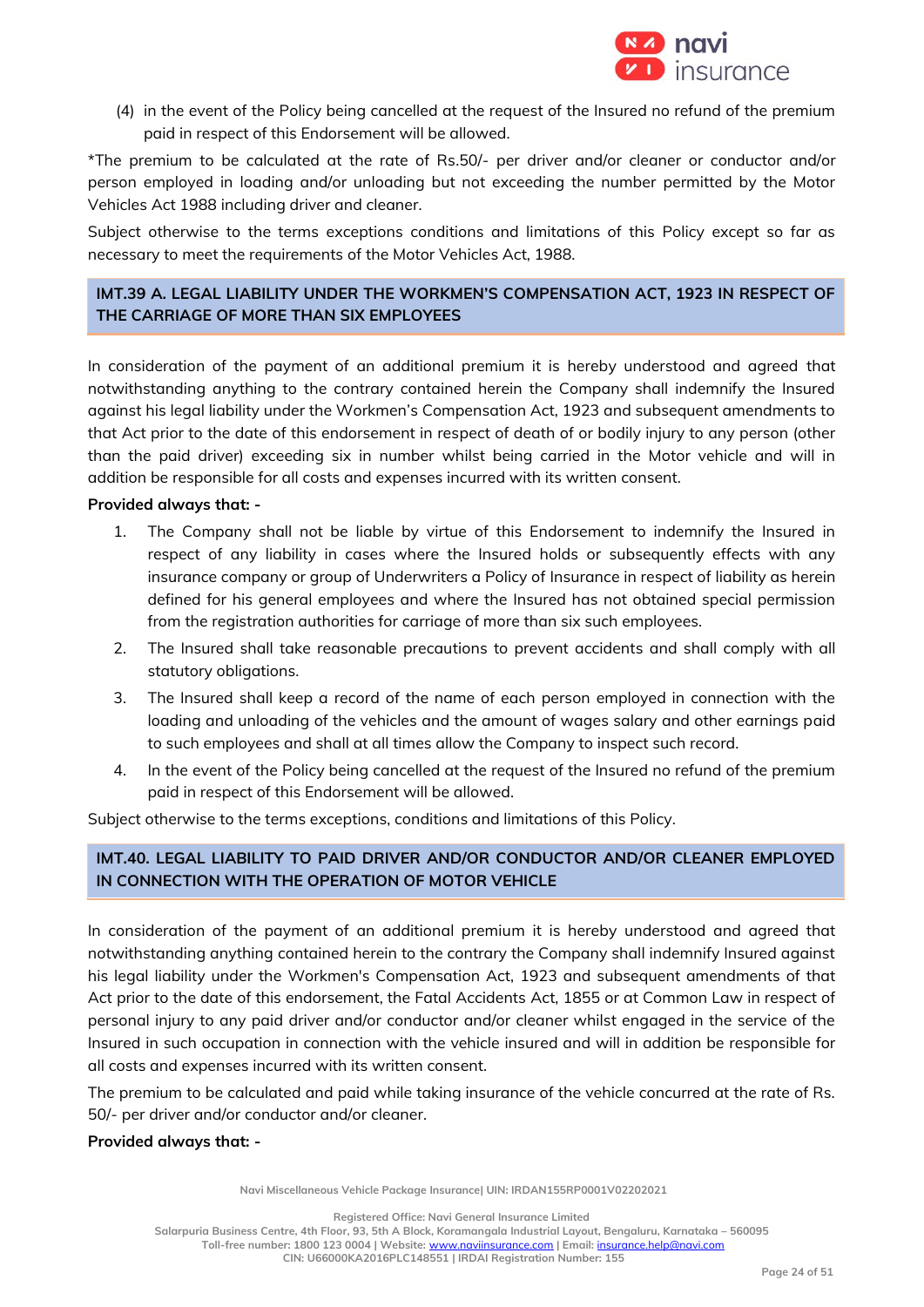

- (1) This Endorsement does not indemnify the Insured in respect of any liability in cases where the Insured holds or subsequently effects with any insurer or Group of Underwriters a Policy of Insurance in respect of liability as herein defined for his general employees.
- (2) The Insured shall take reasonable precautions to prevent accidents and shall comply with all statutory obligations.
- (3) The Insured shall keep a record of the name of each driver cleaner conductor or person employed in loading and/or unloading and the amount of wages salary and other earnings paid to such employees and shall at all times allow the Company to inspect such record.
- (4) In the event of the Policy being cancelled at the request of the Insured no refund of the premium paid in respect of this Endorsement will be allowed.

Subject otherwise to the terms exceptions conditions and limitations of this Policy except so far as necessary to meet the requirements of the Motor Vehicles Act, 1988.

**IMT.42. PRIVATE CARRIERS**

Notwithstanding anything to the contrary contained herein it is hereby understood and agreed that the Company shall not be liable for any loss or damage to the vehicle insured and/or for any third-party liability in respect thereof if at the time of accident, the vehicle insured under this Policy is carrying goods not belonging to the Insured

Subject otherwise to the terms conditions limitations and exceptions of this Policy.

## **IMT.43. THEFT AND CONVERSION RISK**

Notwithstanding anything to the contrary contained herein it is hereby understood and agreed in this Policy in consideration of the payment of additional premium @ 1.50% of IDV, Clause ii (b) (1) of Endorsement IMT- 35 is hereby deemed to be deleted.

It is further understood and agreed that the indemnity in respect of Theft and/or Conversion by the hirer is applicable only in case of theft and/or Conversion of the entire vehicle.

It is further understood and agreed that No Claim Bonus will not be applicable to the additional premium charged hereunder.

#### **IMT.44. INDEMNITY TO HIRER - PACKAGE POLICY - NEGLIGENCE OF THE OWNER OR HIRER**

It is hereby declared and agreed that in consideration of payment of an additional premium of Rs……. the Company will indemnify any hirer of the Vehicle insured against loss, damage and liability as defined in this Policy arising in connection with the vehicle insured while let on hire.

Provided that any such hirer shall as though he/she were the Insured observe fulfill and be subject to the terms, exceptions, conditions and limitations of this Policy in so far as they apply.

## **IMT.45. INDEMNITY TO HIRER - LIABILITY ONLY POLICY -- NEGLIGENCE OF THE OWNER OR HIRER.**

**Negligence of the Hirer**

**Navi Miscellaneous Vehicle Package Insurance| UIN: IRDAN155RP0001V02202021**

**Registered Office: Navi General Insurance Limited Salarpuria Business Centre, 4th Floor, 93, 5th A Block, Koramangala Industrial Layout, Bengaluru, Karnataka – 560095 Toll-free number: 1800 123 0004 | Website:** [www.naviinsurance.com](http://www.naviinsurance.com/) **| Email:** [insurance.help@navi.com](mailto:insurance.help@navi.com) **CIN: U66000KA2016PLC148551 | IRDAI Registration Number: 155**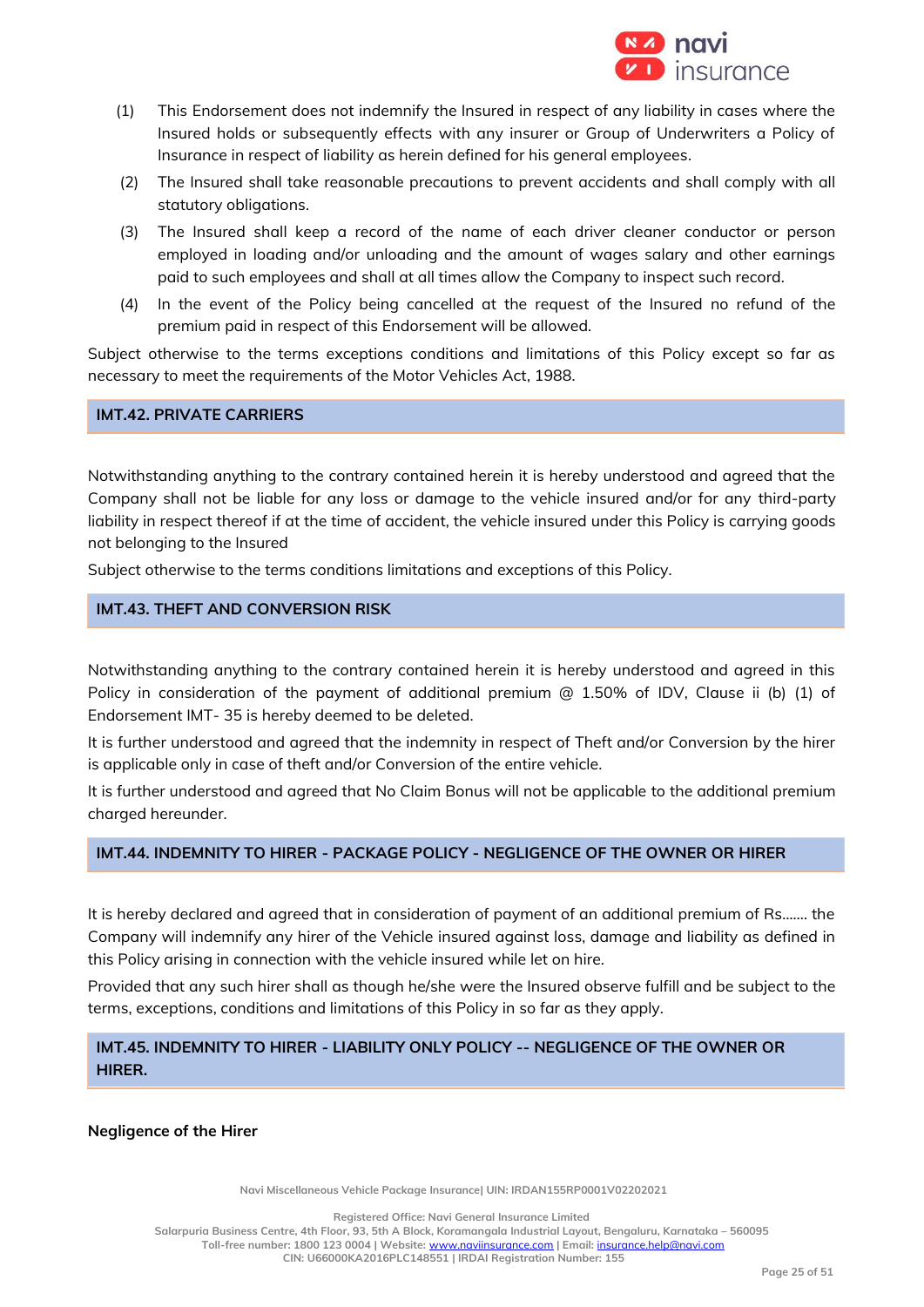

It is hereby declared and agreed that in consideration of payment of an additional premium of Rs……the Insurer will indemnify any hirer of the Motor Vehicle against liability as defined in this Policy arising in connection with the Motor Vehicle while let on hire.

Provided that any such hirer shall as though he were the Insured observe fulfill and be subject to the terms, exceptions, conditions and limitations of this Policy in so far as they apply.

## **IMT.46. LEGAL LIABILITY TO PASSENGERS EXCLUDING LIABILITY FOR ACCIDENTS TO EMPLOYEES OF THE INSURED ARISING OUT OF AND IN COURSE OF THEIR EMPLOYMENT**

In consideration of an additional premium of Rs….. and notwithstanding anything to the contrary contained in Section II-I(c) but subject otherwise to the terms exceptions conditions and limitations of this Policy the Company will indemnify the Insured against liability at Law for compensation (including legal costs of any claimant) for death of or bodily injury to any person other than a person excluded under Section II –I (B) being carried in or upon or entering or mounting or alighting from the vehicle insured.

Provided always that in the event of an accident occurring whilst the vehicle insured is carrying more than the number of persons mentioned in the Schedule hereto as being the licensed carrying capacity of that vehicle in addition to the conductor if any then the Insured shall repay to the Company ratable proportion of the total amount which would be payable by the Company by reason of this Endorsement if not more than the said number of persons were carried in the vehicle insured.

Provided further that in computing the number of persons for the purpose of this Endorsement any three children not exceeding 15 years of age will be reckoned as two persons and any child in arms not exceeding 3 years of age will be disregarded.

Provided also that the provisions of condition 3 of the Policy are also applicable to a claim or series of claims under this Endorsement.

Provided further that in the event of Policy being cancelled at the request of the Insured no refund of premium paid in respect of this Endorsement will be allowed. Subject otherwise to the terms exceptions conditions and limitations of this Policy.

## **IMT.47. MOBILE CRANES/DRILLING RIGS/ MOBILE PLANTS/EXCAVATORS/ NAVVIES/ SHOVELS/ GRABS/RIPPERS**

It is hereby declared and agreed notwithstanding anything to the contrary contained in this Policy that in respect of the vehicle insured the Company shall be under no liability-

- a) Under Section I of this Policy in respect of loss or damage resulting from overturning arising out of the operation as a tool of such vehicle or of plant forming part of such vehicle or attached thereto except for loss or damage arising directly from fire, explosion, self-ignition or lightning or burglary housebreaking or theft.
- b) Under Section II except so far as is necessary to meet the requirements of the Motor Vehicles Act, 1988, in respect of liability incurred by the Insured arising out of the operation as a tool of such vehicle or of plant forming part of such vehicle or attached thereto.

**Registered Office: Navi General Insurance Limited**

**Salarpuria Business Centre, 4th Floor, 93, 5th A Block, Koramangala Industrial Layout, Bengaluru, Karnataka – 560095**

**Toll-free number: 1800 123 0004 | Website:** [www.naviinsurance.com](http://www.naviinsurance.com/) **| Email:** [insurance.help@navi.com](mailto:insurance.help@navi.com) **CIN: U66000KA2016PLC148551 | IRDAI Registration Number: 155**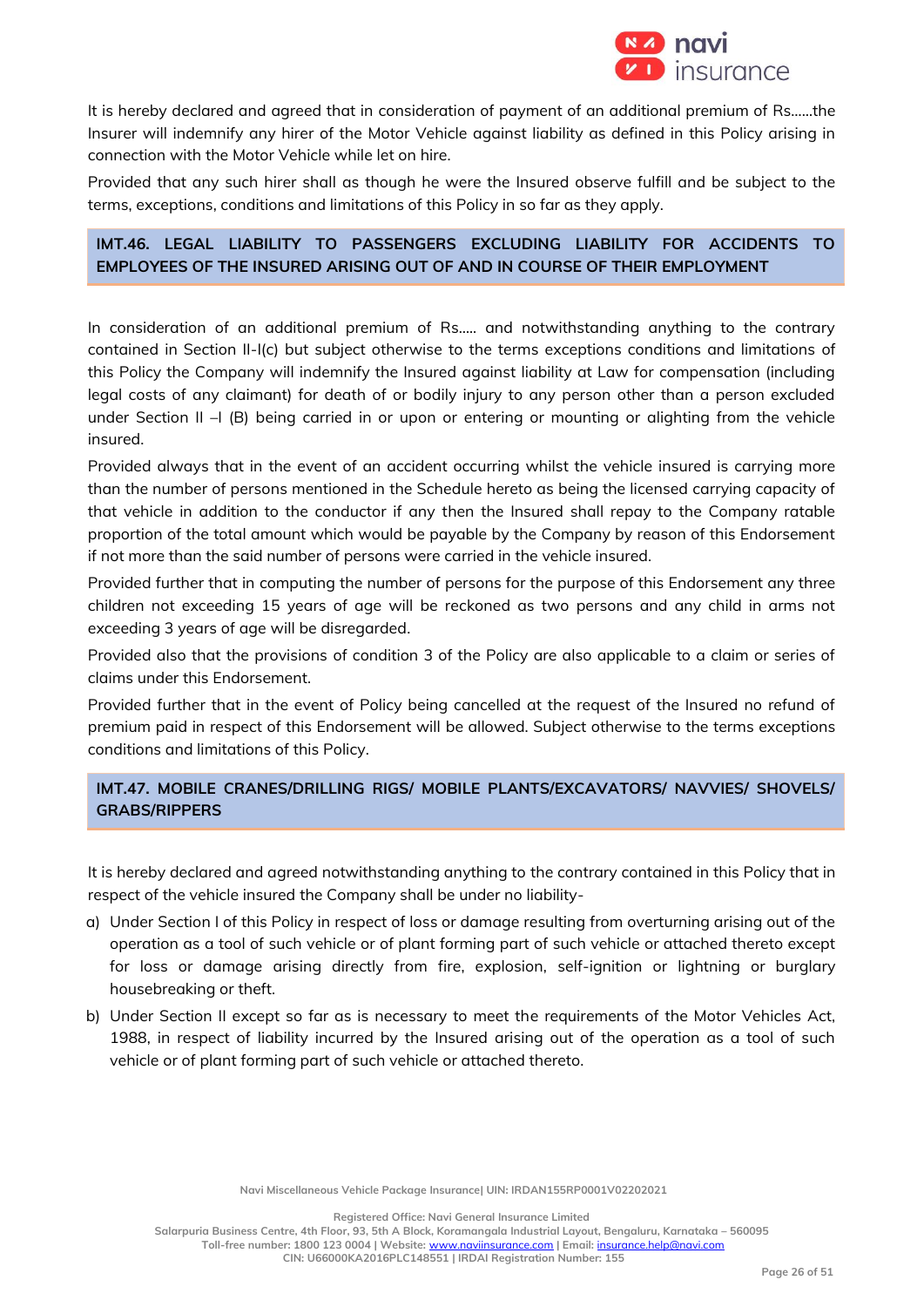

## **IMT.48. AGRICULTURAL AND FORESTRY VEHICLES AND OTHER MISCELLANEOUS VEHICLES WITH TRAILERS ATTACHED - EXTENDED COVER**

It is hereby declared and agreed that in consideration of an additional premium of Rs…….., the indemnity provided by this Policy shall apply in respect of any trailer (including Agricultural Implements such as Ploughs, Harrows and the like) described in the under noted Schedule of trailers as though it were a vehicle described in the Schedule and had set against it in the Schedule the value set against it in the under noted Schedule of trailers.

Provided that the Company shall be under no liability under Section I of the Policy in respect of breakage of any part of the agricultural trailer or implements caused by ground obstructions.

## **Schedule of Trailers**

| Description | Insured's Declared value (IDV) |
|-------------|--------------------------------|
|-------------|--------------------------------|

Subject otherwise to the terms, exceptions, conditions and limitations of this Policy.

## **IMT.49. EXCLUSION OF LIABILITY TO THE PUBLIC WORKING RISK (EXCEPT AS REQUIRED BY THE MOTOR VEHICLE ACT, 1988)**

It is hereby declared and agreed that except so far as is necessary to meet the requirements of the Motor Vehicles Act, 1988, the Company shall be under no liability under Section II of this Policy in respect of liability incurred by the Insured arising out of the operation as a tool of the Motor Vehicle or of plant forming part of the Motor Vehicle or attached thereto.

## **IMT.50. CINEMA FILM RECORDING AND PUBLICITY VANS**

It is hereby understood and agreed that notwithstanding anything to the contrary contained in this Policy, the Company shall be under no liability in respect of loss or damage to cinematic photographic or sound equipment costumes or any other technical property fixtures and fittings on the Motor Vehicle, unless they are firmly and permanently fixed to the body of the vehicle and are not detachable from time to time.

## **IMT.51. MOBILE SHOPS /CANTEENS AND MOBILE SURGERIES/ DISPENSARIES**

It is hereby understood and agreed that notwithstanding anything to the contrary contained in this Policy the Company shall be under no liability in respect of

- (a) loss of or damage to..... on the motor vehicle.
- (b) death of or bodily injury to or illness of any person caused by or through or in connection with or arising from
	- (i) poisoning of any kind or foreign or deleterious matter in food or drink
	- (ii) anything harmful in the condition of any goods supplied at or from the motor vehicle or the defective condition of the container of such goods
	- (iii) anything harmful in the condition of any goods supplied at or from the motor vehicle or defective in any treatment given at or from the motor vehicle

**Navi Miscellaneous Vehicle Package Insurance| UIN: IRDAN155RP0001V02202021**

**Registered Office: Navi General Insurance Limited**

**Salarpuria Business Centre, 4th Floor, 93, 5th A Block, Koramangala Industrial Layout, Bengaluru, Karnataka – 560095**

**Toll-free number: 1800 123 0004 | Website:** [www.naviinsurance.com](http://www.naviinsurance.com/) **| Email:** [insurance.help@navi.com](mailto:insurance.help@navi.com)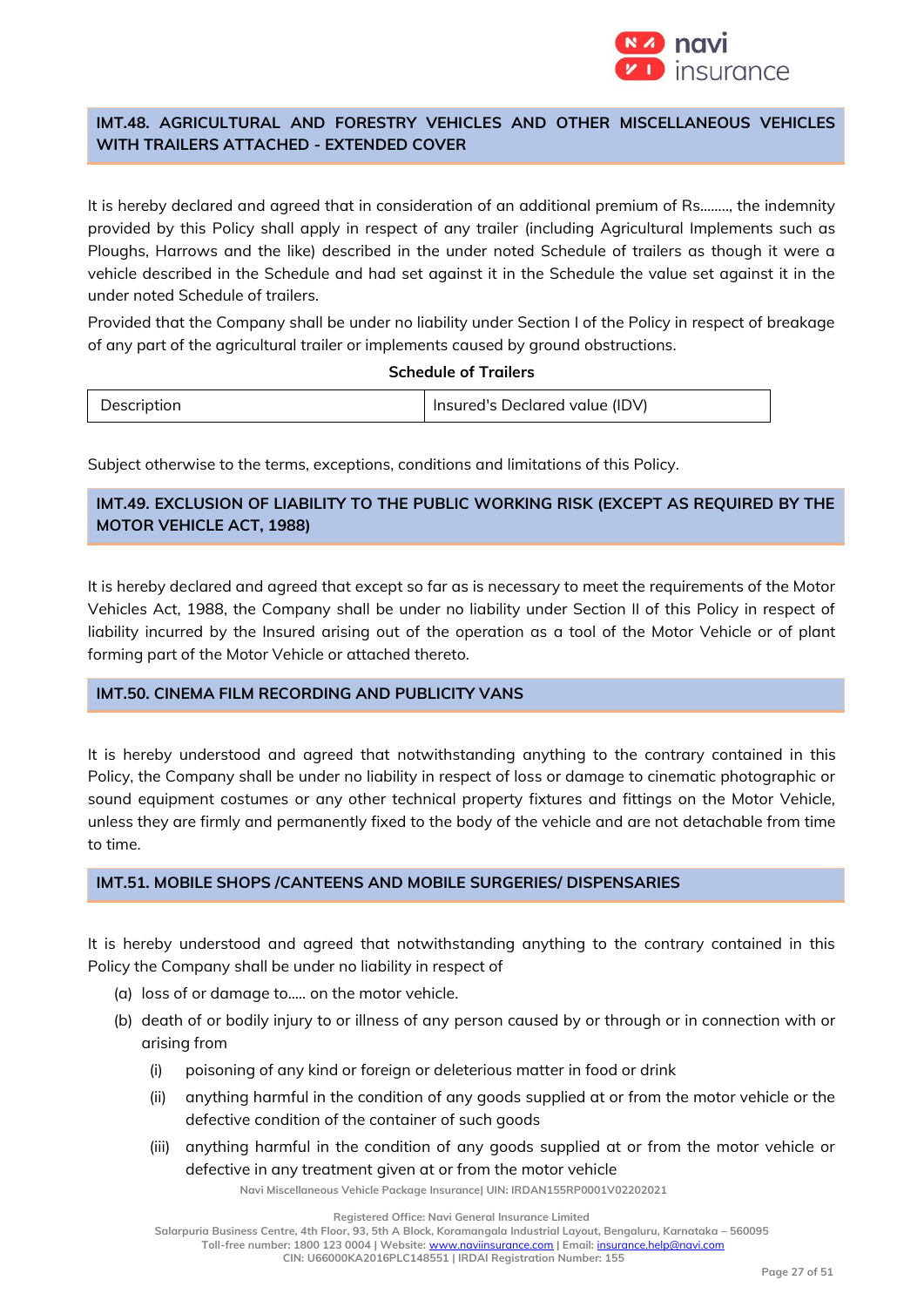

## **IMT.52. EXCLUSION OF DAMAGE WHILE IN USE AS A TOOL OF TRADE**

It is hereby declared and agreed that except so far as is necessary to meet the requirements of the Motor Vehicles Act, 1988 the Company shall be under no liability under Section II of this Policy in respect of liability incurred by the Insured arising out of the operation as a tool of the motor vehicle or of plant forming part of the vehicle insured or attached thereto.

### **IMT.53 SPECIFIED ATTACHMENTS (Special Type Vehicles)**

It is hereby declared and agreed that while any attachment in the under noted "Schedule of attachments" is attached to the Motor Vehicle or is detached and out of use the indemnity provided by this Policy shall apply in respect of any such attachment as though it were the Motor Vehicle and had set against it in the Schedule the value set against it in the under noted "Schedule of Attachments

#### **Schedule of Attachments**

| Description | Insured's Declared value (IDV) |
|-------------|--------------------------------|

## **IMT.54. MOBILE PLANT-INCLUSION OF LIABILITY TO THE PUBLIC WORKING RISK WHERE TOOL OF TRADE IS USED ONLY FOR WORK PERFORMED IN OR UPON THE VEHICLE OR TRAILER**

It is hereby declared and agreed that except so far as is necessary to meet the requirements of the Motor Vehicles Act, 1988, the Company shall be under no liability under Section II of this Policy in respect of liability arising out of:

- a) The explosion of any vessel under pressure being part of plant attached to or forming part of the Motor Vehicle.
- b) The operation other than in or upon the Motor Vehicle forming part of or attached to
- c) The Motor Vehicle.

## **IMT.55. MOBILE PLANT - INCLUSION OF LIABILITY TO THE PUBLIC WORKING RISK (All Other Cases)**

It is hereby understood and agreed that notwithstanding anything to the contrary contained in this Policy the Company shall be under no liability under Section II in respect of

- (a) death injury or damage caused by or resulting from
	- (i) subsidence flooding or water pollution.
	- (ii) damage to pipes or cables arising out of the operation as a tool of the vehicle insured or of any plant forming part of vehicle insured or attached thereto.
- (b) damage to property resulting from the manufacture construction alteration repair or treatment of such property by the Insured.
- (c) death injury or damage caused by or through property on which the Insured has carried out any process of manufacture, construction alteration or repair or treatment. It is further understood

**Navi Miscellaneous Vehicle Package Insurance| UIN: IRDAN155RP0001V02202021**

**Registered Office: Navi General Insurance Limited**

**Salarpuria Business Centre, 4th Floor, 93, 5th A Block, Koramangala Industrial Layout, Bengaluru, Karnataka – 560095**

**Toll-free number: 1800 123 0004 | Website:** [www.naviinsurance.com](http://www.naviinsurance.com/) **| Email:** [insurance.help@navi.com](mailto:insurance.help@navi.com)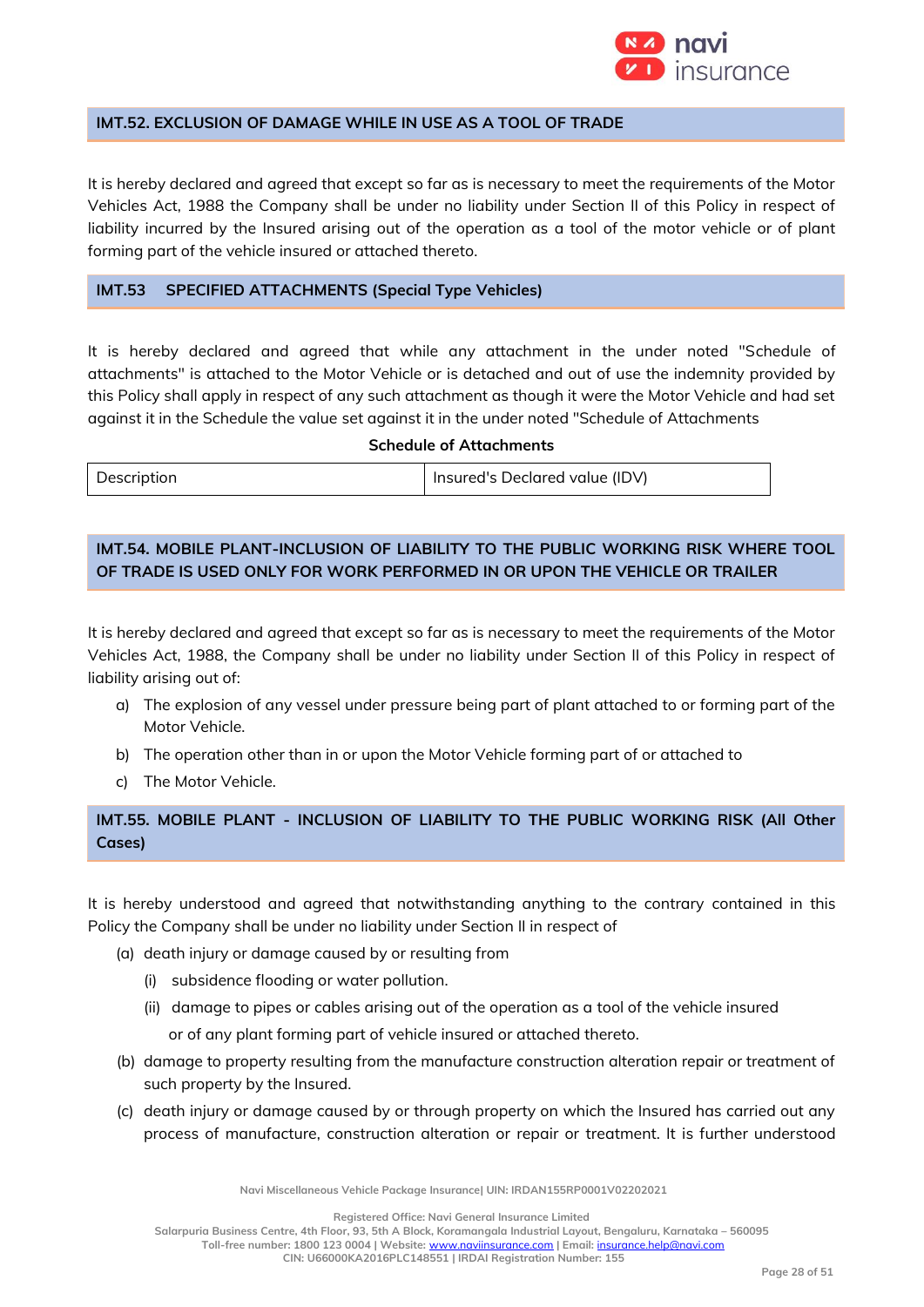

and agreed that except so far as is necessary to meet the requirements of the Motor Vehicles Act 1988, the Company shall be under no liability under Section II of this

Policy in respect of liability incurred by the Insured arising out of the explosion of any vessel under pressure being part of plant attached to or forming part of the vehicle insured.

## GRIEVANCE REDRESSAL PROCEDURE:

At Navi General Insurance, we want your relationship with insurance to soar beyond what you've experienced yet. To understand, appreciate, and enjoy insurance—we're here for you. You can connect with us on the following channels.

- a. Call us on our Toll Free 1800 123 0004 (From 8 am to 8 pm) for any queries that you may have!
- b. Email your queries to [insurance.help@navi.com](mailto:insurance.help@navi.com).
- c. Visit our website [www.naviinsurance.com](http://www.naviinsurance.com/) to register & track your queries.
- d. For Senior Citizens, we have a special cell and our Senior Citizen Customers can email us at [seniorcare@navi.com](mailto:seniorcare@navi.com) for priority resolution.
- e. Please walk into any of our branches or partner locations .
- f. You can also dispatch your letters to us at: Navi General Insurance Limited Corporate Office: Salarpuria Business Centre, 4th B Cross Road, 5th Block, Koramangala Industrial Layout, Bengaluru, Karnataka – 560095

We request you to please mention your complete details: Full Name, Policy Number and Contact Details in all your communications, to enable our customer experience expert to connect with you and provide you with the quickest possible solution.

We'll make sure to acknowledge your service request within 3 working days—and try and resolve it to your satisfaction within 15 working days. That's a promise!

## **Escalation**

**Level 1**: While we attempt to give you best-in-class and prompt resolution for any concerns—sometimes it may not be perfect. If you felt that you weren't offered a perfect resolution, please feel free to share your feedback to our Customer Experience team at [Manager.CustomerExperience@navi.com.](mailto:Manager.CustomerExperience@navi.com)

## **Level 2:**

If you still are not happy about the resolution provided, then you may please write to our Head Customer Experience and Redressal Manager at Head.CustomerExperience@navi.com

If your concern remains unresolved after having followed the above escalation procedure, then you may please approach the Insurance Ombudsman for Redressal. To know who your Insurance Ombudsman is simply refer to the list below/overleaf.

#### Contact details of Insurance Ombudsman are available at our website [www.naviinsurance.com](http://www.naviinsurance.com/)

## OMBUDSMAN AND ADDRESSES: Refer the below link

<http://ecoi.co.in/ombudsman.html>

**Navi Miscellaneous Vehicle Package Insurance| UIN: IRDAN155RP0001V02202021**

**Registered Office: Navi General Insurance Limited**

**Salarpuria Business Centre, 4th Floor, 93, 5th A Block, Koramangala Industrial Layout, Bengaluru, Karnataka – 560095**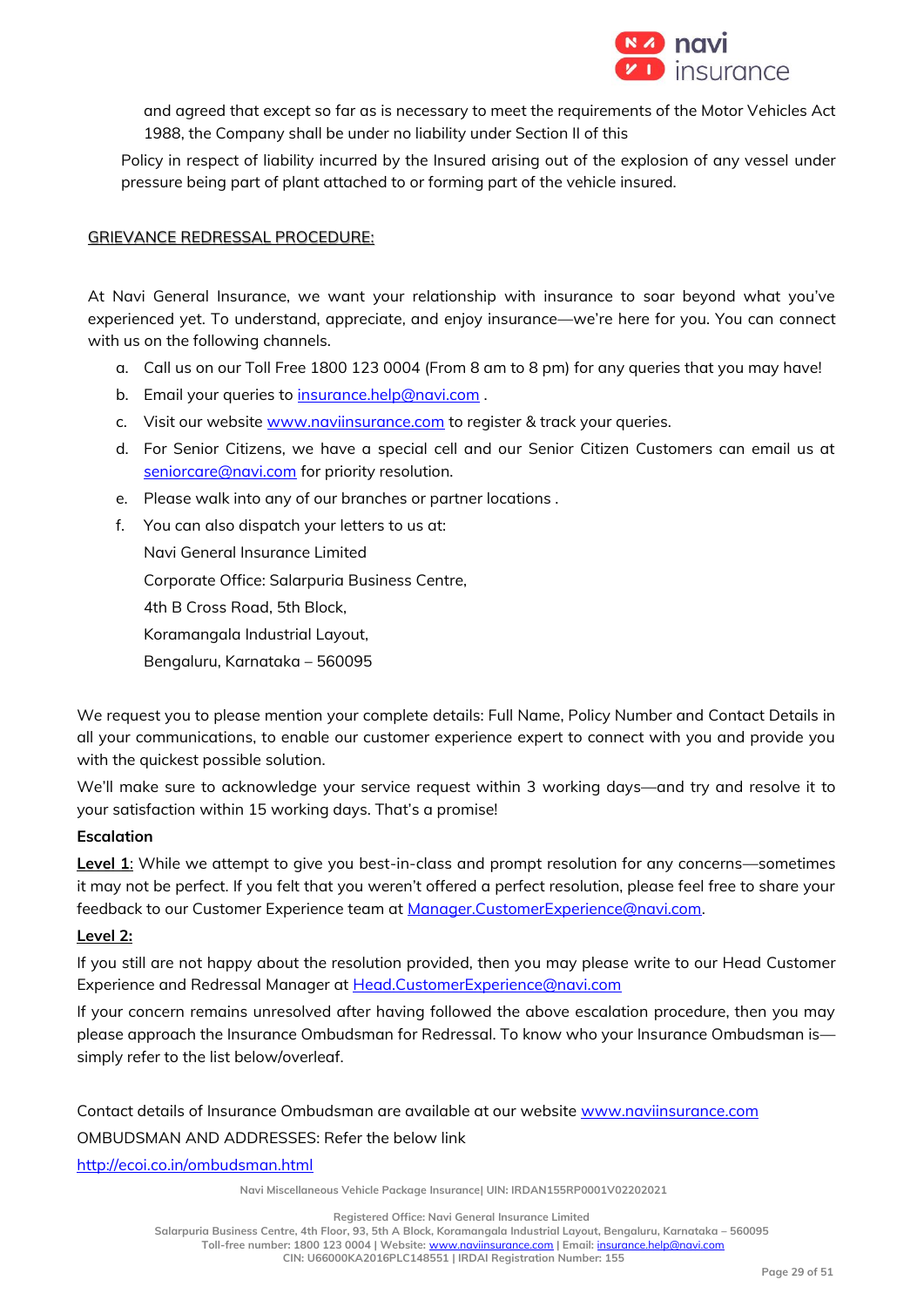

## **NAMES OF OMBUDSMAN AND ADDRESSES OF OMBUDSMAN CENTRES**

| S. No. | <b>Contact Details</b>                                                                                                                                                                                                                                                        | Jurisdiction of Office                                                                                                             |
|--------|-------------------------------------------------------------------------------------------------------------------------------------------------------------------------------------------------------------------------------------------------------------------------------|------------------------------------------------------------------------------------------------------------------------------------|
| 1.     | <b>AHMEDABAD</b><br>Office of the Insurance Ombudsman,<br>Jeevan Prakash Building, 6th Floor,<br>Tilak Marg, Relief Road,<br>Ahmedabad - 380 001.<br>Tel.: 079 - 25501201/02/05/06<br>Email: bimalokpal.ahmedabad@ecoi.co.in                                                  | State of Gujarat and Union Territories of Dadra<br>& Nagar Haveli and Daman and Diu                                                |
| 2.     | <b>BENGALURU</b><br>Office of the Insurance Ombudsman,<br>Jeevan Soudha Building,<br>PID No. 57-27-N-19,<br>Ground Floor, 19/19, 24th Main Road,<br>JP Nagar, 1st Phase,<br>Bengaluru - 560 078.<br>Tel.: 080 - 26652048 / 26652049<br>Email: bimalokpal.bengaluru@ecoi.co.in | Karnataka                                                                                                                          |
| 3.     | <b>BHOPAL</b><br>Office of the Insurance Ombudsman,<br>Janak Vihar Complex, 2nd Floor,<br>6, Malviya Nagar, Opp. Airtel Office,<br>Near New Market, Bhopal - 462 003.<br>Tel.: 0755 - 2769201 / 2769202<br>Fax: 0755 - 2769203<br>Email: bimalokpal.bhopal@ecoi.co.in         | States of Madhya Pradesh and Chattisgarh                                                                                           |
| 4.     | <b>BHUBANESHWAR</b><br>Officeof the Insurance Ombudsman,<br>62, Forest Park, Bhubneshwar - 751 009.<br>Tel.: 0674 - 2596461 / 2596455<br>Fax: 0674 - 2596429<br>Email: bimalokpal.bhubaneswar@ecoi.co.in                                                                      | State of Orissa                                                                                                                    |
| 5.     | <b>CHANDIGARH</b><br>Office of the Insurance Ombudsman,<br>S.C.O. No. 101, 102 & 103, 2nd Floor,<br>Batra Building, Sector 17 - D,<br>Chandigarh - 160 017.<br>Tel.: 0172 - 2706196 / 2706468<br>Fax: 0172 - 2708274<br>Email: bimalokpal.chandigarh@ecoi.co.in               | States of Punjab, Haryana, Himachal<br>Pradesh, Jammu & Kashmir and Union<br>territory of Chandigarh                               |
| 6.     | <b>CHENNAI</b><br>Office of the Insurance Ombudsman,<br>Fatima Akhtar Court, 4th Floor, 453,<br>Anna Salai, Teynampet,<br>Chennai - 600 018.<br>Tel.: 044 - 24333668 / 24335284<br>Fax: 044 - 24333664<br>Email: bimalokpal.chennai@ecoi.co.in                                | State of Tamil Nadu and Union Territories -<br>Pondicherry Town and Karaikal (which are part<br>of Union Territory of Pondicherry) |

**Navi Miscellaneous Vehicle Package Insurance| UIN: IRDAN155RP0001V02202021**

**Registered Office: Navi General Insurance Limited**

**Salarpuria Business Centre, 4th Floor, 93, 5th A Block, Koramangala Industrial Layout, Bengaluru, Karnataka – 560095**

**Toll-free number: 1800 123 0004 | Website:** [www.naviinsurance.com](http://www.naviinsurance.com/) **| Email:** [insurance.help@navi.com](mailto:insurance.help@navi.com)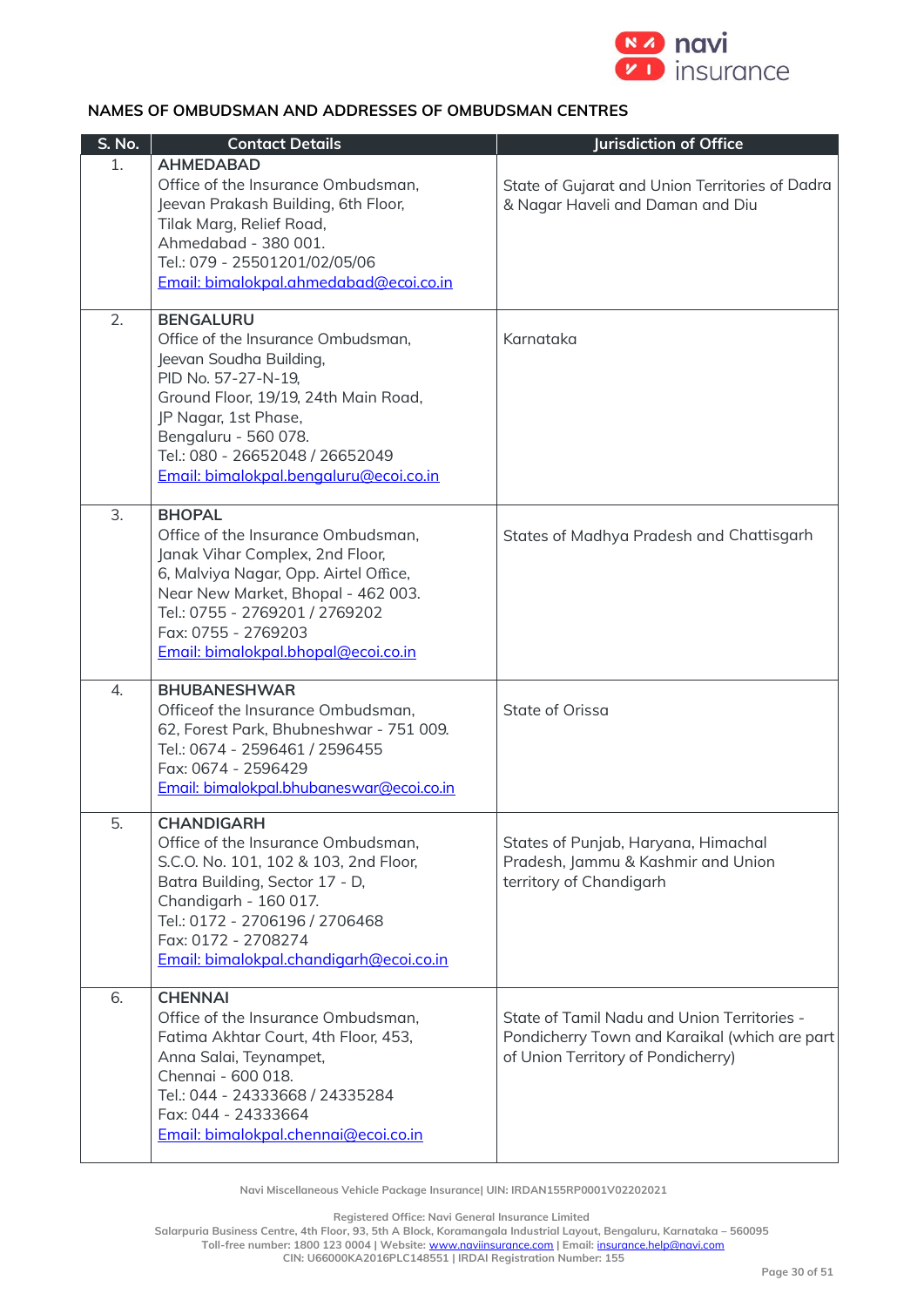

| 7.  | <b>DELHI</b><br>Office of the Insurance Ombudsman,<br>2/2 A, Universal Insurance Building,<br>Asaf Ali Road, New Delhi - 110 002.<br>Tel.: 011 - 23232481 / 23213504<br>Fax: 011 - 23230858<br>Email: bimalokpal.delhi@ecoi.co.in                                                           | State of Delhi                                                                                                        |
|-----|---------------------------------------------------------------------------------------------------------------------------------------------------------------------------------------------------------------------------------------------------------------------------------------------|-----------------------------------------------------------------------------------------------------------------------|
| 8.  | <b>GUWAHATI</b><br>Office of the Insurance Ombudsman,<br>Jeevan Nivesh, 5th Floor,<br>Nr. Panbazar Over Bridge, S.S. Road,<br>Guwahati - 781001 (ASSAM).<br>Tel.: 0361 - 2132204 / 2132205<br>Fax: 0361 - 2732937<br>Email: bimalokpal.quwahati@ecoi.co.in                                  | States of Assam, Meghalaya, Manipur,<br>Mizoram, Arunachal Pradesh, Nagaland and<br>Tripura                           |
| 9.  | <b>HYDERABAD</b><br>Office of the Insurance Ombudsman,<br>6-2-46, 1st floor, "Moin Court",<br>Lane Opp. Saleem Function Palace,<br>A. C. Guards, Lakdi-Ka-Pool,<br>Hyderabad - 500 004.<br>Tel.: 040 - 65504123 / 23312122<br>Fax: 040 - 23376599<br>Email: bimalokpal.hyderabad@ecoi.co.in | States of Andhra Pradesh, Telangana and<br>Union Territory of Yanam - a part of the Union<br>Territory of Pondicherry |
| 10. | <b>JAIPUR</b><br>Office of the Insurance Ombudsman,<br>Jeevan Nidhi - Il Bldg., Gr. Floor,<br>Bhawani Singh Marg, Jaipur - 302 005.<br>Tel.: 0141 - 2740363<br>Email: bimalokpal.jaipur@ecoi.co.in                                                                                          | State of Rajasthan                                                                                                    |
| 11. | <b>ERNAKULAM</b><br>Office of the Insurance Ombudsman,<br>2nd Floor, Pulinat Bldg.,<br>Opp. Cochin Shipyard, M. G. Road,<br>Ernakulam - 682 015.<br>Tel.: 0484 - 2358759 / 2359338<br>Fax: 0484 - 2359336<br>Email: bimalokpal.ernakulam@ecoi.co.in                                         | Kerala, Lakshadweep, Mahe-a part of<br>Pondicherry                                                                    |
| 12  | <b>KOLKATA</b><br>Office of the Insurance Ombudsman,<br>Hindustan Bldg. Annexe, 4th Floor,<br>4, C.R. Avenue, Kolkata - 700 072.<br>Tel.: 033 - 22124339 / 22124340<br>Fax: 033 - 22124341<br>Email: bimalokpal.kolkata@ecoi.co.in                                                          | States of West Bengal, Sikkim and Union<br>Territories of Andaman and Nicobar Islands                                 |

**Navi Miscellaneous Vehicle Package Insurance| UIN: IRDAN155RP0001V02202021**

**Registered Office: Navi General Insurance Limited**

**Salarpuria Business Centre, 4th Floor, 93, 5th A Block, Koramangala Industrial Layout, Bengaluru, Karnataka – 560095**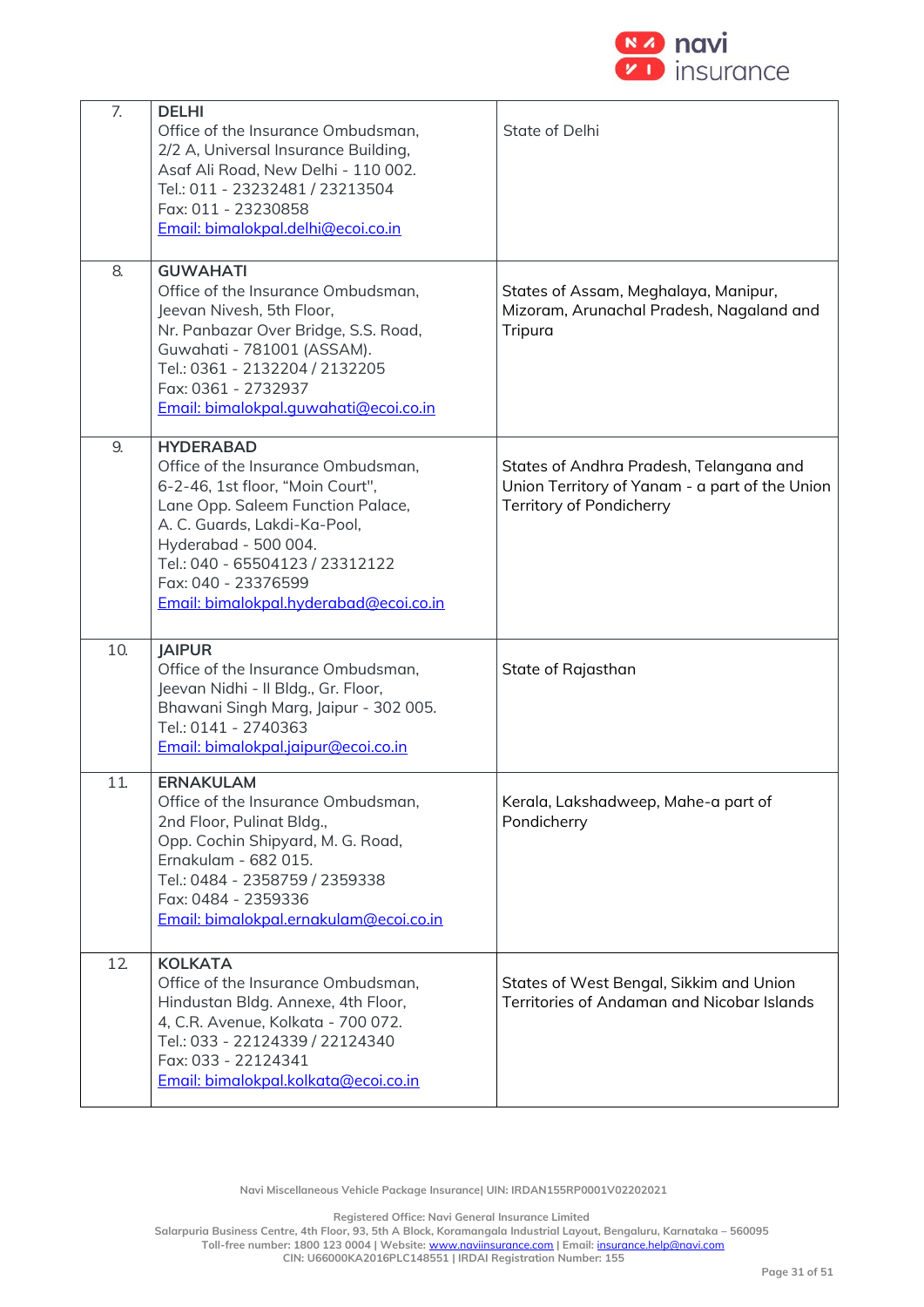

| 13. | <b>LUCKNOW</b><br>Office of the Insurance Ombudsman,<br>6th Floor, Jeevan Bhawan,<br>Phase-II, Nawal Kishore Road,<br>Hazratganj, Lucknow - 226 001.<br>Tel.: 0522 - 2231330 / 2231331<br>Fax: 0522 - 2231310<br>Email: bimalokpal.lucknow@ecoi.co.in         | District of Uttar Pradesh: Lalitpur, Jhansi,<br>Mahoba, Hamirpur, Banda, Chitrakoot,<br>Allahabad, Mirzapur, Sonbhabdra, Fatehpur,<br>Pratapgarh, Jaunpur, Varansi, Gazipur, Jalaun,<br>Kanpur, Lucknow, Unnao, Sitapur, Lakhimpur,<br>Bahraich, Barabanki, Raebareli, Sravasti,<br>Gonda, Faizabad, Amethi, Kaushambi,<br>Balrampur, Basti, Ambedkarnagar, Sulanpur,<br>Maharajganj, Santkabirnagar, Azamgarh,<br>Kaushinagar, Gorkhpur, Deoria, Mau,<br>Chandauli, Ballia, Sidharathnagar |
|-----|---------------------------------------------------------------------------------------------------------------------------------------------------------------------------------------------------------------------------------------------------------------|---------------------------------------------------------------------------------------------------------------------------------------------------------------------------------------------------------------------------------------------------------------------------------------------------------------------------------------------------------------------------------------------------------------------------------------------------------------------------------------------|
| 14. | <b>MUMBAI</b><br>Office of the Insurance Ombudsman,<br>3rd Floor, Jeevan Seva Annexe, S. V. Road,<br>Santacruz (W), Mumbai - 400 054.<br>Tel.: 022 - 26106552 / 26106960<br>Fax: 022 - 26106052<br>Email: bimalokpal.mumbai@ecoi.co.in                        | States of Goa, Mumbai Metropolitan<br>Region excluding Navi Mumbai & Thane                                                                                                                                                                                                                                                                                                                                                                                                                  |
| 15. | <b>NOIDA</b><br>Office of the Insurance Ombudsman,<br>Bhagwan Sahai Palace, 4th Floor,<br>Main Road, Naya Bans, Sector 15,<br>Distt: Gautam Buddh Nagar,<br>U. P. - 201301.<br>Tel.: 0120 - 2514250 / 2514252 / 2514253<br>Email: bimalokpal.noida@ecoi.co.in | States of Uttaranchal and the following<br>Districts of Uttar Pradesh: Agra, Aligarh,<br>Bagpat, Bareilly, Bijnor, Budaun,<br>Bulandshehar, Etah, Kanooj, Mainpuri,<br>Mathura, Meerut, Moradabad, Muzaffarnagar,<br>Oraiyya, Pilibhit, Etawah, Farrukhabad,<br>Firozabad, Gautam Budh Nagar, Ghaziabad,<br>Hardoi, Shahjahanpur, Hapur, Shamli,<br>Rampur, Kashganj, Sambhal, Amroha,<br>Hathras, Kanshiramnagar, Saharanpur                                                               |
| 16. | <b>PATNA</b><br>Office of the Insurance Ombudsman,<br>1st Floor, Kalpana Arcade Building,<br>Bazar Samiti Road, Bahadurpur,<br>Patna - 800 006.<br>Tel.: 0612-2680952<br>Email: bimalokpal.patna@ecoi.co.in                                                   | States of Bihar and Jharkhand                                                                                                                                                                                                                                                                                                                                                                                                                                                               |
| 17. | <b>PUNE</b><br>Office of the Insurance Ombudsman,<br>Jeevan Darshan Bldg., 3rd Floor,<br>C.T.S. No. 195 to 198, N. C. Kelkar Road,<br>Narayan Peth, Pune - 411 030.<br>Tel.: 020 - 41312555<br>Email: bimalokpal.pune@ecoi.co.in                              | States of Maharashtra, Area of Navi Mumbai<br>and Thane excluding Mumbai Metropolitan<br>Region                                                                                                                                                                                                                                                                                                                                                                                             |

**IRDAI Regulation No 17**: This Policy is subject to regulation 17 of IRDAI (Protection of Policyholder's Interests) Regulation 2017 or any amendment thereof from time to time.

**Navi Miscellaneous Vehicle Package Insurance| UIN: IRDAN155RP0001V02202021**

**Registered Office: Navi General Insurance Limited**

**Salarpuria Business Centre, 4th Floor, 93, 5th A Block, Koramangala Industrial Layout, Bengaluru, Karnataka – 560095**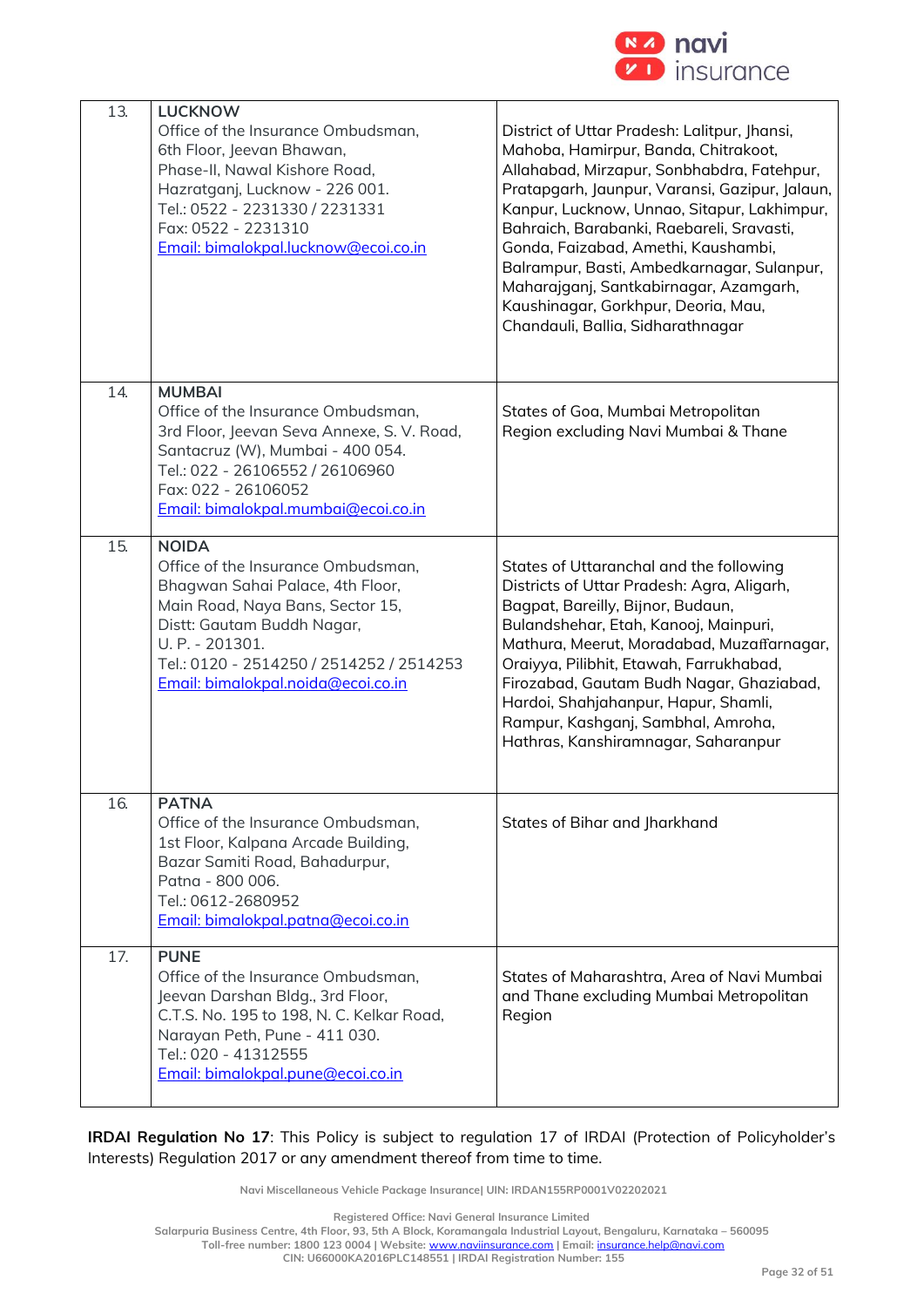

### *Annexure 1.*

#### General Regulations as per Indian Motor Tariff:

### **GR.1. Insurance not provided for:**

Motor Insurance in India cannot be transacted outside the purview of the India Motor Tariff unless specifically authorized by the TAC. For risks which have not been provided for in the tariff, reference should be made to TAC for advice thereon.

Motor Insurance includes Private Cars, Motorized Two Wheelers and Commercial Vehicles excluding vehicles running on rails.

## **GR.2. Proposal Forms:**

Proposal Form as specified in **Section 5 of the INDIA MOTOR TARIFF** is required to be submitted by the insured to the insurer before the commencement of cover and at renewal in case of material alteration. For change of IDV at each renewal, however, **a fresh proposal is not necessary**. Such changes may be advised by the insured to the insurer by a letter signed by the insured / insured's authorized signatory (for companies / body corporate) and sent to the insurer by recorded delivery. In case of change of insurer, a fresh proposal is required to be submitted to the new insurer. The insurers may include additional questions in the proposal form for their information and use.

#### **GR.3. Policy Forms:**

Policies insuring Motor Vehicles are to be issued only as per the Standard Form(s) given in **Section 6 of the INDIA MOTOR TARIFF.**

### *A.* **Types of Policies**

There are two types of Policies:

- (i) **Liability Only Policy**: This covers Third Party Liability for bodily injury and/ or death and Property Damage. Personal Accident Cover for Owner-Driver is also included.
- (ii) **Package Policy:** This covers loss or damage to the vehicle insured in addition to **(i)** above.

Restricting the scope of cover under **Section-I (loss of or damage to the vehicle insured)** of the Package policy without any reduction in Tariff rates is permitted. Excepting this, no alteration or extension of any of the Covers, Terms, Conditions, Exclusions, etc. of any of the Policies/Endorsements laid down in this tariff is permitted without prior approval of the TAC.

#### **B. Rating:**

Rates provided under this Tariff are minimum rates. Loading on tariff premium rates by 100% may be applied for adverse claims experience of the vehicle insured and individual risk perception as per the insurer's assessment. If the experience continues to be adverse, a further loading of 100% on the expiring premium may be applied. No further loading shall apply.

#### **GR.4. Extension of Geographical Area**

The Geographical Area of Motor Policies may be extended to include

- a) Bangladesh
- b) Bhutan
- c) Nepal
- d) Pakistan
- e) Sri Lanka
- f) Maldives

**Navi Miscellaneous Vehicle Package Insurance| UIN: IRDAN155RP0001V02202021**

**Registered Office: Navi General Insurance Limited**

**Salarpuria Business Centre, 4th Floor, 93, 5th A Block, Koramangala Industrial Layout, Bengaluru, Karnataka – 560095**

**Toll-free number: 1800 123 0004 | Website:** [www.naviinsurance.com](http://www.naviinsurance.com/) **| Email:** [insurance.help@navi.com](mailto:insurance.help@navi.com) **CIN: U66000KA2016PLC148551 | IRDAI Registration Number: 155**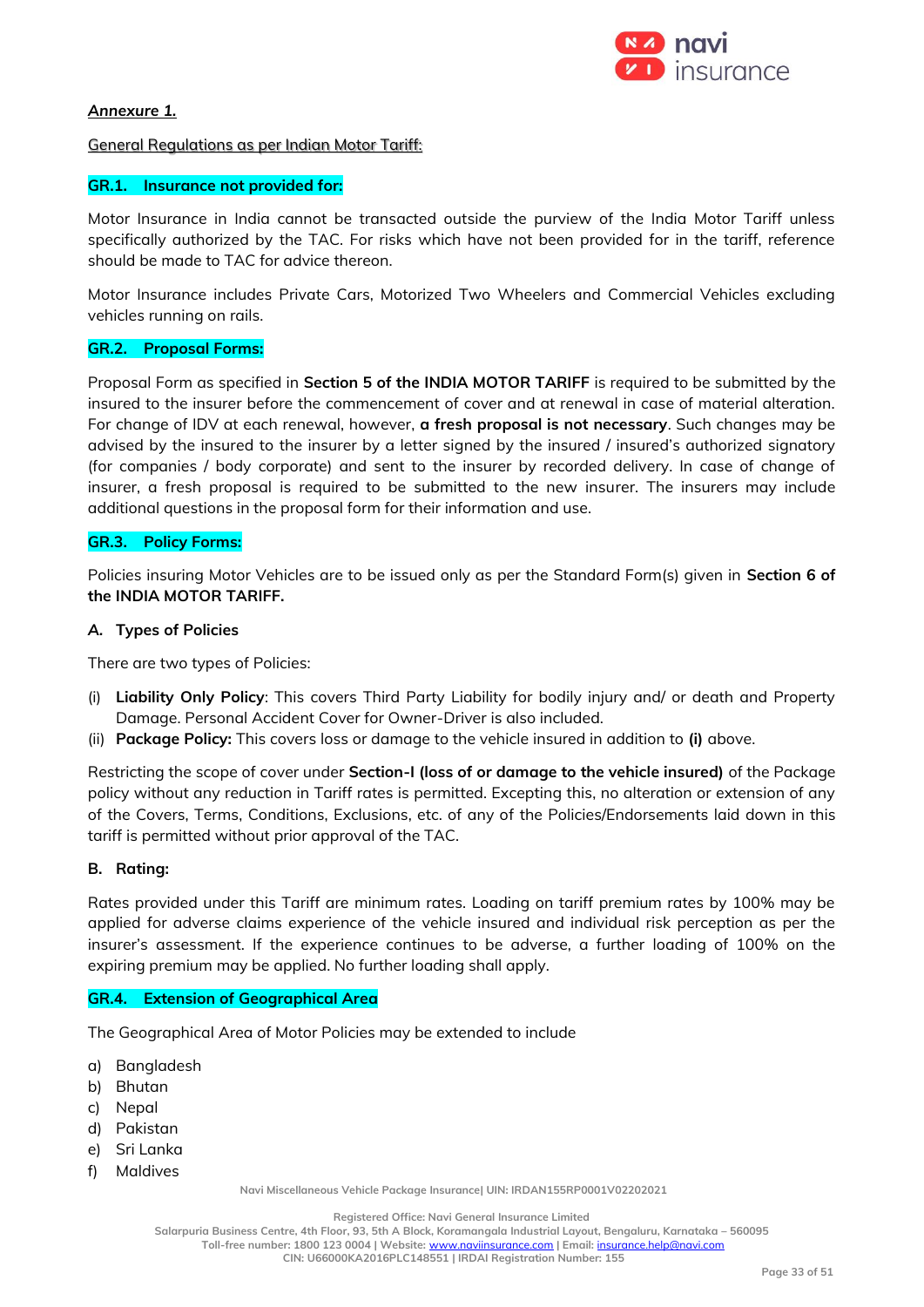

by charging a flat additional premium, as stated below for a period not exceeding 12 months:

| For Package Policy | Rs.500/ per vehicle, irrespective of the class of vehicle.                                 |
|--------------------|--------------------------------------------------------------------------------------------|
| Policy             | For policies other than Package Rs.100/ per vehicle, irrespective of the class of vehicle. |

For such extensions *Endorsement IMT 1 is to be used.*

**Such geographical extensions, however, specifically exclude cover for damage to the vehicle/ injury to its occupants/ TP liability in respect of the vehicle during air passage/ sea voyage for the purpose of ferrying the vehicle to the extended Geographical Area.** 

### **GR.8. Insured's Declared Value (IDV)**

The **Insured's Declared Value (IDV)** of the vehicle will be deemed to be the 'SUM INSURED' for the purpose of this tariff and it will be fixed at the commencement of each policy period for each insured vehicle.

The IDV of the vehicle is to be fixed on the basis of manufacturer's listed selling price of the brand and model as the vehicle proposed for insurance at the commencement of insurance /renewal and adjusted for depreciation (as per schedule specified below). The IDV of the side car(s) and / or accessories, if any, fitted to the vehicle but not included in the manufacturer's listed selling price of the vehicle is also likewise to be fixed. However, depreciation will not be applied to brand new vehicles covered under motor trade policies. (IMT/08/2002 dt. 16<sup>th</sup> December 2002).

The schedule of age-wise depreciation as shown below is applicable for the purpose of Total Loss/ Constructive Total Loss **(TL/ CTL)** claims only. A vehicle will be considered to be a **CTL**, where the aggregate cost of retrieval and / or repair of the vehicle subject to terms and conditions of the policy exceeds 75% of the IDV.

The depreciation for replacement of parts in partial loss claims will be as per a separate schedule **specified under GR.9.** 

## **SCHEDULE OF DEPRECIATION FOR ARRIVING AT IDV**

| <b>AGE OF THE VEHICLE</b>                   | % OF DEPRECIATION FOR FIXING IDV |
|---------------------------------------------|----------------------------------|
| Not exceeding 6 months                      | 5%                               |
| Exceeding 6 months but not exceeding 1 year | 15%                              |
| Exceeding 1 year but not exceeding 2 years  | 20%                              |
| Exceeding 2 years but not exceeding 3 years | 30%                              |
| Exceeding 3 years but not exceeding 4 years | 40%                              |
| Exceeding 4 years but not exceeding 5 years | 50%                              |

## **(Other Than Motor Trade Policies)**

**NOTE:** IDV of vehicles beyond 5 years of age and of obsolete models of the vehicles (i.e. models which the manufacturers have discontinued to manufacture) is to be determined on the basis of an understanding between the insurer and the insured.

**Navi Miscellaneous Vehicle Package Insurance| UIN: IRDAN155RP0001V02202021**

**Registered Office: Navi General Insurance Limited**

**Salarpuria Business Centre, 4th Floor, 93, 5th A Block, Koramangala Industrial Layout, Bengaluru, Karnataka – 560095**

**Toll-free number: 1800 123 0004 | Website:** [www.naviinsurance.com](http://www.naviinsurance.com/) **| Email:** [insurance.help@navi.com](mailto:insurance.help@navi.com)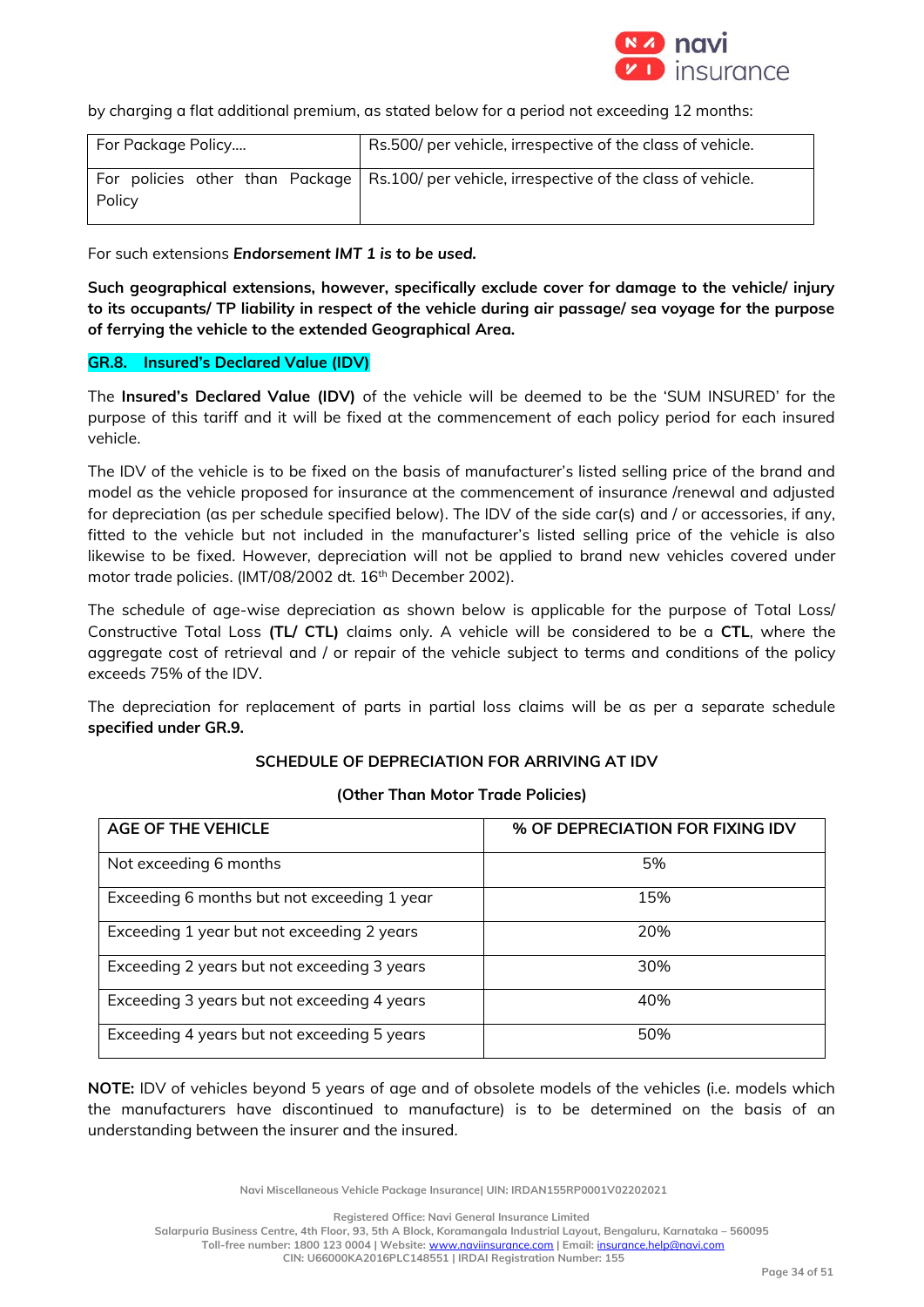

For the purpose of **TL/CTL** claim settlement, this IDV will not change during the currency of the policy period in question. It is clearly understood that the liability of the insurer shall in no case exceed the IDV as specified in the policy schedule less the value of the wreck, in 'as is where is' condition.

## **GR.9. Depreciation on Parts for Partial Loss Claims**

The following rates of depreciation shall apply for **replacement of parts for partial loss claims** in respect of all categories of vehicles / accessories.

|                | Rate of depreciation for all rubber nylon/ plastic parts, tyres and<br>tubes, batteries and air bags      | 50% |
|----------------|-----------------------------------------------------------------------------------------------------------|-----|
| $\mathcal{L}$  | Rate of depreciation for all fibre glass components                                                       | 30% |
| 3              | Rate of depreciation for all parts made of glass                                                          | Nil |
| $\overline{4}$ | Rate of depreciation for all other parts including wooden parts is to be as per<br>the following schedule |     |

| <b>AGE OF THE VEHICLE</b>                    | % OF DEPRECIATION |
|----------------------------------------------|-------------------|
| Not exceeding 6 months                       | Nil               |
| Exceeding 6 months but not exceeding 1 year  | 5%                |
| Exceeding 1 year but not exceeding 2 years   | 10%               |
| Exceeding 2 years but not exceeding 3 years  | 15%               |
| Exceeding 3 years but not exceeding 4 years  | 25%               |
| Exceeding 4 years but not exceeding 5 years  | 35%               |
| Exceeding 5 years but not exceeding 10 years | 40%               |
| Exceeding 10 years                           | 50%               |

Rate of Depreciation for Painting: In the case of painting, the depreciation rate of 50% shall be applied only on the material cost of total painting charges. In case of a consolidated bill for painting charges, the material component shall be considered as 25% of total painting charges for the purpose of applying the depreciation.

## **GR.10. Geographical Zones**

For the purpose of rating, the whole of India has been divided into the following zones depending upon the location of the office of registration of the vehicle concerned.

## *(i)* **Private Cars/ Motorized Two Wheelers / Commercial Vehicles rateable under Section 4.C.1 and C.4***.*

Zone A: Ahmedabad, Bangalore, Chennai, Hyderabad, Kolkata, Mumbai, New Delhi and Pune.

Zone B: Rest of India

**(ii) Commercial Vehicles excluding vehicles rateable under Section 4. C.1 and C.4.**

Zone A: Chennai, Delhi / New Delhi, Kolkata, Mumbai

Zone B : All Other State Capitals

Zone C: Rest of India

**Navi Miscellaneous Vehicle Package Insurance| UIN: IRDAN155RP0001V02202021**

**Registered Office: Navi General Insurance Limited**

**Salarpuria Business Centre, 4th Floor, 93, 5th A Block, Koramangala Industrial Layout, Bengaluru, Karnataka – 560095**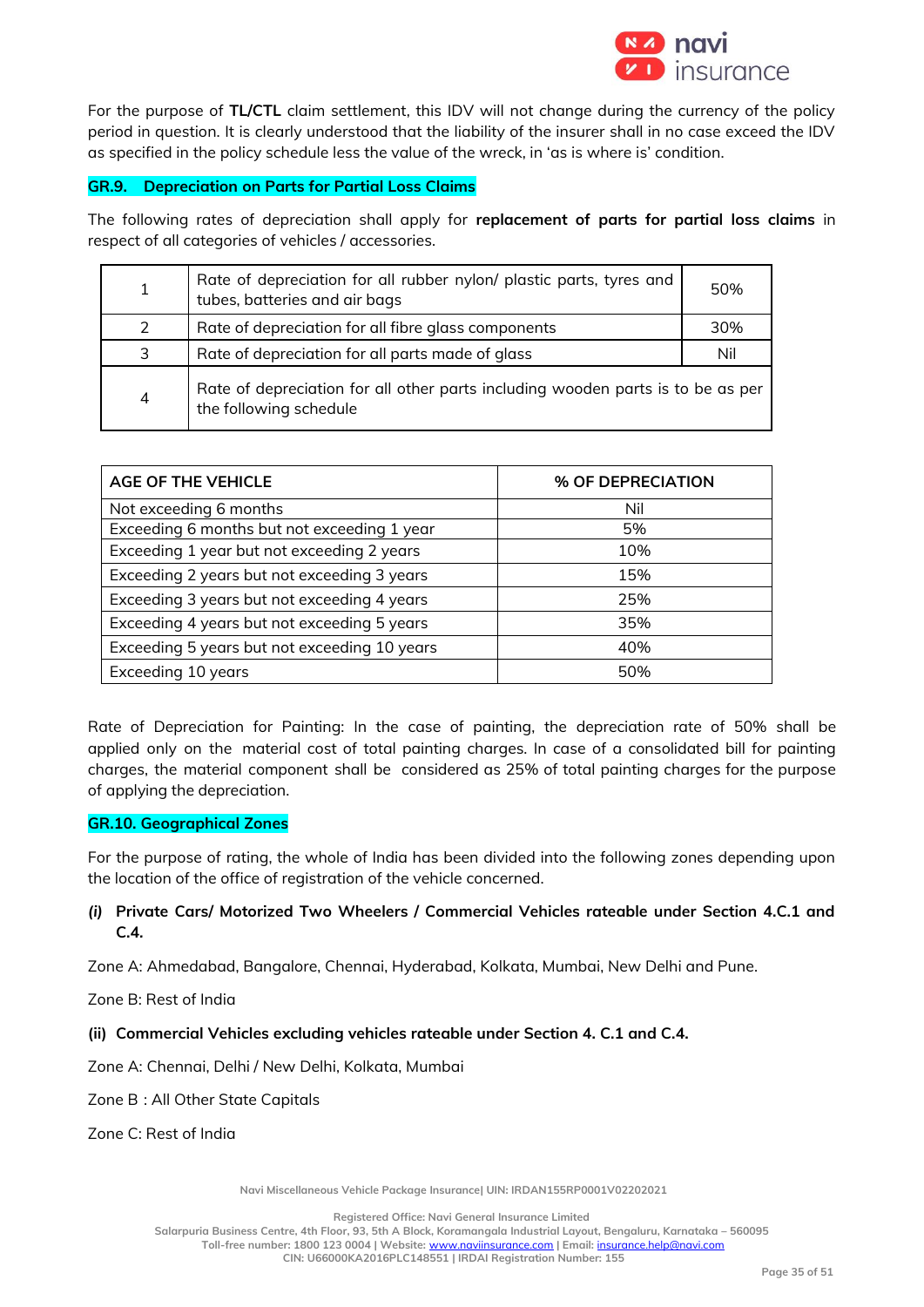

#### **GR.11. Period of Insurance**

Unless specifically stated otherwise, premiums quoted in the Schedules under various Sections of the **India Motor Tariff** are the premiums payable on policies issued or renewed for a period of **twelve months**. No policy is permitted to be issued or renewed for any period longer than twelve months. It shall, however, be permissible to extend the period of insurance under the policy for any period less than twelve months, for the purpose of arriving at a particular renewal date or for any other reasons convenient to the insured, by payment of extra premium calculated on pro-rata basis, **provided such policies are renewed with the same insurer immediately after the expiry of such an extension.** All such extensions will require attachment of the following Warranty to the policy.

"In consideration of the premium for this extension being calculated at a pro-rata proportion of the annual premium, it is hereby declared and agreed by the insured that upon expiry of this extension, this policy shall be renewed for a period of twelve months, failing which the difference between the extension premium now paid on **pro rata** basis and the premium at **short period** rate shall become payable by the insured."

### **GR.12. Premium Rates for Short Period Cover**

Short Period Cover/ Renewal may be granted for periods less than twelve months at the following short period scale:

| <b>PERIOD</b>                                 | % OF ANNUAL PREMIUM RATE  |
|-----------------------------------------------|---------------------------|
| Not exceeding 1 month                         | 20%                       |
| Exceeding 1 month but not exceeding 2 months  | 30%                       |
| Exceeding 2 months but not exceeding 3 months | 40%                       |
| Exceeding 3 months but not exceeding 4 months | 50%                       |
| Exceeding 4 months but not exceeding 5 months | 60%                       |
| Exceeding 5 months but not exceeding 6 months | 70%                       |
| Exceeding 6 months but not exceeding 7 months | 80%                       |
| Exceeding 7 months but not exceeding 8 months | 0.9                       |
| Exceeding 8 months                            | Full annual premium/ rate |

#### **SHORT PERIOD SCALE**

**N.B.: 1.** Extension of short period covers/short period renewals, for any reason, can be granted only by charging the premium for such extensions at the above mentioned short period rates.

**N.B.:2.** Short period covers/short period renewals for Liability Only Policies are not permissible.

#### **GR.13. Display of Premium**

- **(a)** In case of a **Package Policy**, the Own Damage and the Liability components of premium are required to be displayed separately in the Policy Schedule.
- **(b)** Similarly, all permissible **loadings** on /**discounts** from tariff rates are required to be displayed separately in the policy schedule.
- **(c)** The Own Damage as well as the Liability components of premium are required to be rounded off to the nearest rupee, separately.

### **GR.14. Computation of Premium**

The premium payable on a policy is required to be calculated in accordance with the Premium Computation Tables appearing in the Tariff. For applicable discounts / loadings, if any, reference is also

**Navi Miscellaneous Vehicle Package Insurance| UIN: IRDAN155RP0001V02202021**

**Registered Office: Navi General Insurance Limited**

**Salarpuria Business Centre, 4th Floor, 93, 5th A Block, Koramangala Industrial Layout, Bengaluru, Karnataka – 560095**

**Toll-free number: 1800 123 0004 | Website:** [www.naviinsurance.com](http://www.naviinsurance.com/) **| Email:** [insurance.help@navi.com](mailto:insurance.help@navi.com)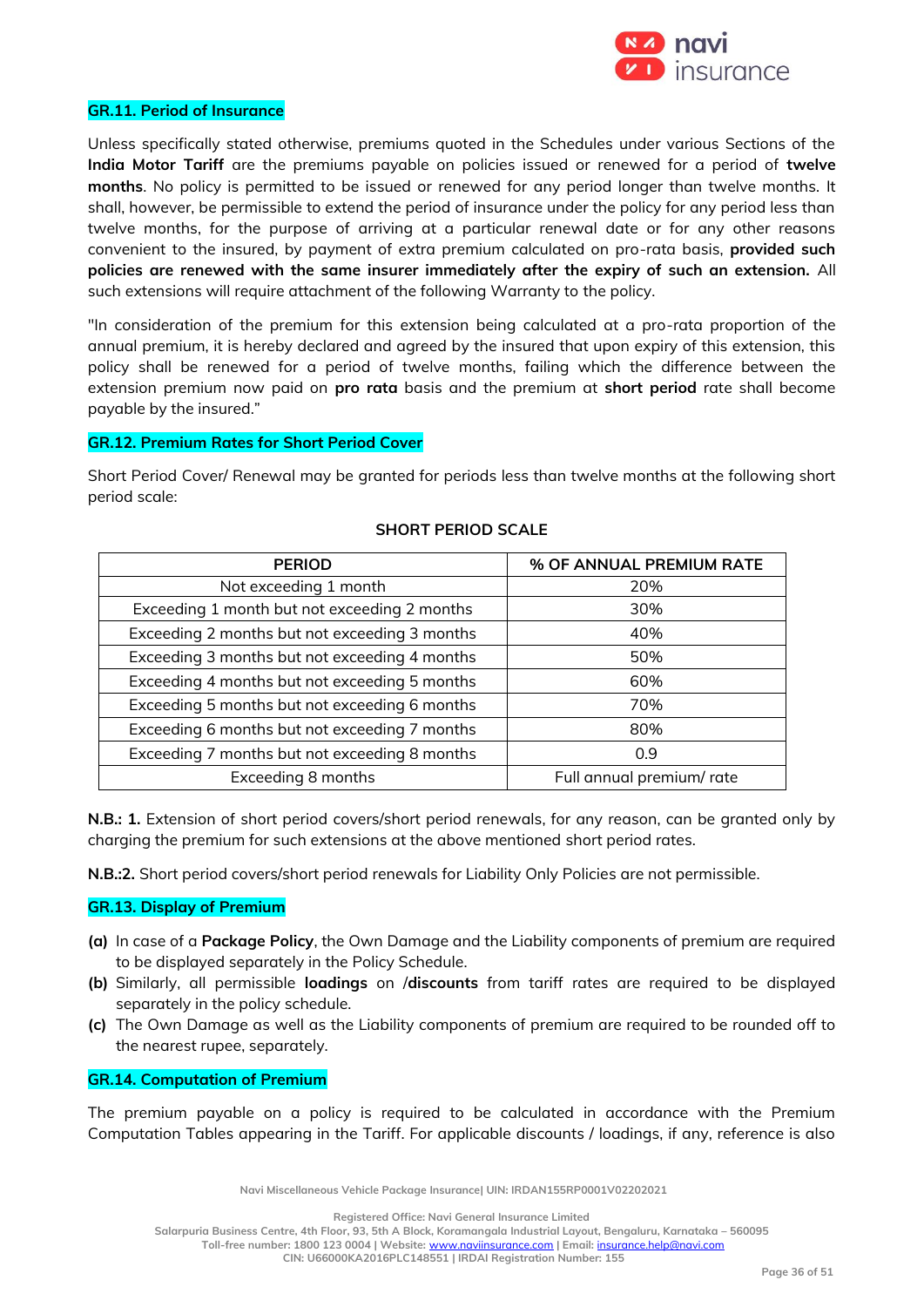

to be made to the relevant GRs as well as regulations contained in the specific section(s) of the Tariff while computing premium.

## **GR.15. Payment of Premium**

The full premium is required to be collected before commencement of cover. It is **not permissible** to collect premium in installments.

### **GR.16. Minimum Premium**

The minimum premium applicable for vehicles specially designed or modified for use of the blind, handicapped and mentally challenged persons will be Rs.25/- per vehicle. For all other vehicles, the applicable minimum premium per vehicle will be Rs.100/-.

### **GR.17. Transfers**

On transfer of ownership, the **Liability Only cover**, either under a Liability Only policy or under a Package policy, is deemed to have been transferred in favour of the person to whom the motor vehicle is transferred with effect from the date of transfer.

The transferee shall apply within fourteen days from the date of transfer in writing under recorded delivery to the insurer who has insured the vehicle, with the details of the registration of the vehicle, the date of transfer of the vehicle, the previous owner of the vehicle and the number and date of the insurance policy so that the insurer may make the necessary changes in his record and issue fresh Certificate of Insurance.

In case of Package Policies, transfer of the "Own Damage" section of the policy in favour of the transferee, shall be made by the insurer only on receipt of a specific request from the transferee along with consent of the transferor. If the transferee is not entitled to the benefit of the No Claim Bonus (NCB) shown on the policy or is entitled to a lesser percentage of NCB than that existing in the policy, recovery of the difference between the transferee's entitlement, if any, and that shown on the policy shall be made before effecting the transfer.

A fresh Proposal Form duly completed is to be obtained from the transferee in respect of both Liability Only and Package Policies.

Transfer of Package Policy in the name of the transferee can be done only on getting acceptable evidence of sale and a fresh proposal form duly filled and signed. The old Certificate of Insurance for the vehicle, is required to be surrendered and a fee of **Rs.50/-** is to be collected for issue of fresh Certificate in the name of the transferee. If for any reason, the old Certificate of Insurance cannot be surrendered, a proper declaration to that effect is to be taken from the transferee before a new Certificate of Insurance is issued.

#### *Endorsement IMT - 3 is to be used.*

#### **GR.18. Change of Vehicle**

A vehicle insured under a policy can be substituted by another vehicle of the same class for the balance period of the policy subject to adjustment of premium, if any, on pro-rata basis from the date of substitution.

Where the vehicle so substituted is not a total loss, evidence in support of continuation of insurance on the substituted vehicle is required to be submitted to the insurer before such substitution can be carried out.

#### *Endorsement IMT - 4 is to be used.*

**Navi Miscellaneous Vehicle Package Insurance| UIN: IRDAN155RP0001V02202021**

**Registered Office: Navi General Insurance Limited**

**Salarpuria Business Centre, 4th Floor, 93, 5th A Block, Koramangala Industrial Layout, Bengaluru, Karnataka – 560095**

**Toll-free number: 1800 123 0004 | Website:** [www.naviinsurance.com](http://www.naviinsurance.com/) **| Email:** [insurance.help@navi.com](mailto:insurance.help@navi.com) **CIN: U66000KA2016PLC148551 | IRDAI Registration Number: 155**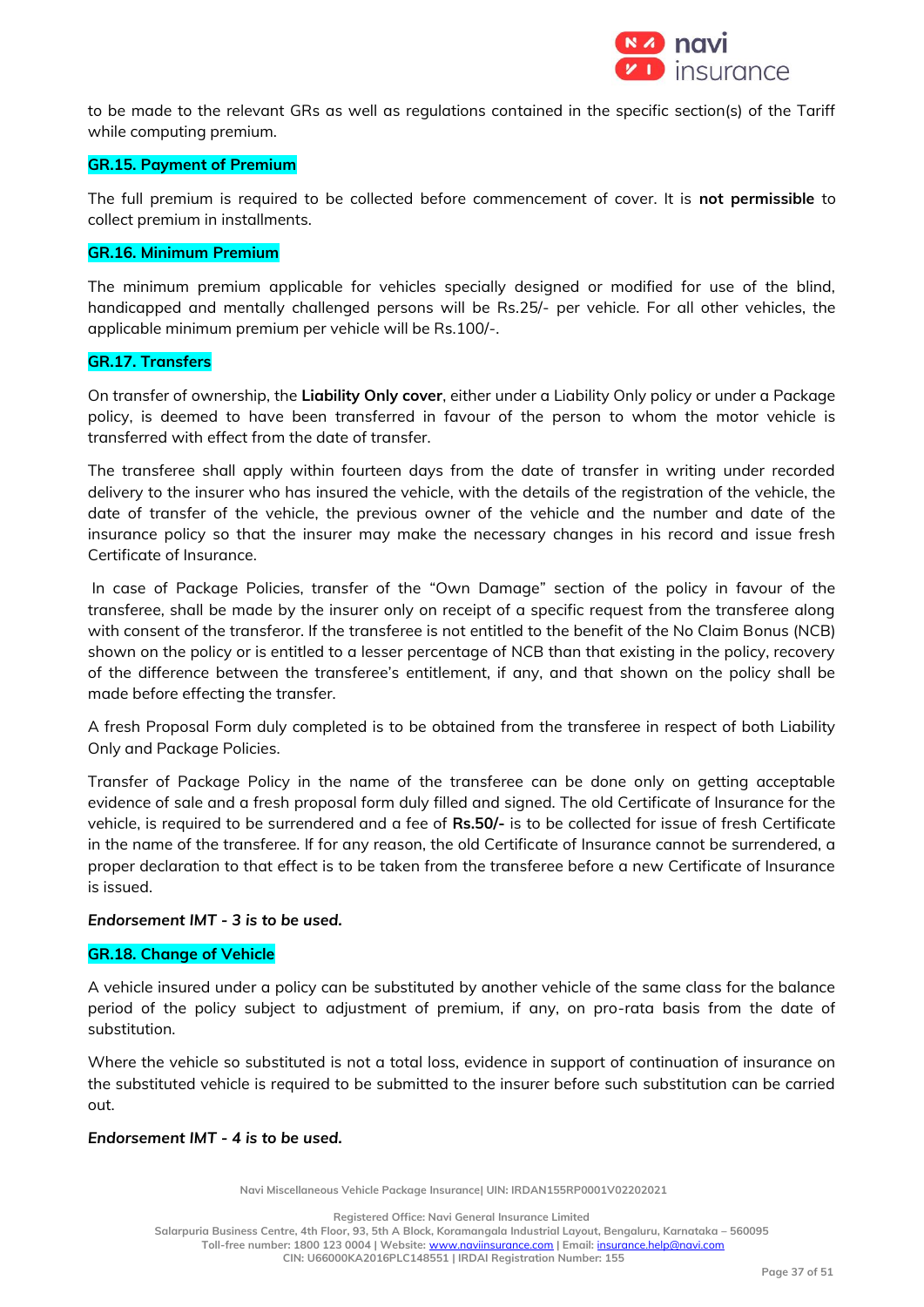

#### **GR.19. Vehicles Subject to Hire Purchase Agreement**

Policies and Certificates of Insurance are to be issued in the name of Hirer only and issuance in the joint names of the Hirer and Owner is prohibited. If Owner's interest is to be protected it should be done by the use of *Endorsement IMT - 5.*

For the purpose of the Personal Accident cover for the Owner-Driver granted under the policy, the insured named in the policy will continue to be deemed as the Owner- driver subject to conditions of the policy relating to this cover.

## **GR.20. Vehicles Subject to Lease Agreement**

Policies and Certificates of Insurance are to be issued in the name of Lessee only and issuance in the joint names of the Lessee and Lessor is prohibited. If Lessor's interest is to be protected, it should be done by the use of *Endorsement IMT - 6.*

For the purpose of the Personal Accident cover for the Owner-Driver granted under the policy, the insured named in the policy will continue to be deemed as the Owner- driver subject to conditions of the policy relating to this cover.

#### **GR.21. Vehicles Subject to Hypothecation Agreement**

Policies and Certificates of Insurance are to be issued in the name of Registered Owner only and issuance in the joint names of the Registered Owner and Pledgee is prohibited. If Pledgee's interest is to be protected, it should be done by the use of *Endorsement IMT - 7.* 

For the purpose of the Personal Accident cover for the Owner-Driver granted under the policy, the registered owner named in the policy will continue to be deemed as the Owner- driver subject to conditions of the policy relating to this cover.

#### **GR.22. Cover Note**

- **(i)** Cover Notes insuring Motor Vehicles are to be issued only in **Form 52** in terms of Rule 142 Sub-Rule (1) of the Central Motor Vehicles Rules 1989. (**Refer Section 6 of the India Motor Tariff).**
- **(ii)** In terms of Rule 142, Sub-Rule (2) of Central Motor Vehicles Rules 1989, a Cover Note shall be valid for a period of sixty days from the date of its issue and the insurer shall issue a policy of insurance before the date of expiry of the Cover Note.

#### **GR.23. Certificate of Insurance**

A Certificate of Insurance for a Motor Vehicle is to be issued only in **FORM 51** in terms of Rule 141 of Central Motor Vehicle Rules 1989. (**Refer Section 6 of the India Motor Tariff).**

#### **GR.24. Cancellation of Insurance and Double Insurance**

#### *A. Cancellation of Insurance*

- (a) A policy may be cancelled by the insurer by sending to the insured seven days' notice of cancellation by recorded delivery to the insured's last known address and the insurer will refund to the insured the pro-rata premium for the balance period of the policy.
- (b) A policy may be cancelled at the option of the insured with seven days' notice of cancellation and the insurer will be entitled to retain premium on short period scale of rates for the period for which the cover has been in existence prior to the cancellation of the policy. The balance premium, if any, will be refundable to the insured. Refund of premium will be subject to:

**Navi Miscellaneous Vehicle Package Insurance| UIN: IRDAN155RP0001V02202021**

**Registered Office: Navi General Insurance Limited**

**Salarpuria Business Centre, 4th Floor, 93, 5th A Block, Koramangala Industrial Layout, Bengaluru, Karnataka – 560095**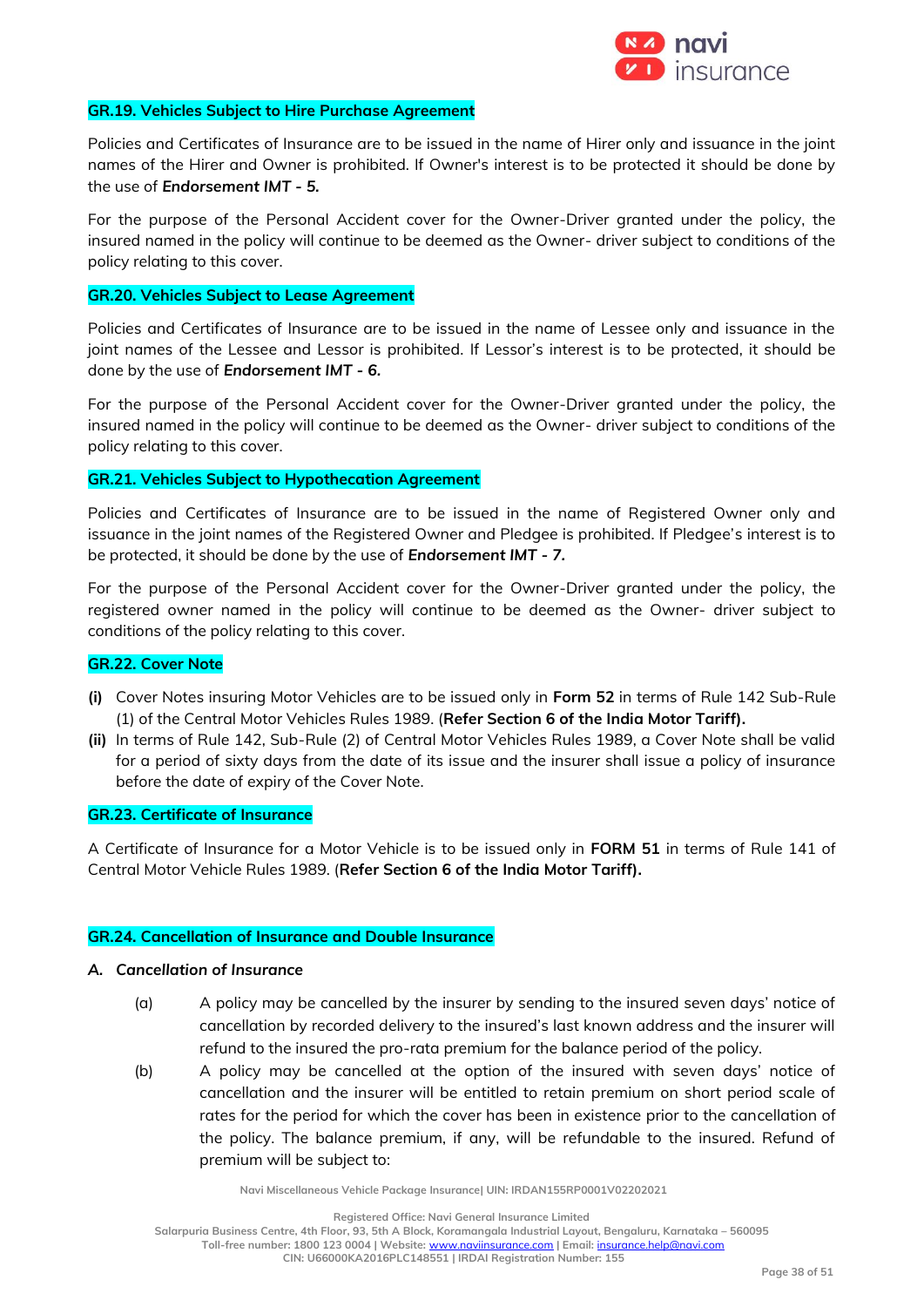

i) there being no claim under the policy, and

ii) the retention of minimum premium as specified in the Tariff.

- (c) A policy can be cancelled only after ensuring that the vehicle is insured elsewhere, at least for Liability Only cover and after surrender of the original Certificate of Insurance for cancellation.
- (d) **Insurer should inform the Regional Transport Authority (RTA) concerned by recorded delivery about such cancellation of insurance.**

### *B. Double Insurance*

When two policies are in existence on the same vehicle with identical cover, one of the policies may be cancelled. Where one of the policies commences at a date later than the other policy, the policy commencing later is to be cancelled by the insurer concerned.

If a vehicle is insured at any time with two different offices of the same insurer, 100% refund of premium of one policy may be allowed by canceling the later of the two policies. However, if the two policies are issued by two different insurers, the policy commencing later is to be cancelled by the insurer concerned and pro-rata refund of premium thereon is to be allowed.

If, however, due to requirements of Banks/Financial Institutions, intimated to the insurer in writing, the earlier dated policy is required to be cancelled, then refund of premium is to be allowed after retaining premium at short period scale for the period the policy was in force prior to cancellation.

In all such eventualities, the minimum premium as specified in the tariff is to be retained.

In either case, no refund of premium can be allowed for such cancellation if any claim has arisen on either of the policies during the period when both the policies were in operation, but prior to cancellation of one of the policies.

## **GR.25. Cancellation and issuance of fresh Certificate of Insurance**

Following any changes in the policy during its currency, affecting the information shown on the Certificate of Insurance, the Certificate of Insurance is required to be returned to the Insurer for cancellation and a fresh Certificate incorporating the changes is to be issued.

Information regarding change of number of Engine and/ or Chassis of the vehicle, is required to be intimated to the insurer immediately for effecting necessary changes in the policy, provided such changes are duly endorsed on the Registration Certificate. The Certificate of Insurance is also required to be returned immediately for issuance of fresh Certificate of Insurance incorporating the changes.

Remittance of Rs. 50/- is required to be made to the insurer for each issuance of fresh Certificate of Insurance.

#### **GR.26. Certificate or Cover Note destroyed, torn, soiled, defaced or mutilated.**

- **1.** Where the insured
- a) lodges with an insurer a declaration in which he declares that a Certificate of Insurance or Cover Note issued to him by such insurer has been lost, destroyed, torn, soiled, defaced or mutilated and sets out full particulars of the circumstances connected with the loss or destruction of the certificate or cover note and the efforts made to find it;

*OR*

b) returns to the authorized insurer the Certificate or Cover Note issued to him by such insurer in a torn, soiled, defaced or mutilated condition;

*AND*

**Navi Miscellaneous Vehicle Package Insurance| UIN: IRDAN155RP0001V02202021**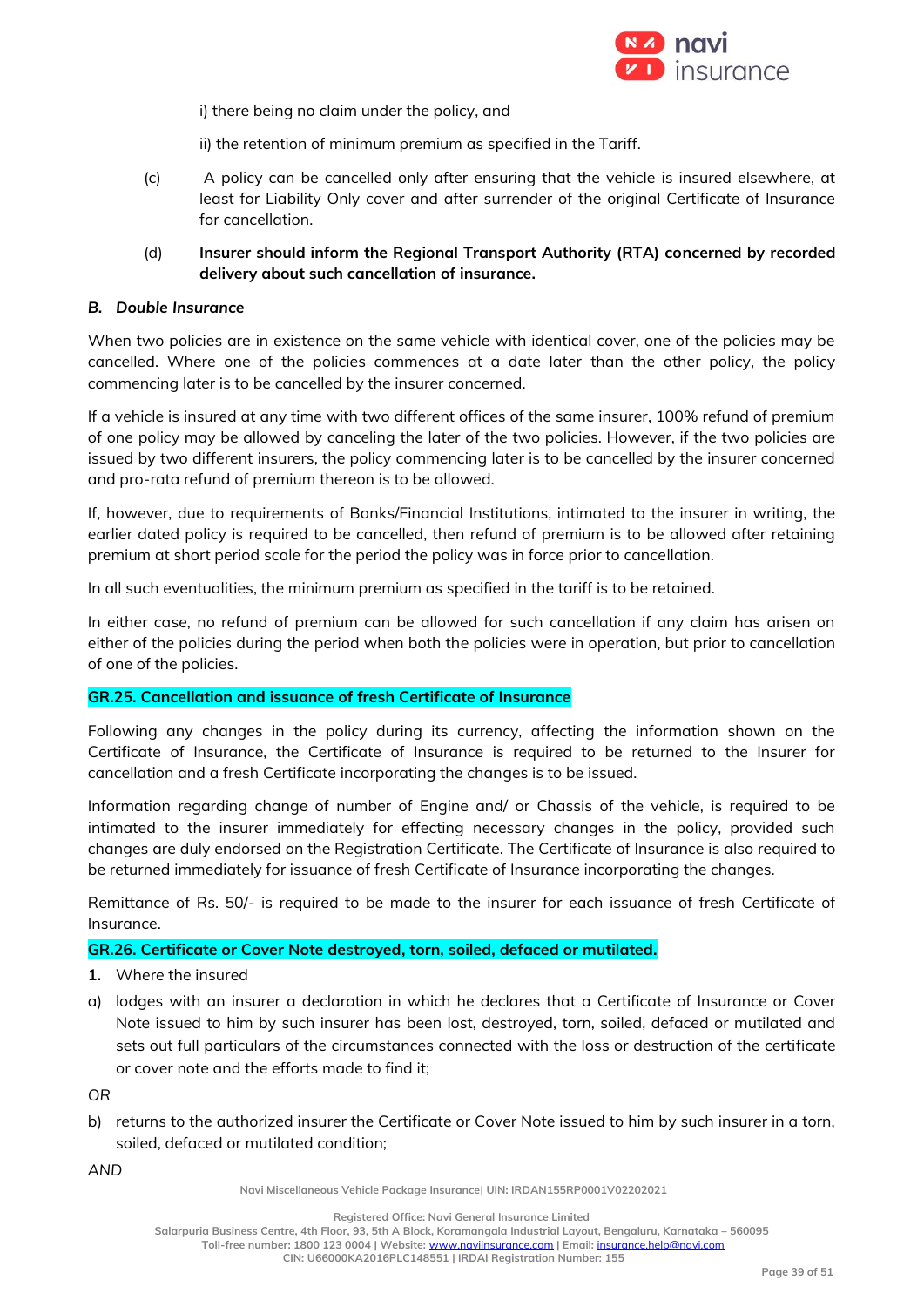

- c) pays to the insurer a fee of Rs.50/- (Fifty) in respect of each such new certificate or Cover Note, the insurer shall, if satisfied that such certificate or cover note has been lost, destroyed and that all reasonable efforts have been made to find it, or that it has been destroyed or is soiled, defaced or mutilated as the case may be, issue in lieu thereof a duplicate certificate or insurance or cover note with the word 'Duplicate' prominently endorsed to that effect.
- **2.** When a duplicate certificate of insurance or cover note has been issued in accordance with the provisions of sub rule (1) on representation that a certificate or cover note has been lost and the original certificate or cover note is afterwards found by the holder, the original certificate or cover note, as the case may be, shall be surrendered to the insurer.

## **GR.27. No Claim Bonus**

(a) No Claim Bonus (NCB) can be earned **only in the Own Damage section of Policies** covering all classes of vehicles **but not on Motor Trade Policies (Road Transit Risks / Road Risks / Internal Risks) and policies which cover only Fire and / or Theft Risks.** For policies covering Liability with Fire and/or Theft Risks, the NCB will be applicable only on the Fire and / or Theft components of the premium. An insured becomes entitled to NCB only at the renewal of a policy after the expiry of the full duration of 12 months.

| ALL TYPES OF VEHICLES                                                             | % DISCOUNT ON OWN<br><b>DAMAGE PREMIUM</b> |
|-----------------------------------------------------------------------------------|--------------------------------------------|
| No claim made or pending during the preceding full year of insurance              | 20%                                        |
| No claim made or pending during the preceding 2 consecutive years of<br>insurance | 25%                                        |
| No claim made or pending during the preceding 3 consecutive years of<br>insurance | 35%                                        |
| No claim made or pending during the preceding 4 consecutive years of<br>insurance | 45%                                        |
| No claim made or pending during the preceding 5 consecutive years of<br>insurance | 50%                                        |

(b) No Claim Bonus, wherever applicable, will be as per the following table.

**Sunset Clause: If at the renewal falling due any time between 1st July 2002 and 30th June 2003, both days inclusive, (after completion of the full policy period of 12 months)**

(IMT/08/2002 dt. 16<sup>th</sup> December 2002).

- **i) An insured becomes entitled to NCB in terms of the tariff prevailing prior to 01st July, 2002 which is different from the slabs given above, the entitlement of such percentage of NCB will remain protected at the renewal. For subsequent renewals, NCB if any earned, will be in terms of the above table. In case claims arises under renewed policy, the NCB will become NIL at the following renewal.**
- **ii) An insured becomes entitled to an NCB of 55% or 65% in terms of the Tariff prevailing prior to 1st July 2002, the entitlement of such higher percentage of NCB will remain protected for all subsequent renewals till a claim arises under the policy, in which case the NCB will become 'Nil' at the following renewal. Thereafter, NCB if any earned, will be in terms of the above table.**

**Navi Miscellaneous Vehicle Package Insurance| UIN: IRDAN155RP0001V02202021**

**Salarpuria Business Centre, 4th Floor, 93, 5th A Block, Koramangala Industrial Layout, Bengaluru, Karnataka – 560095**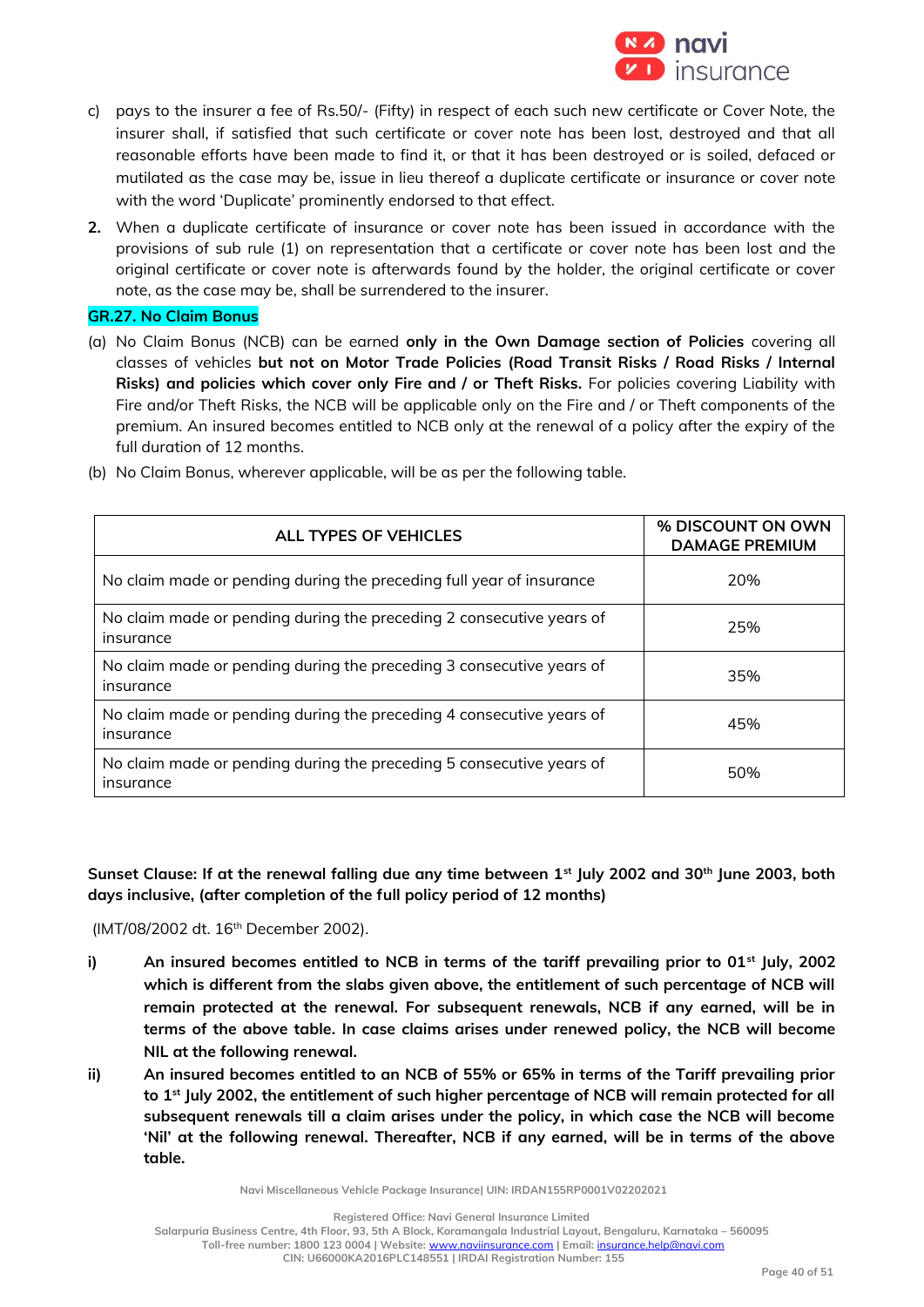

- (c) The percentage of applicable NCB is to be computed on the Own Damage premium required for renewal of the insurance after deducting any rebate in respect of "Vehicle Laid Up" under the policy. If the policy period has been extended in lieu of the rebate for the layup of the vehicle, as per 'Vehicle Laid Up' Regulation, such extended period shall be deemed to have been part of the preceding year of insurance.
- (d) The entitlement of NCB shall follow the fortune of the original insured and not the vehicle or the policy. In the event of transfer of interest in the policy from one insured to another, the entitlement of NCB for the new insured will be as per the transferee's eligibility following the transfer of interest.

**It is however, clarified that the entitlement of No Claim Bonus will be applicable for the substituted vehicle subject to the provision that the substituted vehicle on which the entitled NCB is to be applied is of the same class (as per this tariff) as the vehicle on which the NCB has been earned.** 

Provided that where the insured is an individual, and on his/ her death the custody and use of the vehicle pass to his/her spouse and/or children and/or parents, the NCB entitlement of the original insured will pass on to such person/s to whom the custody and use of the vehicle pass.

- (e) The percentage of NCB earned on a vehicle owned by an institution during the period when it was allotted to and exclusively operated by an employee should be passed on to the employee if the ownership of the vehicle is transferred in the name of the employee. This will however require submission of a suitable letter from the employer confirming that prior to transfer of ownership of the vehicle to the employee, it was allotted to and exclusively operated by the employee during the period in which the NCB was earned.
- (f) In the event of the insured, transferring his insurance from one insurer to another insurer, the transferee insurer may allow the same rate of NCB which the insured would have received from the previous insurer. Evidence of the insured's NCB entitlement either in the form of a renewal notice or a letter confirming the NCB entitlement from the previous insurer will be required for this purpose.

Where the insured is unable to produce such evidence of NCB entitlement from the previous insurer, the claimed NCB may be permitted after obtaining from the insured a declaration as per the following wording:

## *"I / We declare that the rate of NCB claimed by me/us is correct and that no claim as arisen in the expiring policy period (copy of the policy enclosed). I/We further undertake that if this declaration is found to be incorrect, all benefits under the policy in respect of Section I of the Policy will stand forfeited."*

Notwithstanding the above declaration, the insurer allowing the NCB will be obliged to write to the policy issuing office of the previous insurer by recorded delivery calling for confirmation of the entitlement and rate of NCB for the particular insured and the previous insurer shall be obliged to provide the information sought within 30 days of receipt of the letter of enquiry failing which the matter will be treated as a breach of Tariff on the part of the previous insurer. Failure of the insurer granting the NCB to write to the previous insurer **within 21 days** after granting the cover will also constitute a breach of the Tariff.

(g) If an insured vehicle is sold and not replaced immediately, or laid up, and the policy is not renewed immediately after expiry, NCB, if any, may be granted on a subsequent insurance, provided such fresh insurance is affected within 3 (three) years from the expiry of the previous insurance. The rate of NCB applicable to the fresh policy shall be that earned at the expiry of the last 12 months period of insurance.

**Navi Miscellaneous Vehicle Package Insurance| UIN: IRDAN155RP0001V02202021**

**Registered Office: Navi General Insurance Limited**

**Salarpuria Business Centre, 4th Floor, 93, 5th A Block, Koramangala Industrial Layout, Bengaluru, Karnataka – 560095 Toll-free number: 1800 123 0004 | Website:** [www.naviinsurance.com](http://www.naviinsurance.com/) **| Email:** [insurance.help@navi.com](mailto:insurance.help@navi.com) **CIN: U66000KA2016PLC148551 | IRDAI Registration Number: 155**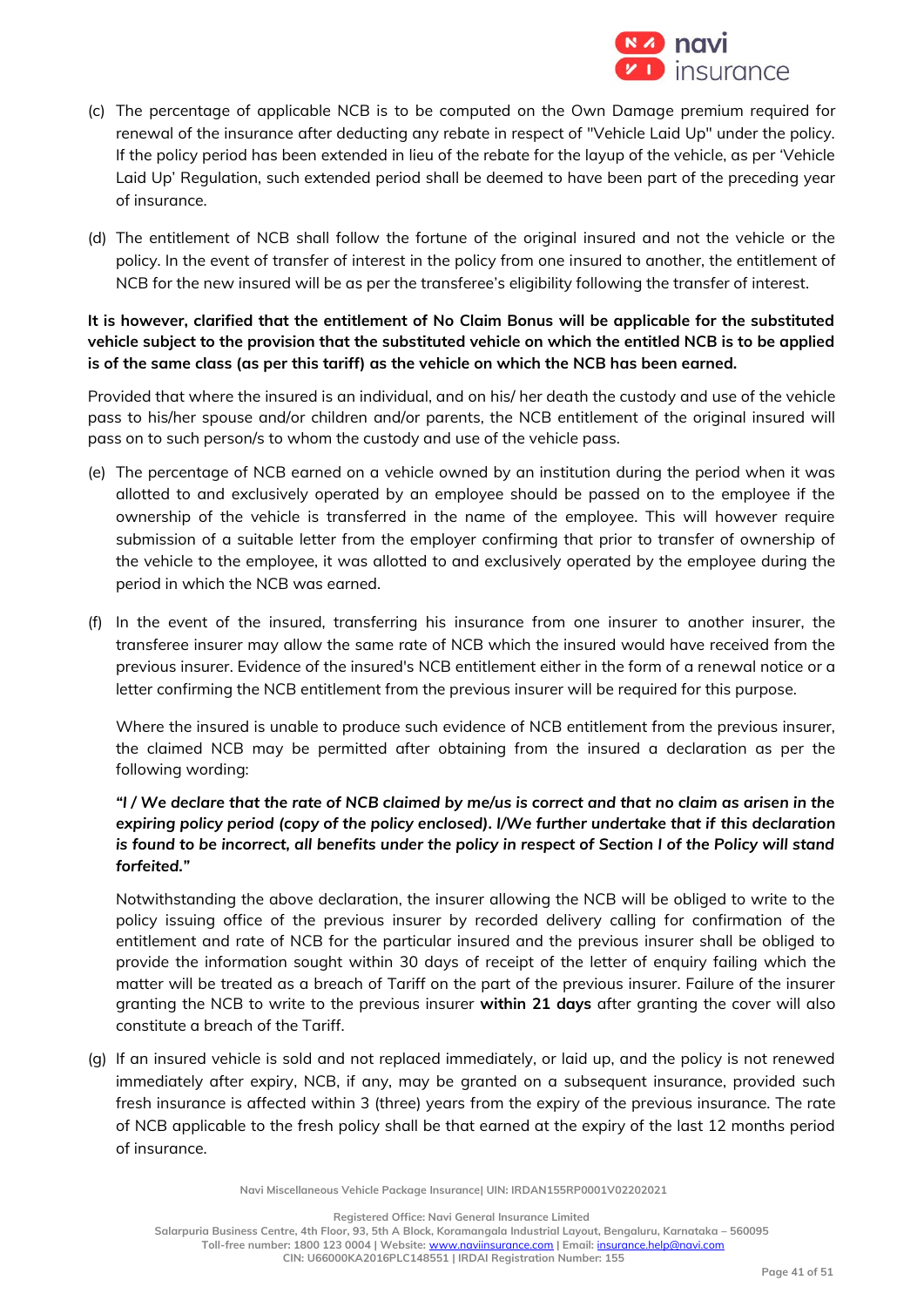

- (h) On production of evidence of having earned NCB abroad, an insured may be granted NCB on a new policy taken out in India as per entitlement earned abroad, provided the policy is taken out in India within three years of expiry of the overseas insurance policy, subject to relevant provisions of NCB under these rules.
- (i) Except as provided in Rule (g), no NCB can be allowed when a policy is not renewed within 90 days of its expiry. However, in the case of Military or Paramilitary Personnel working in Forward areas, the period of 90 days may be extended upto 365 days depending on the circumstances of each individual case with a declaration in writing by the policy holder that the vehicle was not put to use during the interim period.
- (j) Except as provided in Rules (g), (h) and (i) above, NCB is to be allowed **only** when the vehicle has been insured continuously for a period of 12 months without any break.

## **GR.30. Discount for Anti-Theft Devices**

Vehicles **(other than those covered under Motor Trade policies)** fitted with anti-theft devices approved by Automobile Research Association of India (ARAI), Pune and whose installation is duly certified by any of the Automobile Associations mentioned in **GR.28** above are eligible for a discount of 2.5% on the OD component of premium subject to a maximum of Rs. 500/-.

For mid-term installation of anti-theft device approved and certified as above in the vehicle insured, pro rata proportion of the premium discount calculated as per tariff provision for the unexpired

Ref. IMT/08/2005

*Endorsement IMT – 10 is to be used.*

## **GR.31. Concession for Laid-Up Vehicles**

Vehicles laid up in garage and not in use for a period of not less than two consecutive months will be entitled to:

## **For Package Policy**

The liability of the insurer under the policy will remain restricted for loss or damage of the insured vehicle by Fire and/or Theft as applicable during the period of such lay-up. In consideration of this restriction of cover under the policy: -

a) a pro rata returns of premium for the period during which the vehicle is so laid up will be credited to the insured after retention of pro rata premium for the lay-up period in the tariff rate for Fire and/or Theft Risks as applicable for the class of vehicle concerned.

The credited return of premium will be deducted from the next renewal premium. **This cannot be given as cash refund even if the policy is not renewed with the same insurer.**

The calculation of the amount of the return of premium is to be made on the net premium on the date of issue of the policy or the date of renewal of the policy preceding the laying-up of the vehicle

**OR**

b) the expiry date of the current period of insurance under the policy may be extended for a period equal to the period the policy remained suspended on account of the lay-up.

The adoption of alternatives (a) or (b) above will be at the option of the insured. In either case, the insured will be required to pay Rs.15/- towards administrative costs.

**Navi Miscellaneous Vehicle Package Insurance| UIN: IRDAN155RP0001V02202021**

**Registered Office: Navi General Insurance Limited**

**Salarpuria Business Centre, 4th Floor, 93, 5th A Block, Koramangala Industrial Layout, Bengaluru, Karnataka – 560095**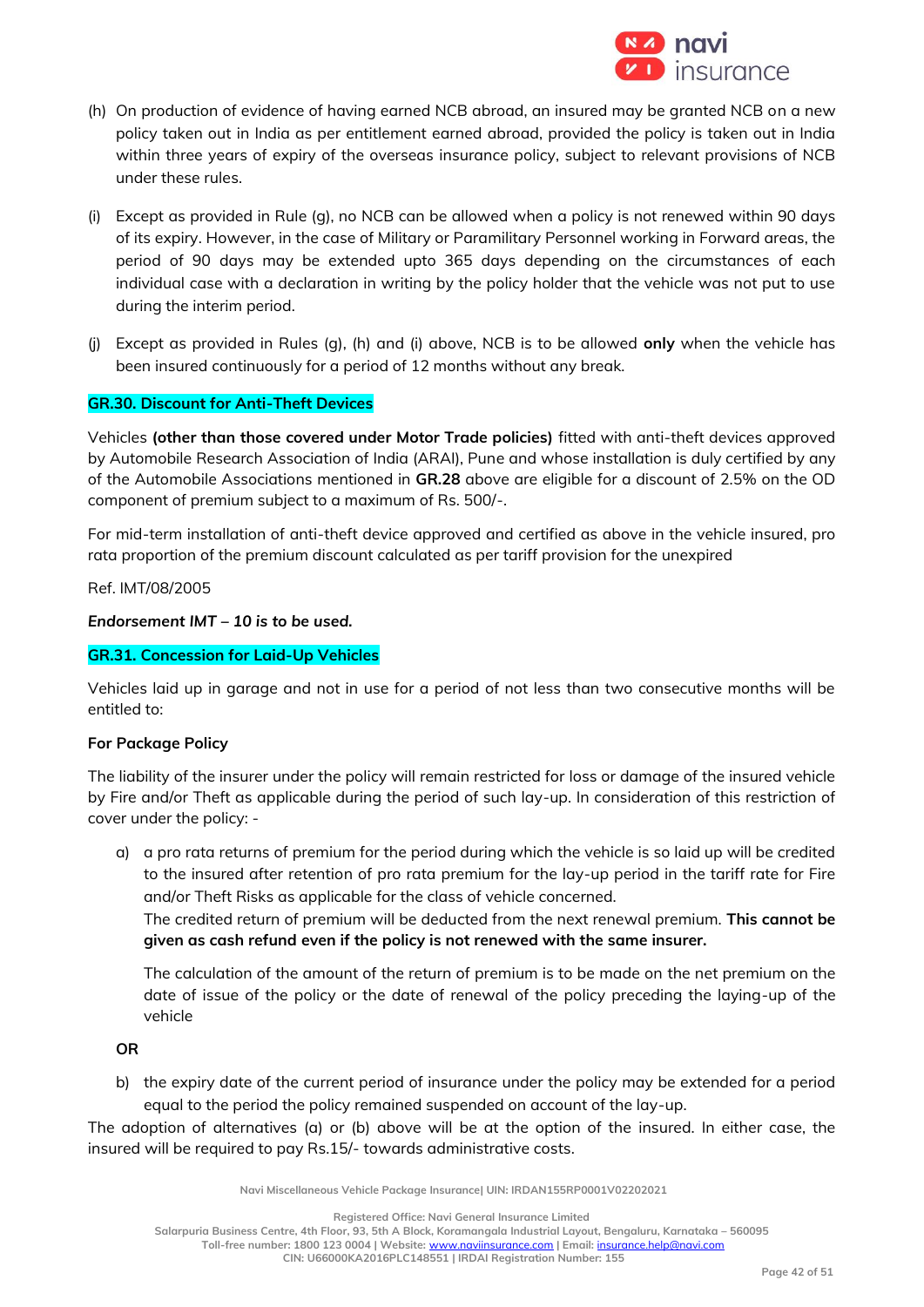

Return of premium or extension of policy period in lieu thereof, on account of lay-up of vehicles, both in respect of Liability Only Policies and Package Policies, will be available provided

- i) the vehicle is not undergoing repairs during lay-up as a result of an event giving rise to a claim under the policy;
- ii) previous notice in writing has been given to the insurer by recorded delivery;
- iii) the certificate of insurance has been returned to the insurer; and
- iv) the period of lay-up / suspension of policy shall not extend beyond twelve months from the expiry date of the policy period in which the lay-up has commenced.

*Endorsement IMT 11-A is to be used* where the entire period of lay-up and suspension / restriction of cover has been intimated to the insurer.

*Endorsements IMT 11-B/11-C* is to be used where the entire period of lay-up and suspension / restriction of cover is "until further notice".

No return of premium or extension of policy period in lieu thereof is to be allowed for lay-up of trailers and vehicles used for hire or reward or for Motor Trade purpose, except when the permits for vehicles are temporarily withheld or suspended by the Government.

## **GR.32. Prohibition of mid-term inclusion/cancellation of extra benefits**

Mid-term inclusion/cancellation of extra benefits shall not be permitted more than once during the currency of a policy.

## **GR.33. Concessions for Specially Designed / Modified Vehicles for the Blind Handicapped and Mentally challenged persons**

In case of vehicles specially designed / modified for use of blind, handicapped and mentally challenged persons, a discount of 50% may be allowed on the Own Damage premium in respect of both privately owned vehicles and vehicles owned and used by institutions engaged exclusively in the services of the blind, handicapped and mentally challenged persons. The discount is to be allowed only in respect of such vehicles, which have been suitably endorsed in the Registration Certificate by the RTA concerned.

## *Endorsement IMT –12 is to be used.*

## **GR.34. Registration use and Insurance**

It is not permissible to insure any vehicle in the name of an insured not conforming to the name recorded as owner of the vehicle in the vehicle registration document, excepting

- (i) in case of temporary substitution,
- (ii) in respect of Motor Trade Risk, or
- (iii) as provided in General Regulation 19, 20 and 21

## **It is not permissible to insure any vehicle for use for a purpose other than that permitted by the RTA concerned**

#### **GR.35. Use of Vehicles within Insured's Premises / Sites**

**(i) Use confined to own premises (applicable to all classes except as otherwise provided in the Tariff).**

**Navi Miscellaneous Vehicle Package Insurance| UIN: IRDAN155RP0001V02202021**

**Salarpuria Business Centre, 4th Floor, 93, 5th A Block, Koramangala Industrial Layout, Bengaluru, Karnataka – 560095**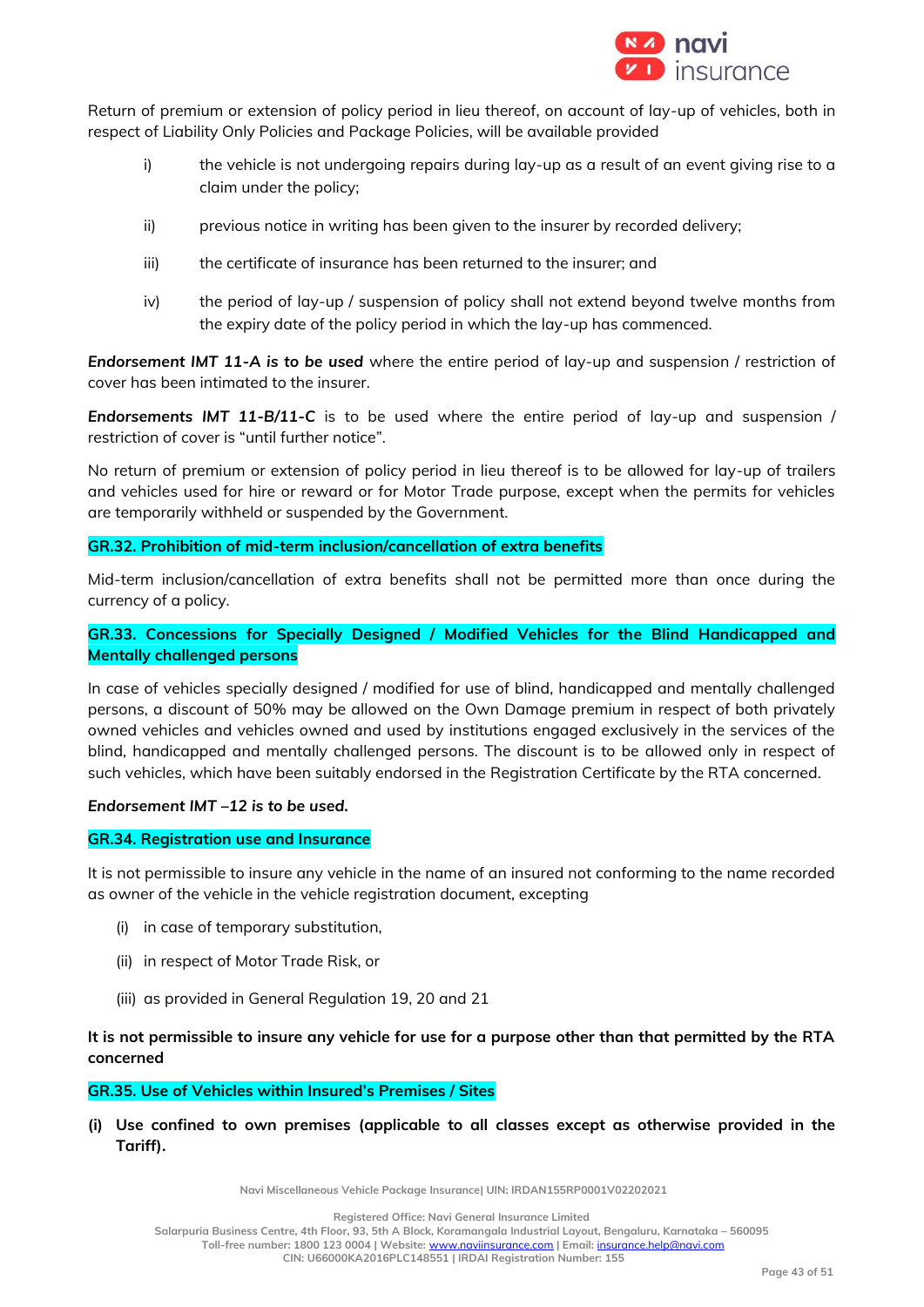

Where a vehicle is to be used in the insured's own premises to which the public have no general right of access and provided the vehicle is not licensed by the authorities concerned for general road use, a policy may be issued at the applicable Tariff rate with a discount of 33 1/3%.

## **No Certificate of Insurance or Cover Note which includes a Certification is permitted to be issued in such cases.**

### *Endorsement IMT 13 is to be used.*

### **(ii) Use confined to Sites (Applicable to Goods Carrying Vehicles).**

Where a vehicle is to be used only on a site or sites to which the public has no general right of access and the vehicle is not required to be registered under the Motor Vehicles Act, a policy may be issued at the applicable Tariff rate with a discount of 33 1/3%.

## **No Certificate of Insurance or Cover Note which includes a Certification is permitted to be issued in such cases.**

*Endorsement IMT 14 is to be used.*

## **GR.36. Personal Accident (PA) Cover under Motor Policy**

### **(not applicable to vehicles covered under Section E, F and G of Tariff for Commercial Vehicles)**

### **A.** *Compulsory Personal Accident Cover for Owner-Driver*

Compulsory Personal Accident Cover shall be applicable under both Liability Only and Package policies. The owner of insured vehicle holding an 'effective' driving license is termed as Owner-Driver for the purposes of this section.

Cover is provided to the Owner-Driver whilst driving the vehicle including mounting into/ dismounting from or traveling in the insured vehicle as a co–driver.

**NB. This provision deals with Personal Accident cover and only the registered owner in person is entitled to the compulsory cover where he/she holds an effective driving license. Hence compulsory PA cover cannot be granted where a vehicle is owned by a company, a partnership firm or a similar body corporate or where the owner-driver does not hold an effective driving license. In all such cases, where compulsory PA cover cannot be granted, the additional premium for the compulsory P.A. cover for the owner - driver should not be charged and the compulsory P. A. cover provision in the policy should also be deleted.** 

## **Re: G.R. 36 A - Compulsory Personal Accident cover under India Motor Tariff.**

Insurer's attention is drawn to G.R. 36-A of India Motor Tariff Wherein Compulsory PA cover is provided for only one of the vehicles of an Owner - driver even though he owns more than one vehicle.

As the above provision appears to be restrictive for owners having more than one vehicle, it has been decided to allow them to take Compulsory PA cover for owner-driver for all vehicles owned by them subject to the condition that Liability for the owner-driver will apply only in case of the particular vehicle being driven at the time of accident.

Accordingly, the last line of G.R.36 A appearing on page 20 of India Motor Tariff reading **"Where the owner driver owns more than one vehicle, compulsory PA cover can be granted for only one vehicle as opted by him/her"** stands deleted.

No.IMT/02/2006

**Registered Office: Navi General Insurance Limited**

**Salarpuria Business Centre, 4th Floor, 93, 5th A Block, Koramangala Industrial Layout, Bengaluru, Karnataka – 560095**

**Toll-free number: 1800 123 0004 | Website:** [www.naviinsurance.com](http://www.naviinsurance.com/) **| Email:** [insurance.help@navi.com](mailto:insurance.help@navi.com) **CIN: U66000KA2016PLC148551 | IRDAI Registration Number: 155**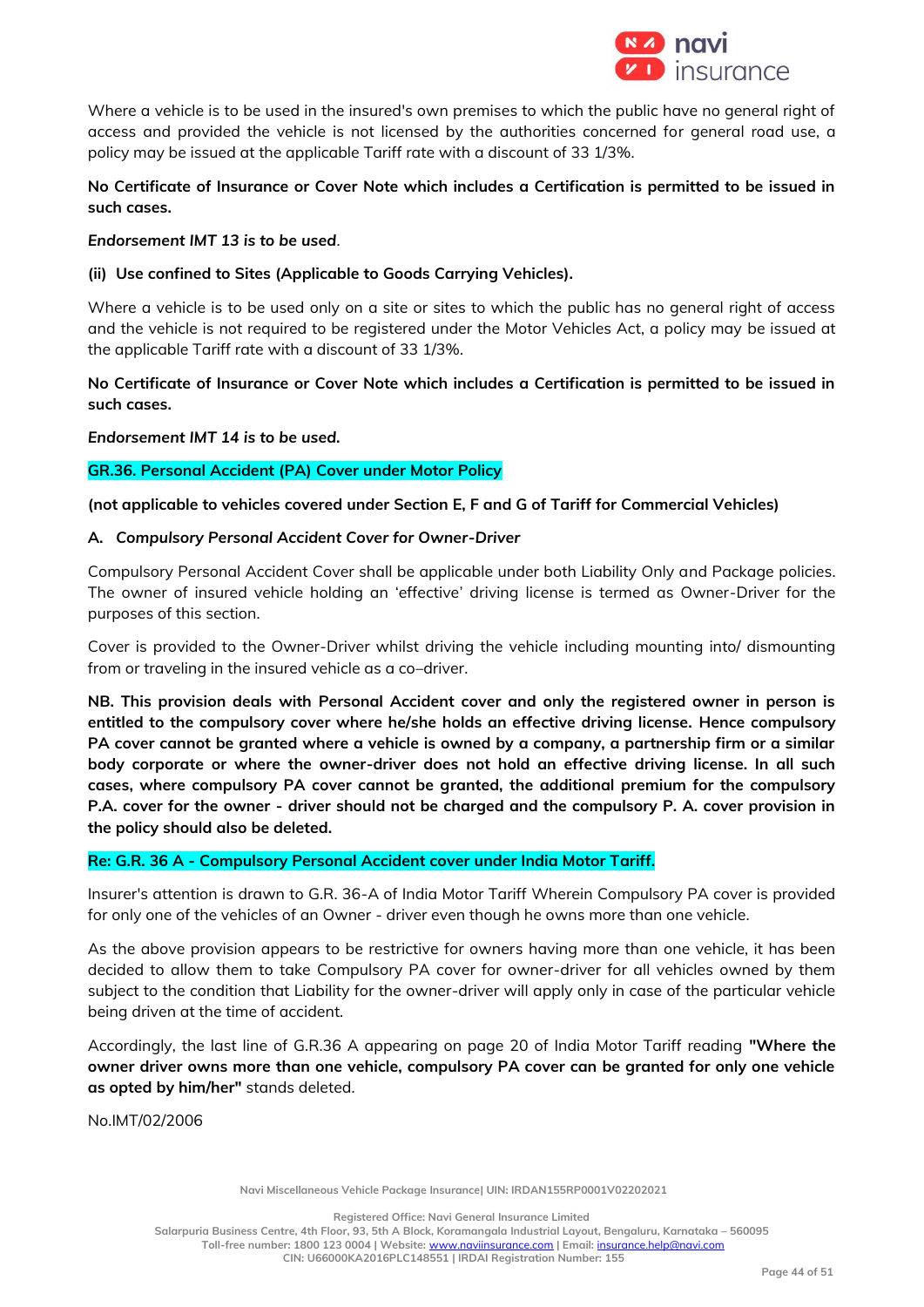

The scope of the cover Capital Sum Insured (CSI) and the annual premium payable under this section are as under: -

| <b>TYPE OF</b><br><b>VEHICLES</b> | <b>CAPITAL SUM</b><br>INSURED in (₹) | PREMIUM in (₹) | <b>COVER</b>                                                                                                                                                                   |
|-----------------------------------|--------------------------------------|----------------|--------------------------------------------------------------------------------------------------------------------------------------------------------------------------------|
| Commercial<br>vehicles            | 15 lakhs                             | $750/-$        | 100% of CSI for Death, Loss of<br>i)<br>Two Limbs or sight of both<br>eyes or one limb and sight of<br>one eye.<br>ii) 50% of CSI for Loss of one<br>Limb or sight of one eye. |
|                                   |                                      |                | iii) 100% for Permanent Total<br>Disablement from injuries<br>other than those named<br>above.                                                                                 |

## **B. Optional Personal Accident Cover for persons other than Owner-Driver**

The cover under this section is limited to maximum Capital Sum Insured (CSI) of Rs. 2 lacs. per person.

## **Cover is available only in respect of the following persons: -**

1. Private Cars including three wheelers rated as Private cars and motorized two wheelers with or without side car (not for hire or reward): For insured or any **named person** other than the paid driver and cleaner.

### *Endorsement IMT – 15 is to be used.*

2. Private Cars, three wheelers rated as Private cars and Motorized Two Wheelers (not used for hire or reward) with or without side car: For **unnamed passengers** limited to the registered carrying capacity of the vehicle other than the insured, his paid driver and cleaner.

## *Endorsement IMT – 16 is to be used.*

3. In respect of all classes of vehicles: For paid drivers, cleaners and conductors.

## *Endorsement IMT – 17 is to be used.*

4. Motorized Two Wheelers with or without side car (used for hire or reward): For unnamed hirer/ driver.

#### *Endorsement IMT – 18 is to be used.*

The scope of the cover Capital Sum Insured and the annual premium payable under this section would be as under: -

| <b>DESCRIPTION OF</b><br><b>BENEFITS</b>                                          | % OF CAPITAL<br><b>SUM INSURED</b> | PREMIUM FOR EVERY UNIT OF CSI OF RS.<br>10,000/- OR PART THEREOF (₹) |  |
|-----------------------------------------------------------------------------------|------------------------------------|----------------------------------------------------------------------|--|
|                                                                                   |                                    | Pvt. Cars Mot. Two-Wheeler Com. Veh.                                 |  |
| i) Death only                                                                     | 100%                               | 5 7 6                                                                |  |
| ii) Loss of Two Limbs or<br>sight of two eyes or one<br>limb and sight of one eye | 100%                               | 6<br>5.                                                              |  |

**Navi Miscellaneous Vehicle Package Insurance| UIN: IRDAN155RP0001V02202021**

**Registered Office: Navi General Insurance Limited**

**Toll-free number: 1800 123 0004 | Website:** [www.naviinsurance.com](http://www.naviinsurance.com/) **| Email:** [insurance.help@navi.com](mailto:insurance.help@navi.com)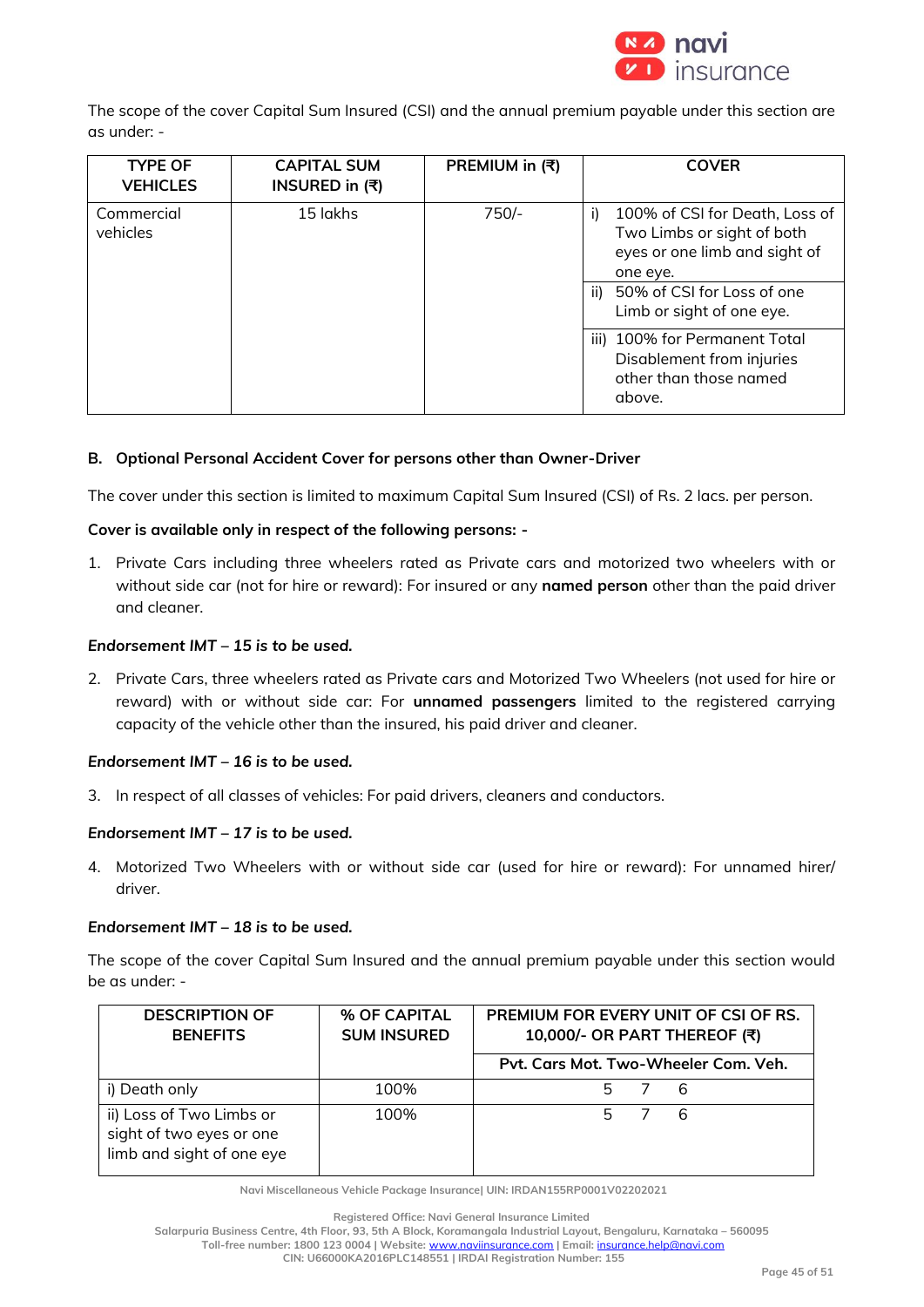

| iii) Loss of one Limb or Sight<br>of one eye                               | 50%  | 5 7   |
|----------------------------------------------------------------------------|------|-------|
| iv) Permanent Total<br>Disablement from injuries<br>other than named above | 100% | 5 7 6 |

**GR.37.** Foreign made vehicles belonging to Embassies, High Commission or Consulates in India

Policies issued to cover imported vehicles belonging to Embassies, Consulates and such other diplomatic missions where the 'import duty' element is not included in the IDV the premium chargeable under Section – I (loss of or damage to the vehicle insured) of the policy shall be loaded by 30%.

## *Endorsement IMT - 19 is to be used.*

Ref.No.Mot/1/2004

### **GR.38. Vehicles requisitioned by Government**

Vehicles requisitioned by the Government are automatically held covered during the period of requisition without any additional premium. In the event of a loss/ damage occurring during the period of such requisition, the insurer shall pay losses / liabilities if any, in excess of the amount(s) made good by the Government.

### **GR.39. Third Party Property Damage (TPPD) Cover**

**A.** Limits of cover for Third Party Property Damage (other than for goods carried in the insured vehicle) under **Liability Only** policies and under Section II – 1(ii) of various **Package** policies are as per the following table: - (This provision shall not apply to vehicles ratable under Class G – Tariff for Motor Trade - Internal Risks)

| <b>CLASS OF</b><br><b>VEHICLES</b> | TPPD COVER (₹)                                                                                                                   |             |
|------------------------------------|----------------------------------------------------------------------------------------------------------------------------------|-------------|
| $\mathbf{1}$                       | Commercial Vehicles (Excluding Three Wheelers, Taxis and motorized<br>two wheelers ratable under Tariff for Commercial vehicles) | 7.50 lakhs  |
| $\mathcal{P}$                      | <b>Commercial Vehicles - Three Wheelers and Taxis</b>                                                                            | 7.50 lakhs  |
| २                                  | <b>Private Cars</b>                                                                                                              | 7.50 lakhs  |
| 4                                  | Motorized Two Wheelers – Private and Commercial                                                                                  | $1.00$ lakh |

**B.** However, the insured can at the inception of the policy, opt to restrict to the TPPD cover to the statutory limit of Rs. 6000/- as provided in the M. V. Act. In such an event, the base TP premium applicable (before any loading/ discount) may be reduced by Rs. 200/-, Rs. 150/-, Rs. 100/- and Rs. 50/ for Class 1, 2, 3 and 4 as above respectively.

**C**. No TPPD cover for unlimited liability or for limits other than those shown under this GR shall be granted.

*Endorsement IMT - 20 is to be used.*

**Mid-term change of TPPD limits is not permitted.** 

## **GR.40. Compulsory Deductibles.**

Claims under **Own Damage** section of policies covering all classes of vehicles are subject to a compulsory deductible as per the under noted table: -

**Navi Miscellaneous Vehicle Package Insurance| UIN: IRDAN155RP0001V02202021**

**Registered Office: Navi General Insurance Limited**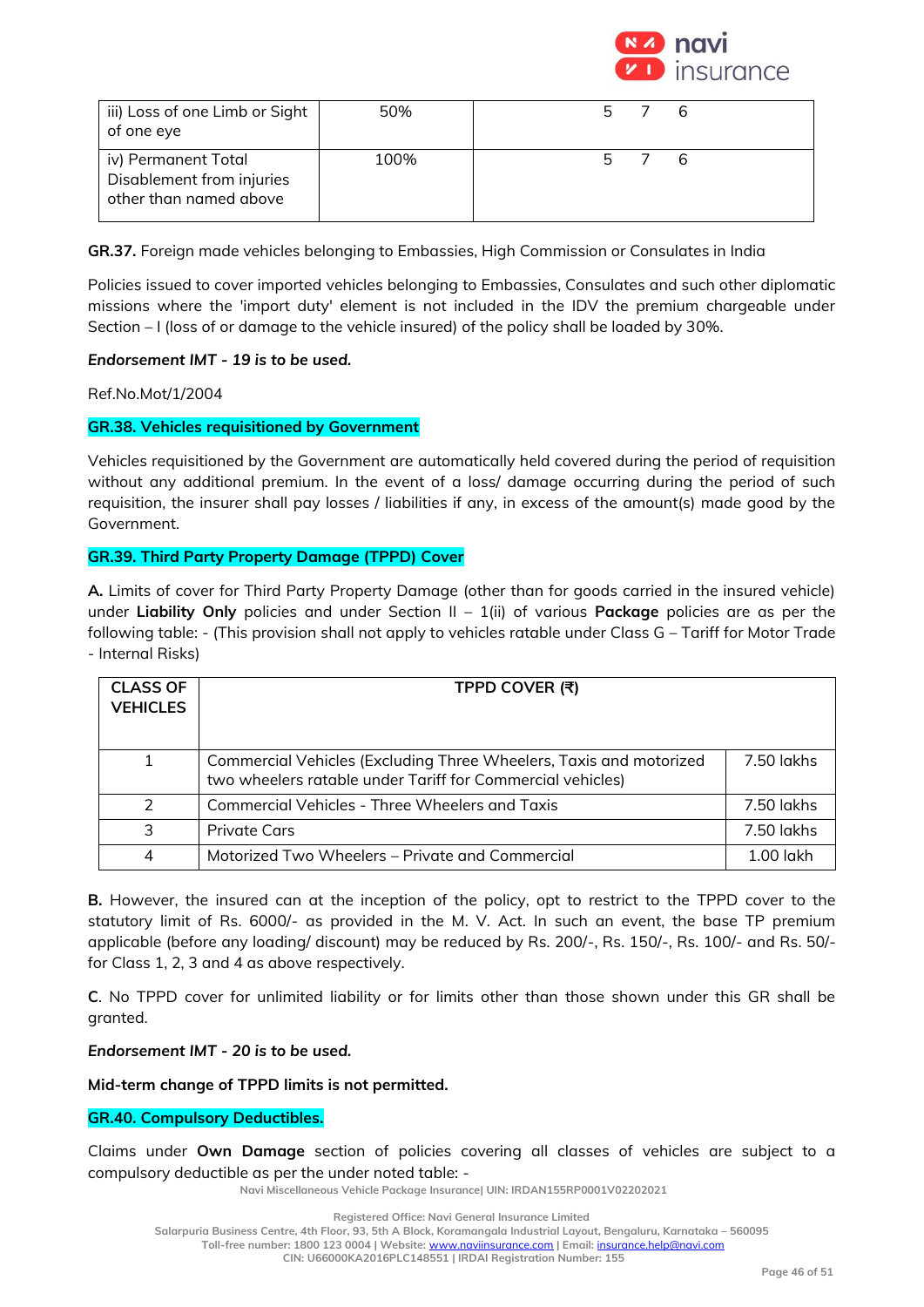

| <b>TYPE OF VEHICLES</b>                                                              |                                                                              |                                                                              | <b>COMPULSORY</b>                                                   |
|--------------------------------------------------------------------------------------|------------------------------------------------------------------------------|------------------------------------------------------------------------------|---------------------------------------------------------------------|
| Commercial<br><b>Vehicles</b><br>(other<br>vehicles<br>than<br>rateable<br>under     | Goods carrying Vehicles                                                      | carrying<br>Passenger<br>Vehicles                                            | <b>DEDUCTIBLES</b><br>(₹)                                           |
| Class-D, E, F and<br>G of CVT)                                                       | Not exceeding 7500 Kg.<br><b>GVW</b>                                         | 17<br>Not<br>exceeding<br>passengers                                         | $500/-$                                                             |
|                                                                                      | Exceeding<br>7500<br>Kq.<br><b>GVW</b><br>but not exceeding 16500<br>Kg. GVW | Exceeding<br>17<br>passengers<br>but<br>not<br>exceeding<br>36<br>passengers | $1000/-$                                                            |
|                                                                                      | Exceeding<br>16500<br>Kq.<br><b>GVW</b>                                      | 36<br>Exceeding<br>passengers                                                | 1500/-                                                              |
| Vehicles rateable under Class D of the Commercial Vehicles Tariff (CVT)              |                                                                              |                                                                              | 0.5% of IDV of the<br>vehicle subject to a<br>minimum of Rs. 2000/- |
| Vehicles rateable under Class E, F and G of the Commercial Vehicles<br>Tariff (CVT)  |                                                                              |                                                                              | Rs.50/-for two-wheelers<br>and Rs. 500/- for others                 |
| Taxis and Three Wheelers rated as Commercial Vehicles (Not exceeding<br>1500cc)      |                                                                              |                                                                              | $500/-$                                                             |
| Taxis and Three Wheelers rated as Commercial Vehicles (Exceeding<br>1500 cc)         |                                                                              |                                                                              | $1000/-$                                                            |
| Private Cars including three wheelers rated as Private Cars (Not<br>exceeding1500cc) |                                                                              |                                                                              | $1000/-$                                                            |
| Private Cars including three wheelers rated as Private Cars (Exceeding<br>1500 cc)   |                                                                              |                                                                              | $2000/-$                                                            |
| Motorized Two Wheelers.                                                              |                                                                              |                                                                              | $100/-$                                                             |

**NB.1.** The above Compulsory Deductibles are also to be applied where restricted covers as specified under GR 45 A/B are granted.

**NB.2.** The endorsements applicable for compulsory deductibles as per above schedule will be as follows:

- a. For all commercial vehicles excluding taxis and motorized two wheelers
- b. carrying passengers for hire or reward– *Endorsement IMT – 21 is to be used.*
- c. For private cars, three wheelers rated as private cars, all motorized two wheelers and taxies – *Endorsement IMT– 22 is to be used.*

**NB.3.** Exclusions under (a) of Endorsement IMT- 21 may be reinstated in cover by payment of additional premium @15% of the total gross OD premium (before application of any discount) and *Endorsement IMT-23* is to be used for such reinstatement of excluded cover.

## **GR.41. Electrical / Electronic fittings**

If electrical and or electronic items fitted to the vehicle but not included in the manufacturer's selling price of the vehicle are to be insured, it can be done separately under Section-I ( loss of or damage to the vehicle insured) of the package policy at an additional premium @ 4% on the value of such fittings **to be specifically declared by the insured in the proposal form and or in a letter forming part of the proposal form.**

### *Endorsement IMT- 24 is to be used.*

**Navi Miscellaneous Vehicle Package Insurance| UIN: IRDAN155RP0001V02202021**

**Registered Office: Navi General Insurance Limited**

**Salarpuria Business Centre, 4th Floor, 93, 5th A Block, Koramangala Industrial Layout, Bengaluru, Karnataka – 560095**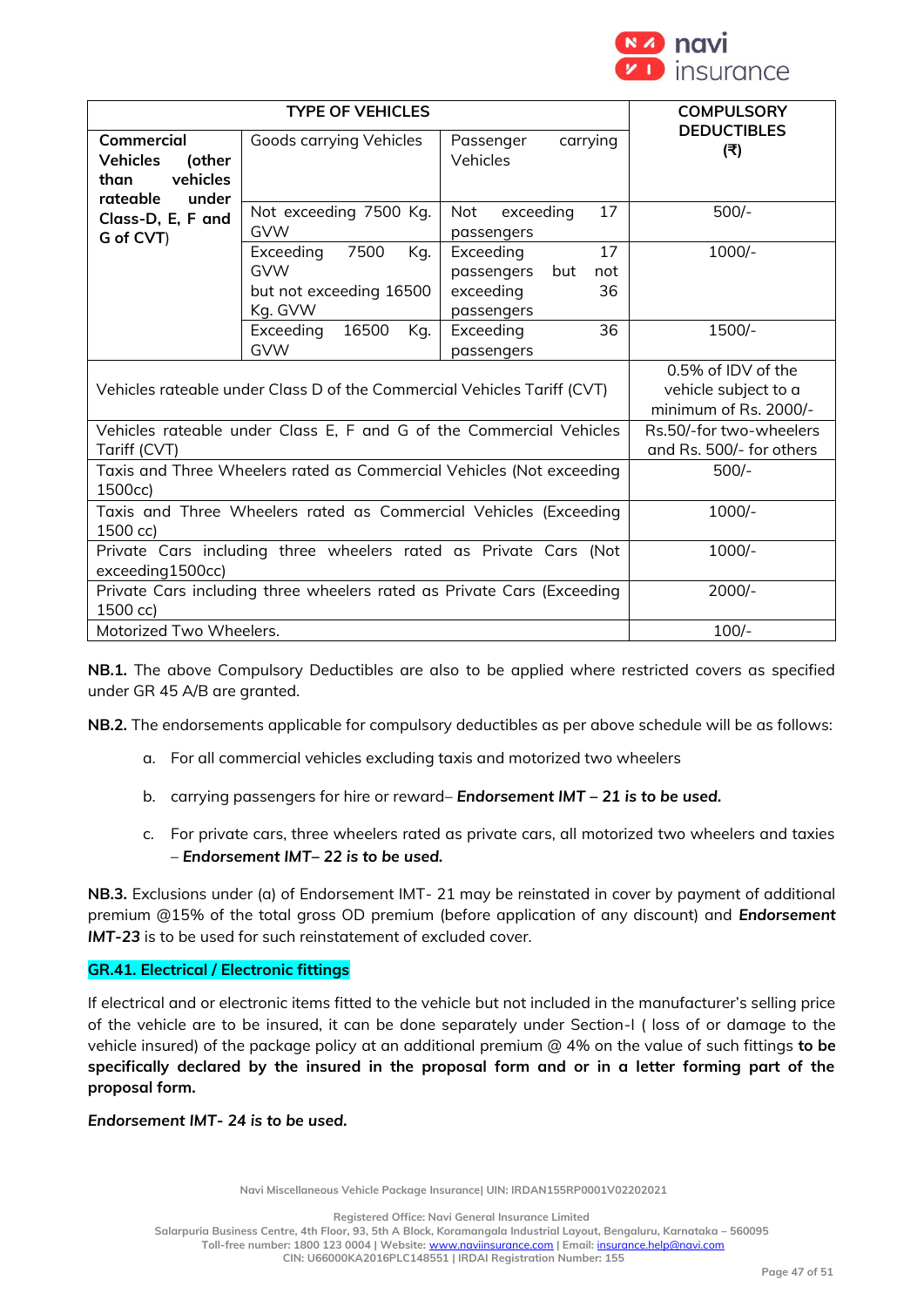

## **GR.42. Use of CNG / LPG fuel** (IMT/08/2002 dt. 16th Dec, 2002).

**(a)** In case of vehicles fitted with bi-fuel system such as Petrol/Diesel and CNG /LPG, permitted by the concerned RTA, the CNG/LPG kit fitted to the vehicle is to be insured separately at an additional premium @ 4% on the value of such kit to be specifically declared by the insured in the proposal form and/or in a letter forming part of the proposal form. If CNG/LPG kit is fitted during the currency of the policy, pro-rata premium is to be charged.

#### *Endorsement IMT- 25 is to be used.*

(b) "Where the vehicle is fitted with only CNG / LPG engine or **Bi fuel system** as approved by RTA and the value of the CNG / LPG kit is not separately available, 5% extra is to be charged on Own Damage Premium"

#### *Endorsement IMT-25 is to be used*

(a) An additional premium of Rs. 60/- per vehicle to be charged towards Liability Only cover on account of CNG/ LPG system.

Note: To insert sum arrived at in terms of GR42, where the value of the CNG/LPG kit is not separately available, the words, "premium of Rs" appearing in the first line of the IMT shall be replaced by the words "5% extra on Own Damage premium of Rs". The words in the last two lines of IMT reading as "subject to the limit of the Insured's Declared Value of the CNG/LPG kit specified in the Schedule of the policy" are to be deleted".

The 5% extra referred to above in GR 42 (b) shall be accounted under item f) of "A". "Own Damage" portion of the premium computation table on page number 185.

#### **GR.43. Fibre glass fuel tanks**

All policies covering vehicles fitted with fibre glass fuel tanks will attract an additional premium of Rs. 50/- in the Own Damage section excepting vehicles rateable under Class D of Commercial Vehicles Tariff where the additional premium will be Rs. 100/-.

#### **GR. 44. Vehicles used for Driving Tuitions**

Vehicles used by Driving Schools recognized by the **RTA** for giving tuition, having double clutches and double brakes with professional tutor accompanying the trainee can be covered by charging premium as under: -

| <b>VEHICLE</b>                                                                   | <b>OWN DAMAGE</b>       | <b>LIABILITY ONLY PREMIUM</b>                       |  |
|----------------------------------------------------------------------------------|-------------------------|-----------------------------------------------------|--|
|                                                                                  | <b>PREMIUM</b>          |                                                     |  |
| Private cars                                                                     | Applicable O.D. premium | As per Private car tariff                           |  |
|                                                                                  | + 60%                   |                                                     |  |
| Commercial vehicle - Goods   Applicable O.D. premium   As per Commercial vehicle |                         |                                                     |  |
| carrying vehicle                                                                 | + 60%                   | tariffs                                             |  |
| Commercial<br>vehicle                                                            |                         | Applicable O.D. premium   As per Commercial vehicle |  |
| Passenger carrying vehicles                                                      | + 60%                   | tariffs                                             |  |

In case of three wheelers and motorized two wheelers used by Driving Schools recognized by the **RTA** for giving tuition, the premium chargeable will be the applicable tariff premium with a loading of 60% (on both Own Damage and Liability Only risks premiums.)

**Navi Miscellaneous Vehicle Package Insurance| UIN: IRDAN155RP0001V02202021**

**Registered Office: Navi General Insurance Limited**

**Salarpuria Business Centre, 4th Floor, 93, 5th A Block, Koramangala Industrial Layout, Bengaluru, Karnataka – 560095**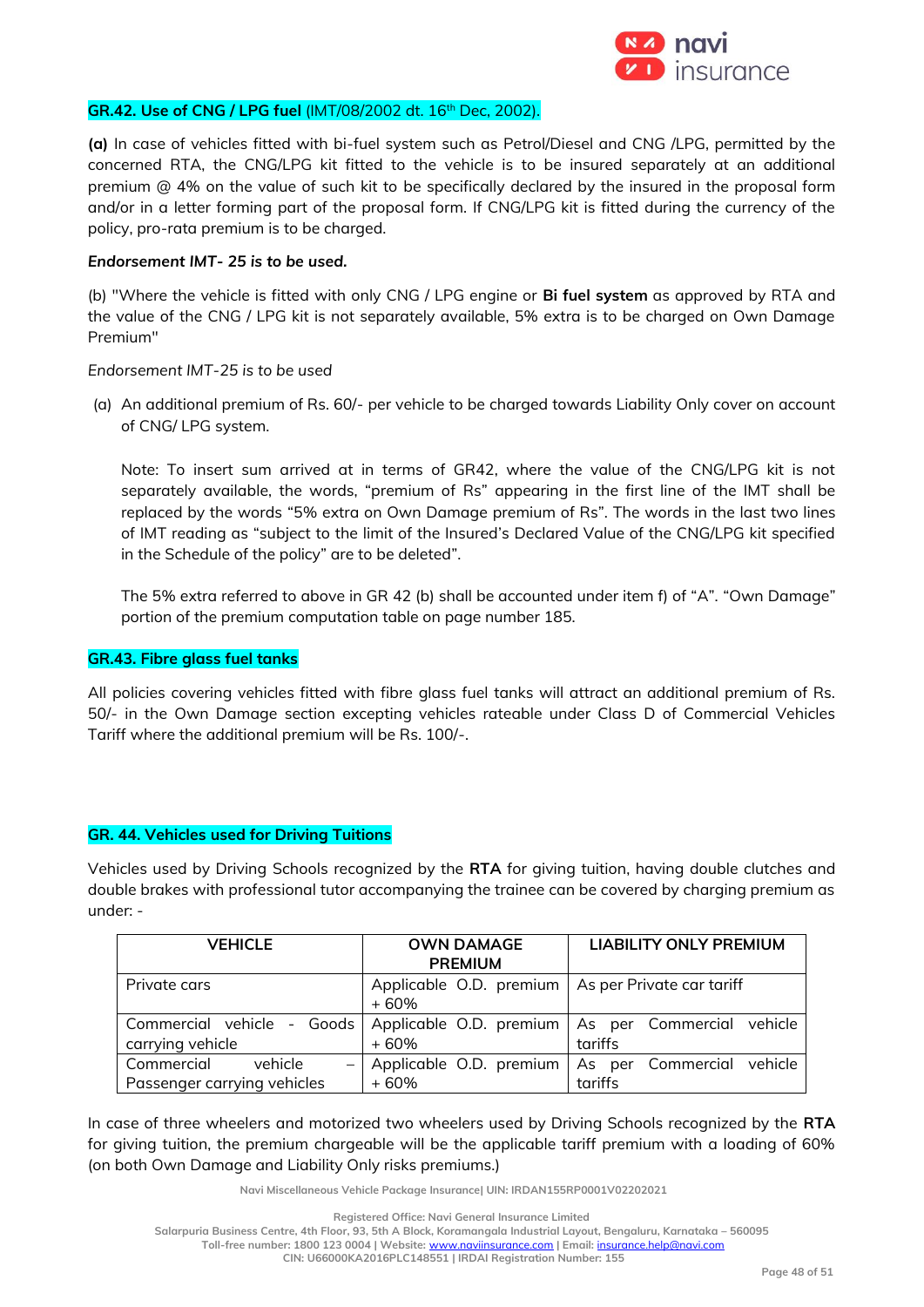

Note: For vehicles used for driving tuitions the words "other than for the purpose of driving tuitions" are to be added after the words "hire or reward" in the Policy Schedule/ Certificate of Insurance concerning "LIMITATIONS AS TO USE".

## **GR. 45A Restricted cover for Fire and / or Theft Risks**

### **(Only while the vehicle is in garage and not in use)**

On the basis of written specific declaration from the insured to the effect that for the entire duration of the policy period the vehicle will not be used at all, policies may be issued to cover the risks of Fire and/or Theft only (without Liability Only cover) at the following rates of premium subject to a minimum premium as specified under **GR. 16.**

**Issuance of this restricted cover is prohibited for vehicles rateable under Class – D (Tariff for Miscellaneous and Special Types of Vehicles), Class – E (Tariff for Motor Trade - Road Transit Risks), Class – F (Tariff for Motor Trade – Road Risks only) and Class – G (Tariff for Motor Trade – Internal Risks only).**

| <b>RISKS COVERED</b> | <b>PREMIUM</b>  |
|----------------------|-----------------|
| Fire Only            | $0.50$ % on IDV |
| Theft Only           | $0.50$ % on IDV |
| Fire & Theft Only    | $0.75%$ on IDV  |

#### *Endorsement IMT 26 is to be used.*

Compulsory deductibles as in GR.40 shall apply.

Additional premium for electric / electronic items as in GR.41 shall apply.

Additional premium for use of CNG / LPG as in GR.42 shall apply.

Additional premium for compulsory PA cover to owner-driver as in GR 36 shall apply.

N.B. Discounts may be granted on the net premium for Fire & Theft risks if the insured opts for voluntary deductibles in respect of vehicles rateable under Tariff for Private Cars / Motorized Two Wheelers.

No other discount is permissible.

#### **GR 45 B Restricted cover for Liability Only and Fire and / or Theft Risks**

Policy may be issued covering the vehicle for the restricted Liability Only with Fire and /or Theft risks only by charging premium as per the following schedule subject to a minimum premium as specified under  $GR - 16.$ 

Issuance of this restricted cover is prohibited for vehicles rateable under Class – D, Tariff for Miscellaneous and Special Types of Vehicles.

| <b>RISK COVERED</b>                    | <b>PREMIUM</b>                                     |  |
|----------------------------------------|----------------------------------------------------|--|
|                                        |                                                    |  |
| Liability Only Policy with Fire only   | Liability Only Premium + 25% of the appropriate OD |  |
| cover                                  | Premium for the vehicle                            |  |
| Liability Only Policy and Theft        | Liability Only Premium + 30% of the appropriate OD |  |
|                                        | Premium for the vehicle                            |  |
| Liability Only Policy and Fire & Theft | Liability Only Premium + 50% of the appropriate OD |  |
|                                        | Premium for the vehicle                            |  |

**Navi Miscellaneous Vehicle Package Insurance| UIN: IRDAN155RP0001V02202021**

**Registered Office: Navi General Insurance Limited**

**Salarpuria Business Centre, 4th Floor, 93, 5th A Block, Koramangala Industrial Layout, Bengaluru, Karnataka – 560095**

**Toll-free number: 1800 123 0004 | Website:** [www.naviinsurance.com](http://www.naviinsurance.com/) **| Email:** [insurance.help@navi.com](mailto:insurance.help@navi.com)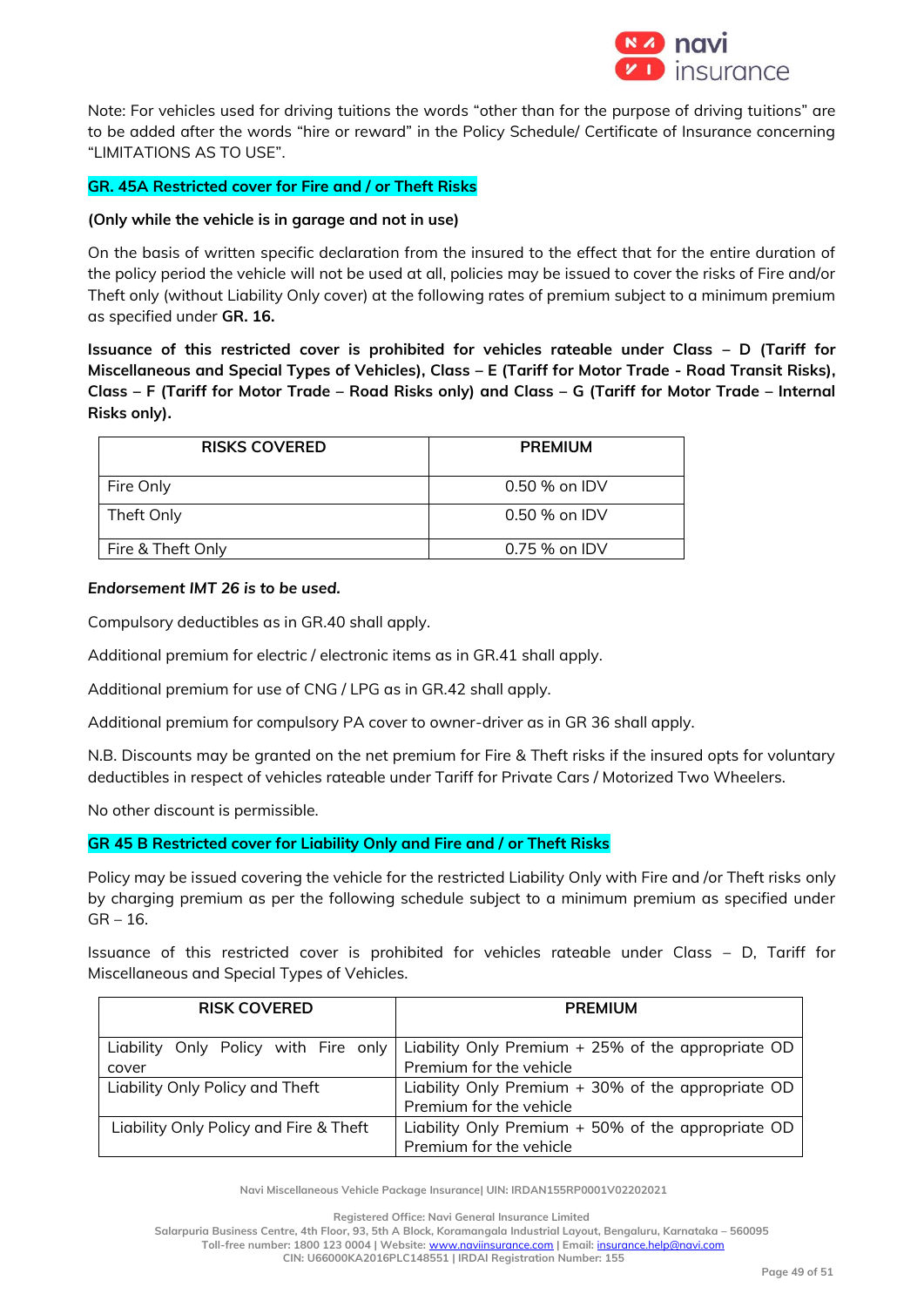

### *Endorsement IMT 27 is to be used.*

## **NOTE: For Declaration Policies issued under Section 'Motor Trade – Road Transit Risks only – Class E' – Refer to the relevant section of the said Tariff.**

Compulsory deductible as in GR- 40 shall apply

Additional premium for electric / electronic items as in GR.41 shall apply.

Additional premium for use of CNG / LPG as in GR.42 shall apply**.**

Additional premium for compulsory PA cover to owner-driver as in GR 36 shall apply.

- **N. B.** The following discounts are permissible
- (a) NCB on Fire and/or Theft components of the premium
- (b) Discounts on fire and / or theft risks premium components for voluntary deductibles for vehicles rateable under Tariff for Private Cars / Motorized Two Wheelers.
- (c) Discounts for Membership of Recognised Automobile Associations as per **GR.28** for vehicles rateable under Tariff for Private Cars / Motorized Two Wheelers.

GR. 46. Vehicles driven by non-conventional source of power. (IMT/08/2002 dt. 16<sup>th</sup> December, 2002).

"Rating of Private Cars/Taxis and Motorised Two Wheelers running on battery, as approved by RTA, is to be done as under:

Private Cars/Taxis: To be rated as private cars/taxis upto 1000 cc (refer to tariff for private car/commercial vehicles).

Motorised Two Wheelers: To be rated at par with rates applicable for motorised two wheeler of capacity exceeding 150 CC but not exceeding 350 CC (refer to tariff for motorised two wheelers).

For rating of vehicles driven solely by any other non-conventional source of power approved by RTA, reference may be made to TAC"

## **GR.47. Towing charges for vehicles met with an Accident** (IMT/08/2002 dt. 16th December 2002).

It is permissible to opt for higher towing charges, subject to charging extra premium, as per the following table (in addition to the limit already provided under the Standard Package Policies).

| <b>VEHICLES</b>             | <b>ADDITIONAL TOWING</b><br><b>CHARGES OPTED FOR OVER</b><br>AND ABOVE THE LIMIT<br>PRESCRIBED IN THE POLICY | PREMIUM CHARGEABLE ON THE<br>ADDITIONAL AMOUNT OPTED FOR |
|-----------------------------|--------------------------------------------------------------------------------------------------------------|----------------------------------------------------------|
| <b>Private Cars</b>         | Upto Rs 1500                                                                                                 | 5% on the additional amount opted                        |
| Two Wheelers                | Upto Rs 300                                                                                                  | 5% on the additional amount opted                        |
| Commercial Vehicles (other  |                                                                                                              |                                                          |
| than vehicles covered under |                                                                                                              |                                                          |
| Motor Trade Policies)       |                                                                                                              |                                                          |
| Two Wheelers                | Upto Rs 300                                                                                                  | 5% on the additional amount opted                        |
| Three wheeled vehicles      | Upto Rs 750                                                                                                  | 5% on additional amount opted                            |
|                             | Exceeding<br>Rs750<br>but<br>not                                                                             | 5% on the additional amount opted                        |
|                             | exceeding Rs 1500                                                                                            | 7.5% on the additional amount opted.                     |
| Upto Rs.1500<br>Taxis       |                                                                                                              | 5% on the additional amount opted                        |

**Navi Miscellaneous Vehicle Package Insurance| UIN: IRDAN155RP0001V02202021**

**Registered Office: Navi General Insurance Limited**

**Salarpuria Business Centre, 4th Floor, 93, 5th A Block, Koramangala Industrial Layout, Bengaluru, Karnataka – 560095**

**Toll-free number: 1800 123 0004 | Website:** [www.naviinsurance.com](http://www.naviinsurance.com/) **| Email:** [insurance.help@navi.com](mailto:insurance.help@navi.com)